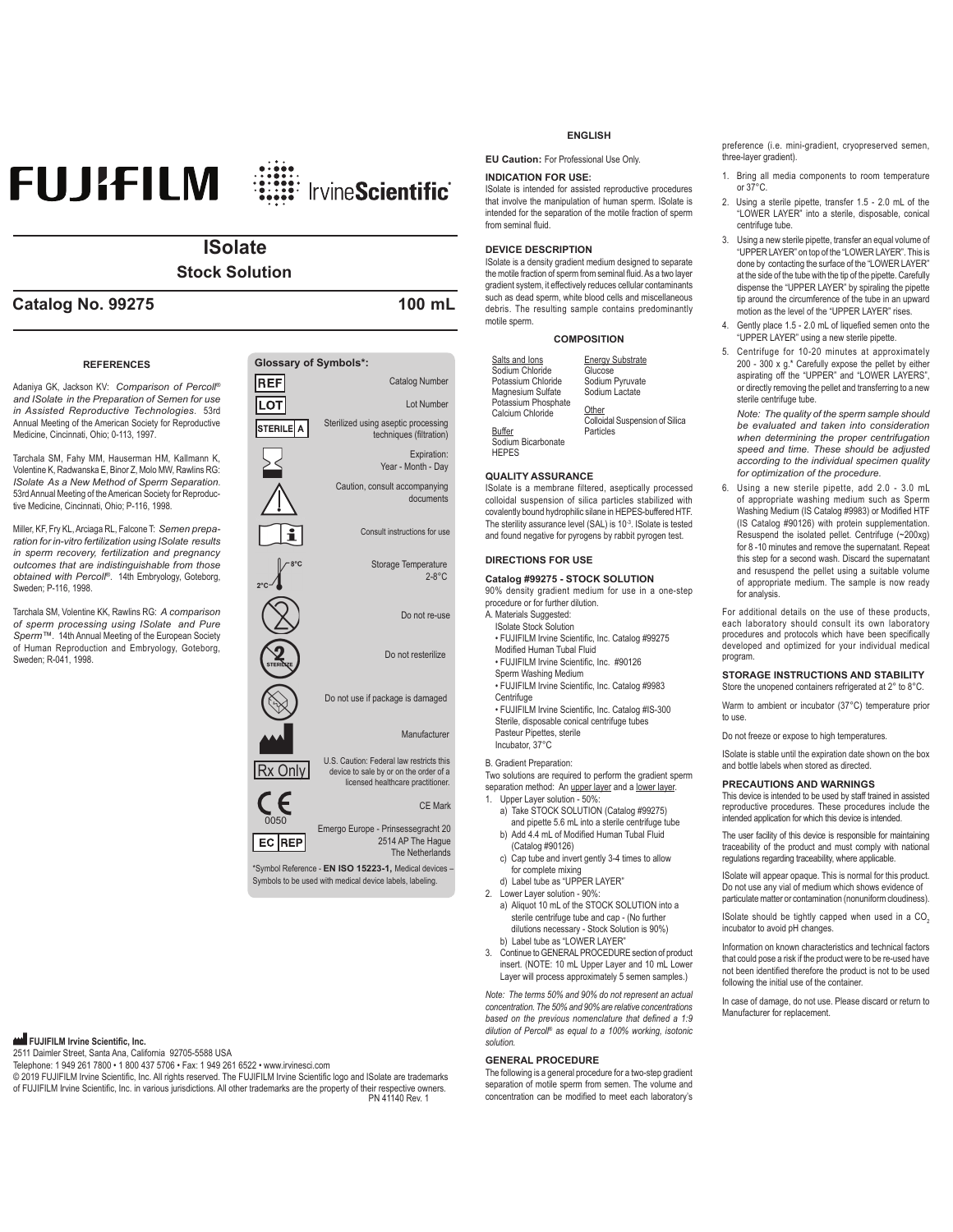#### **DELITSCH**

EU-Vorsichtshinweis: Nur für den professionellen Finsatz

#### **INDIKATIONEN**

ISolate ist für assistierte Reproduktionsverfahren vorgesehen die die Maninulation von menschlichem Sperma umfassen. ISolate ist für das Separieren der motilen Spermienfraktion von der Seminalflüssigkeit vorgesehen.

#### **PRODUKTBESCHREIBUNG**

ISolate ist ein Dichtegradientenmedium für das Separieren der motilen Spermienfraktion von der Seminalflüssigkeit. Als zwei Schichten umfassendes Gradientensystem reduziert es in effektiver Weise zelluläre Kontaminanten wie hsnw tote Spermien Leukozyten und verschiedenen Debris. Die resultierende Probe enthält vorwiegend motile Spermien

#### ZUSAMMENSETZUNG

| Salze und lonen         | Energiesubstrat           |
|-------------------------|---------------------------|
| Natriumchlorid          | Glukose                   |
| Kaliumchlorid           | Natriumpyrovat            |
| Magnesiumsulfat         | Natriumlactat             |
| Kaliumphosphat          |                           |
| Calciumchlorid          | Andere                    |
|                         | Kolloidsuspension aus     |
| Puffer                  | Siliciumdioxid- Partikeln |
| Mateix as high shown to |                           |

HEPES

#### **OUALITÄTSSICHERUNG**

ISolate ist eine membrangefilterte, aseptisch verarbeitete Kolloidsuspension aus mit kovalent gebundenem hydronhilem Silan stahilisierten Siliciumdiovid-Partikeln in HEPES-gepufferter HTF. Der Sterilitätssicherheitswert (Sterility Assurance Level, SAL) beträgt 10<sup>-3</sup>. ISolate wurde mit einem Kaninchen-Pyrogentest im Hinblick auf Pyrogene getestet und für negativ befunden.

#### **GEBRAUCHSANWEISUNG**

#### Bestell-Nr. 99275 - STOCK SOLUTION

90%iges Dichtegradientenmedium zum Gebrauch bei einem Einstufen-Verfahren oder zur weiteren Verdünnung A Emnfohlene Utensilien:

- **ISolate Stock Solution**
- . FUJIFILM Irvine Scientific, Inc. Bestell-Nr. 99275 Modified Human Tubal Fluid
- . FUJIFILM Irvine Scientific, Inc. Bestell-Nr. 90126
- Snerm Washing Medium
- . FUJIFILM Irvine Scientific, Inc. Bestell-Nr. 9983
- **Zentrifune**
- . FUJIFILM Irvine Scientific, Inc. Bestell-Nr. IS-300 Sterile, konische Einmal-Zentrifugenröhrchen
- Pasteur-Pinetten steril
- Inkubator, 37 °C

#### B. Gradientenherstellung:

Zur Durchführung der Gradientenmethode für die Spermienseparation sind zwei Lösungen erforderlich eine Oberschicht und eine Unterschicht.

- 
- 1. Oberschicht-Lösung 50 %: a) 5,6 ml der STOCK SOLUTION (Bestell-Nr. 99275)
	- in ein steriles Zentrifugenröhrchen pipettieren. b) 4,4 ml Modified Human Tubal Fluid (Bestell-
	- Nr. 90126) zugeben.
	- c) Das Röhrchen verschließen und 3-4-mal behutsam überkopfdrehen, um ein vollständiges Durchmischen zu ermöglichen.
- d) Das Röhrchen als "OBERSCHICHT" beschriften. 2. Unterschicht-Lösung - 90 %:
- a) Ein 10-ml-Aliquot der STOCK SOLUTION in ein steriles Zentrifugenröhrchen geben und dieses verschließen (keine weiteren Verdünnungen notwendig - Stock Solution ist 90%ig).
- d) Das Röhrchen als "UNTERSCHICHT" beschriften. 3. Weiter zum Abschnitt ALLGEMEINES VERFAHREN der Packungsbeilage des Produkts. (HINWEIS: 10 ml Oberschicht und 10 ml Unterschicht sind ausreichend für die Verarbeitung von ca. 5 Samenproben.)

Hinweis: Die Beariffe 50 % und 90 % bezeichnen keine tatsächliche Konzentration. Die 50 % und 90 % sind relative Konzentrationen und basieren auf der früheren Nomenklatur in welcher eine 1:0-Verdünnung von Percoll® als einer 100%igen isotonischen Arbeitslösung gleichwertig definiert war

#### ALL GEMEINES VERFAHREN

Im Folgenden ist ein allgemeines Verfahren für eine zweistufige Gradientenmethode für die Separation motiler Snermien von Seminalflüssinkeit aufneführt. Das Volumen und die Konzentration sind veränderhar um den Vorlieben des jeweiligen Labors zu entsprechen (d. h. Mini-Gradient, kryokonserviertes Sperma. Gradient mit drei Schichten)

1. Alle Komponenten des Mediums auf Raumtemperatur oder 37 °C bringen.

- 2. Mit Hilfe einer sterilen Pipette 1,5-2,0 ml der "UNTERSCHICHT" in ein steriles, konisches Einmal-Zentrifugenröhrchen transferieren.
- 3. Mit Hilfe einer frischen sterilen Pipette ein aleiches Volumen "OBERSCHICHT" auf die "UNTERSCHICHT" transferieren. Dazu wird die Oberfläche der "UNTERSCHICHT" an der Röhrchenwand mit der Pipettenspitze berührt. Die "OBERSCHICHT" vorsichtig abgeben: dazu die Pinette spiralförmig am Röhrchenumfang entlang nach oben bewegen. während der Füllstand der "OBERSCHICHT" zunimmt.
- 4. Mit Hilfe einer frischen sterilen Pipette behutsam 1,5-2,0 ml verflüssigtes Sperma auf die "OBERSCHICHT" gehen
- 5. Ungefähr 200-300 x g 10-20 Minuten lang zentrifugieren.\* Das Pellet vorsichtig freilegen; dazu entwederdie\_OBERSCHICHT"und die .UNTERSCHICHT" absaugen oder das Pellet direkt entfernen und in ein frisches steriles Zentrifugenröhrchen transferieren.

Hinweis: Die Qualität der Spermaprobe ist zu beurteilen und bei der Ermittlung der aeeigneten Zentrifugationsdrehzahl und -dauer zu berücksichtigen. Diese sind zur Ontimierung des Verfahrens der jeweiligen Probenqualität entsprechend anzupassen.

6. Mit Hilfe einer frischen sterilen Pipette 2.0-3.0 ml eines entsprechenden Waschmediums, wie Sperm Washing Medium (IS-Bestell-Nr. 9983) oder Modified HTF (IS-Bestell-Nr. 90126) mit Proteinzusatz, hinzugeben. Das isolierte Pellet resuspendieren 8-10 Minuten lang zentrifugieren (~ 200 x g) und den Überstand entfernen. Diesen Schritt für einen zweiten Waschgang wiederholen. Den Überstand entfernen und das Pellet unter Verwendung eines geeigneten Volumens eines entsprechenden Mediums resuspendieren. Damit ist die Probe analysefertig

Weitere Einzelheiten zum Gebrauch dieser Produkte sind den Verfahren und Vorschriften des jeweiligen Labors zu entnehmen, die eigens für das jeweilige medizinische Programm entwickelt und optimiert wurden

#### **LAGERUNGSANWEISUNGEN UND STABILITÄT**

Die ungeöffneten Behälter bei 2 °C bis 8 °C gekühlt lagern.

Vor Gebrauch auf Umgebungs- oder Inkubatortemperatur (37 °C) erwärmen.

Nicht einfrieren oder hohen Temperaturen aussetzen

Bei anweisungsgemäßer Lagerung ist ISolate bis zu dem auf der Kennzeichnung des Kartons und des Fläschchens angegehenen Verfallsdatum stahil

#### **VORSICHTSMASSNAHMEN UND WARNHINWEISE**

Dieses Produkt ist für den Gebrauch durch Personal vorgesehen das in assistierten Renroduktionsverfahren geschult ist Zu diesen Verfahren zählt der Anwendungshereich für den dieses Produkt vorgesehen ist

Die Einrichtung des Anwenders ist für die Rückverfolgbarkeit des Produkts verantwortlich und muss alle einschlägigen geltenden Bestimmungen zur Rückverfolgbarkeit einhalten.

ISolate erscheint opak. Das ist bei diesem Produkt normal. Fläschchen mit Medium, die sichtbare Partikel oder Kontaminierungen enthalten (unregelmäßige Trübung), nicht verwender

ISolate ist bei Verwendung in einem CO<sub>-1</sub>Inkubator dicht zu verschließen, um Veränderungen des pH-Werts zu vermeiden

Angaben zu bekannten Merkmalen und technischen Faktoren, die bei einer Wiederverwendung des Produkts ein Risiko darstellen könnten, wurden nicht identifiziert. Daher darf das Produkt nach dem ersten Gebrauch des Behälters nicht mehr verwendet werden

Bei Beschädigungen nicht verwenden. Bitte entsorgen oder zwecks Ersatz an den Hersteller zurücksenden.

#### **ITALIANO**

Avvertenza per l'UE: solo per uso professionale.

**INDICAZIONI PER L'USO** ISolate è formulato per l'uso nel contesto delle procedure

di rinroduzione assistita che prevedono la manipolazione dello sperma umano. È previsto per la separazione della frazione spermatica contenente spermatozoi mobili dal nlasma seminale

#### **DESCRIZIONE DEL DISPOSITIVO**

ISolate è un terreno formulato per consentire la separazione in gradiente di densità della frazione spermatica contenente spermatozoj mobili dal plasma seminale. Consentendo la cenarazione in gradiente di densità a due strati riduce efficacemente i contaminanti cellulari quali spermatozoi morti, leucociti e altri detriti cellulari. Il campione risultante contiene prevalentemente spermatozoi mobili.

#### **COMPOSIZIONE**

Sali e ioni Substrati energetici Cloruro di sodio Glucosio Cloruro di potassio Piruvato di sodio Solfato di mannesio Lattato di sodio Fosfato di potassio Cloruro di calcio Altro <u>......</u><br>Sosnensione colloidale di particelle di silice

Tampone Bicarhonato di sodio **HFPFS** 

#### GARANZIA DI OLIALITÀ

ISolate è una sospensione colloidale di particelle di silice stabilizzate con silano idrofilo a legame covalente in fluido tubarico umano tamponato con HEPES, filtrata mediante membrana e preparata in condizioni asettiche. Il livello di garanzia della sterilità (SAL) è di 10<sup>-3</sup>. ISolate è stato softoposto ad apposito test su coniglio per la presenza di pirogeni ed è risultato negativo.

#### **ISTRUZIONI PER L'USO**

#### N. di catalogo 99275 - STOCK SOLUTION (soluzione madre)

.<br>Terreno a gradiente di densità con concentrazione del 90% per l'uso in una procedura a singolo passaggio o per l'ulteriore diluizione.

A. Materiali consigliati

ISolate Stock Solution (soluzione madre ISolate) . FLI.IIFILM Irvine Scientific, Inc. N. di catalogo 99275 Modified Human Tubal Fluid

. FUJIFILM Irvine Scientific, Inc. N. di catalogo 90126 Sperm Washing Medium

· FUJIFILM Irvine Scientific, Inc. N. di catalogo 9983 Centrifuga · FUJIFILM Irvine Scientific, Inc. N. di catalogo IS-300

Provette per centrifuga sterili coniche monouso Pipette Pasteur sterili Incubatore a 37 °C

#### B. Preparazione dei gradienti

Il metodo di separazione dello sperma in gradiente di densità prevede l'impiego di due soluzioni: una per lo

#### strato superiore e una per lo strato inferiore.

- 1. Soluzione per lo strato superiore 50%
- a) Pipettare 5,6 ml di STOCK SOLUTION (n. di catalogo 99275) in una provetta per centrifuga sterile b) Aggiungere 4.4 ml di Modified Human Tubal Fluid
- (n. di catalogo 90126)
- c) Tappare la provetta e capovolgerla delicatamente 3-4 volte per miscelare a fondo
- d) Etichettare la provetta con la dicitura "STRATO SUPERIORE" 2 Soluzione ner lo strato inferiore - 90%
- a) Dosare 10 ml di STOCK SOLUTION in una provetta per centrifuga sterile; tappare la provetta (non sono necessarie ulteriori diluizioni: la Stock Solution ha una concentrazione del 90%)
	- d) Etichettare la provetta con la dicitura "STRATO **INFERIORE**

3. Passare alla sezione PROCEDURA GENERALE del presente foglio illustrativo del prodotto. (NOTA: 10 ml di strato superiore e 10 ml di strato inferiore consentono il trattamento di circa 5 campioni di sperma )

La struttura che utilizza questo dispositivo ha la responsabilità

di mantenere la tracciabilità del prodotto ed è tenuta

a rispettare la normativa nazionale in materia di tracciabilità.

ISolate ha un aspetto opaco. Questo è da considerarsi

normale per il prodotto. Non usare flaconi di terreno che

presentino particolato o contaminazione (segnalata da un

Per evitare variazioni del pH, ISolate deve rimanere ben

Non sono disponibili informazioni in merito a caratteristiche

e fattori tecnici noti che potrebbero rappresentare un rischio

qualora il prodotto dovesse essere riutilizzato. Si raccomanda

pertanto di non riutilizzare il prodotto dopo l'uso iniziale del

In caso di danni, non usarlo. Smaltirlo o restituirlo al produttore

tappato quando utilizzato in un incubatore a CO.

ove nertinente

contenitore

aspetto torbido non uniforme)

per ottenerne la sostituzione

Nota: il 50% e il 90% non ranpresentano le concentrazioni effettive. Sono concentrazioni relative basate sulla nomenclatura precedente che definiva una soluzione di Percoll<sup>®</sup> diluito 1:9 come equivalente a una soluzione di lavoro isotonica al 100%.

#### PROCEDURA GENERALE

La seguente è una procedura generale a due passaggi per la separazione in gradiente di densità degli spermatozoi mobili dal plasma seminale. Il volume e la concentrazione possono essere modificati in base alle preferenze di ciascun laboratorio (cioè, mini-gradiente, sperma crioconservato, gradiente a tre strati)

- 1 Portare tutti i componenti del terreno a temperatura ambiente oppure a 37 °C.
- 2. Con una pipetta sterile, trasferire 1.5-2.0 ml di "STRATO INFERIORE" in una provetta per centrifuga sterile conica monouso.
- 3. Con una nuova pipetta sterile, trasferire un volume equivalente di "STRATO SUPERIORE" sopra lo STRATO INFERIORE". Esequire questa operazione ponendo la punta della pipetta a contatto con un punto in cui la superficie dello "STRATO INFERIORE" focca la parete della provetta. Dispensare con attenzione lo "STRATO SUPERIORE" muovendo la punta della pipetta a spirale mantenendola sempre a contatto con la parete della provetta e salendo lentamente in base all'innalzamento del livello dello "STRATO SI IPERIORE"
- 4 Denorre delicatamente 1.5-2.0 ml di snerma liquefatto sullo "STRATO SUPERIORE" mediante una nuova ninetta sterile
- 5. Centrifugare per 10-20 minuti a circa 200-300 x g.\* Esporre con cautela il pellet aspirando lo "STRATO SUPERIORE" e lo "STRATO INFERIORE", oppure rimuovere direttamente il nellet stesso e trasferirlo in una nuova provetta per centrifuga sterile.

Nota: per determinare la velocità e il tempo di centrifugazione corretti, è necessario valutare e tenere in considerazione la qualità del campione di sperma. Per offimizzare la procedura, la velocità e il tempo di centrifugazione devono essere regolati in base alla qualità del singolo campione.

6. Con una nuova pipetta sterile, aggiungere 2,0-3,0 ml di terreno di lavaggio appropriato quale Sperm Washing Medium (n. di catalogo Irvine Scientific 9983) o Modified HTF (n. di catalogo Irvine Scientific 90126) con integrazione proteica. Sospendere nuovamente il pellet isolato. Centrifugare (a 200 x g circa) per 8-10 minuti e rimuovere il surnatante. Ripetere questo passaggio per un secondo lavaggio. Smaltire il surnatante e sospendere nuovamente il pellet usando un volume adequato di terreno appropriato. Il campione è ora pronto per l'analisi

Per ulteriori dettagli sull'uso di questi prodotti, il laboratorio deve consultare le procedure e i protocolli specificamente sviluppati e ottimizzati per il proprio programma medico.

#### **ISTRUZIONI PER LA CONSERVAZIONE E STABILITÀ**

Non congelarli né esporli a temperature elevate.

PRECAUZIONI E AVVERTENZE

in un incubatore (a 37 °C).

della confezione e del flacone.

è previsto l'uso del dispositivo

Conservare i flaconi integri in frigorifero a una temperatura compresa tra 2 °C e 8 °C. Prima dell'uso, portarli a temperatura ambiente o riscaldarli

Alle condizioni di conservazione consigliate, lSolate rimane

stabile fino alla data di scadenza indicata sulle etichette

Questo prodotto deve essere utilizzato da personale

qualificato nelle tecniche di riproduzione assistita.

Tali procedure comprendono l'applicazione per la quale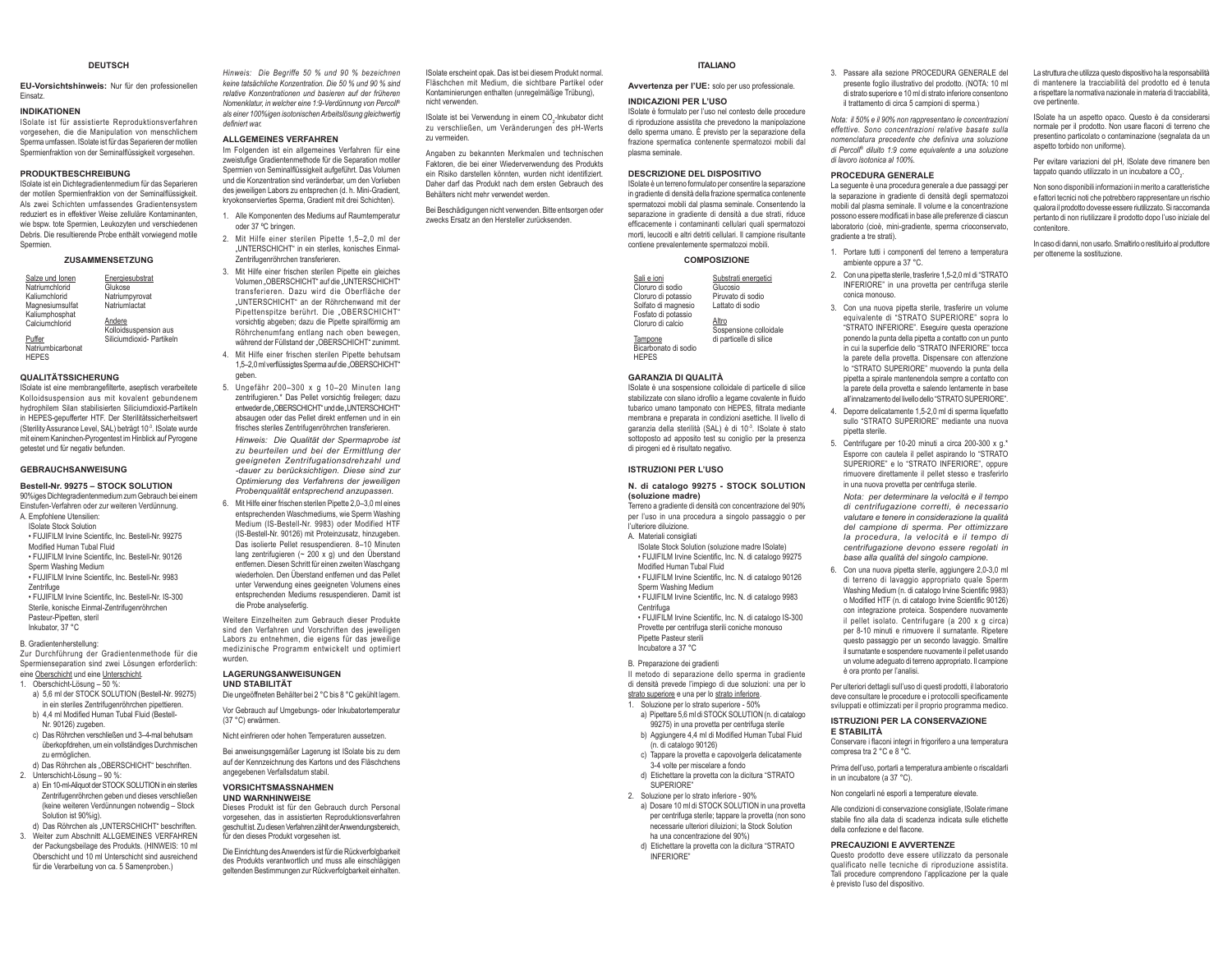#### **ESPAÑOL**

#### **Advertencia para la UE:** solo para uso profesional.

#### **INDICACIÓN DE USO**

 ISolate está indicado para procedimientos de reproducción asistida en los que se manipule esperma humano. ISolate está indicado para separar la parte móvil del esperma del líquido seminal.

#### **DESCRIPCIÓN DEL PRODUCTO**

 ISolate es un medio de gradiente de densidad diseñado para separar la fracción móvil del esperma del líquido seminal. Al ser un sistema de gradiente de dos capas. reduce eficazmente los índices de contaminantes celulares como espermatozoides muertos, glóbulos blancos y residuos varios. La muestra resultante contiene sobre we model and a monography model in the model of

#### **COMPOSICIÓN**

| Sales e iones<br>Cloruro sódico<br>Cloruro potásico | Sustrato energético<br>Glucosa<br>Piruvato sódico |
|-----------------------------------------------------|---------------------------------------------------|
| Sulfato magnésico<br>Fosfato potásico               | Lactato sódico                                    |
| Cloruro cálcico                                     | Otro<br>Suspensión coloidal                       |
| Sistemas tampón<br>Bicarbonato sódico               | de partículas de sílice                           |

**HEPES** 

#### **GARANTÍA DE CALIDAD**

 ISolate es una suspensión coloidal de partículas de sílice filtrada mediante membranas, procesada asépticamente y estabilizada con silano bidrófilo unido en forma covalente en cultivo HTF con tampón HEPES. El nivel de garantía de esterilidad (SAL) es de 10<sup>3</sup>. ISolate ha sido testado y ha dado un resultado negativo en pirógenos en ensayos de pirógenos en conejos.

#### **INSTRUCCIONES DE USO**

#### **N.º catálogo 99275 - STOCK SOLUTION**

Medio de gradiente de densidad al 90 % para uso en procedimientos de un solo paso o para subsiguiente dilución.A. Materiales recomendados:

- ISolate Stock Solution
- · FUJIFILM Irvine Scientific, Inc., n.º de catálogo 99275
- Modified Human Tubal Fluid · FUJIFILM Irvine Scientific, Inc., n.º de catálogo 90126
- Sperm Washing Medium
- FUJIFILM Irvine Scientific, Inc., n.º de catálogo 9983 Centrífuga
- FUJIFILM Irvine Scientific, Inc., n.º de catálogo IS-300 Tubos de centrífuga cónicos, estériles y desechables Pipetas Pasteur estériles Incubadora (37 °C)

B. Preparación del gradiente:

Para llevar a cabo el método de separación de esperma mediante gradiente se necesitan dos soluciones: una capa

- superior y una capa inferior. 1. Solución de capa superior (50 %):
- a) Poner STOCK SOLUTION (n. <sup>o</sup> catálogo 99275) v la pipeta de 5.6 ml en un tubo de centrífuga estéril.
- b) Añadir 4.4 ml del Modified Human Tubal Fluid (n.º catálogo 90126).
- c) Tapar el tubo y voltearlo con cuidado 3-4 veces para que se mezcle bien.
- d) Etiquetar el tubo como «CAPA SUPERIOR». 2. Solución de capa inferior (90 %):
- a) Separar una alícuota de 10 ml de STOCK SOLUTION, pasarla a un tubo de centrífuga estéril v tanarlo (No son necesarias más diluciones Stock Solution está al 90 %)
- d) Etiquetar el tubo como «CAPA INFERIOR».
- 3. Continuar en la sección PROCEDIMIENTO GENERAL del prospecto del producto. (NOTA: 10 ml de capa superior y 10 ml de capa inferior permiten procesar aprox. 5 muestras de semen.)

*Nota: Los términos «50 %» y «90 %» no representan una concentración real. 50 % y 90 % son concentraciones*  relativas basadas en la nomenclatura anterior, en la que se  $f$ *Gefinia una dilución 1:9 de Percoll<sup>®</sup> como igual a una solución de trabajo isotónica al 100 %* 

#### **PROCEDIMIENTO GENERAL**

A continuación se detalla un procedimiento general para separar espermatozoides móviles del semen mediante gradiente en dos pasos. El volumen y la concentración pueden modificarse para acomodar las preferencias procedimentales de cada laboratorio (p. ei., minigradiente, semen criopreservado, gradiente de tres capas).

- 1. Dejar que todos los componentes del medio alcancen <u>Ia temneratura amhiente o 37 °C.</u>
- 2. Usando una pipeta estéril, transferir 1,5-2,0 ml de «CAPA INFERIOR» a un tubo de centrífuga cónico estéril v desechable
- 3. Usando una pipeta estéril nueva, transferir un Volumen igual de «CAPA SUPERIOR» encima de la «CAPA INFERIOR». Para ello, se debe tocar la superficie de la «CAPA INFERIOR» en el lateral del tubo con la punta de la pipeta. Dispensar con cuidado la «CAPA SUPERIOR» moviendo en espiral la punta de la pipeta en torno a la circunferencia del tubo en un movimiento ascendente a medida que sube el nivel de la «CAPA SUPERIOR».
- 4. Poner con cuidado 1.5-2.0 ml de esperma licuado sobre la «CAPA SUPERIOR» usando una pipeta estéril nueva.
- 5. Centrifugar durante 10-20 minutos a unos 200-300 g<sup>\*</sup>. Con mucho cuidado, dejar al descubierto el sedimento aspirando la «CAPA SUPERIOR» y la «CAPA INFERIOR» o extrayendo directamente el sedimento y pasándolo a un tubo de centrífuga estéril y nuevo.

*Nota: Hay que evaluar y tener en cuenta la calidad de la muestra de esperma para determinar la velocidad y tiempo de centrifugado adecuados. Ambos parámetros deben ajustarse según la calidad de la muestra concreta a fin de optimizar el procedimiento.*

6. Usando una pipeta estéril nueva, añadir 2,0-3,0 ml de un medio de lavado adecuado, como por ejemplo Sperm Washing Medium (n.º catálogo 9983 de IS) o Modified HTF (n.º catálogo 90126 de IS) con suplementos proteicos. Vuelva a suspender el sedimento aislado. Centrifugar (~200 g) durante 8-10 minutos y retirar el sobrenadante. Repetir este paso en caso Ge un sequndo lavado. Desechar el sobrenadante y suspender de nuevo el sedimento empleando un volumen correspondiente de medio adecuado. La muestra estará lista para usar.

Para más detalles sobre la utilización de estos productos, consultar los protocolos y los procedimientos de su propio laboratorio, que se habrán desarrollado y optimizado específicamente de acuerdo con su programa médico particular.

#### **INSTRUCCIONES DE CONSERVACIÓN Y ESTABILIDAD**

Conservar los envases sin abrir refrigerados a una temperatura entre  $2 \vee 8$  °C.

Calentar a temperatura ambiente o en incubadora (37 °C) antes de utilizar.

No congelar ni exponer a altas temperaturas.

ISolate se mantiene estable hasta la fecha de caducidad impresa en la caja y en las etiquetas de los frascos si se conserva siguiendo las indicaciones.

#### **PRECAUCIONES Y ADVERTENCIAS**

 Este producto está destinado a su uso por parte de personal con formación en procedimientos de reproducción asistida. Entre estos procedimientos se incluye la aplicación para la que se ha diseñado el producto.

El centro donde se utilice este producto tiene la responsabilidad de mantener la trazabilidad del producto y debe cumplir la normativa nacional sobre trazabilidad, según corresponda. ISolate presentará un aspecto opaco. Se trata de una característica normal en este producto. No utilizar ningún vial de medio que muestre partículas o contaminación (furbidez no uniforme)

Si se utiliza una incubadora de CO., lSolate debe cerrarse de manera hermética para evitar alteraciones del pH.

No se han identificado con certeza las características y los factores técnicos que pudieran suponer un riesgo si se reutilizara el producto, por lo que no se debe utilizar el producto después del uso inicial del envase.

Si el producto está dañado, no lo utilice. Por favor, deséchelo o devuélvalo al fabricante para que lo sustituya.

#### **FRANÇAIS**

**Mise en garde (UE) :** réservé à un usage professionnel.

**INDICATION D'UTILISATION**

 ISolate est destiné à la manipulation du sperme humain lors des techniques de procréation médicalement assistée. ISolate permet de séparer les composants mobiles du sperme du liquide séminal.

#### **DESCRIPTION DU DISPOSITIF**

 ISolate est un milieu à gradient de densité conçu pour séparer les composants mobiles du sperme du liquide séminal. Ce système à gradient à double couche permet de réduire de façon efficace les contaminants cellulaires. tels que spermatozoïdes morts, globules blancs et débris divers. L'échantillon obtenu contient principalement des spermatozoïdes mobiles.

#### **COMPOSITION**

| Sels et ions                                     | Substrat énergétique                                       |
|--------------------------------------------------|------------------------------------------------------------|
| Chlorure de sodium                               | Glucose                                                    |
| Chlorure de potassium                            | Pyruvate de sodium                                         |
| Sulfate de magnésium                             | Lactate de sodium                                          |
| Phosphate<br>de potassium<br>Chlorure de calcium | Autre<br>Suspension colloïdales<br>de particules de silice |

Tampon Ricarbonate de sodium HEPES

#### **ASSURANCE QUALITÉ**

Filtré par membrane et préparé de façon aseptique, ISolate est une suspension colloïdale de particules de silice stabilisées par du silane hydrophile lié par covalence, dans un milieu HTF tamponné à l'HEPES. Le niveau d'assurance de stérilité (NAS) est de 10<sup>-3</sup> L'apyrogénicité d'ISolate a été confirmée par le test de recherche des pyrogènes effectué chez le lapin.

#### **MODE D'EMPLOI**

#### **N° réf. 99275 – STOCK SOLUTION**

Milieu à gradient de densité à 90 % pour procédure en une seule étape ou pour dilution ultérieure. A. Matériel suggéré :

- ISolate Stock Solution· FUJIFILM Irvine Scientific, Inc. N° réf. 99275
- Modified Human Tubal Fluid
- · FUJIFILM Irvine Scientific, Inc. N° réf. 90126 Sperm Washing Medium
- FUJIFILM Irvine Scientific, Inc. N° réf. 9983
- Centrifugeuse

• FUJIFILM Irvine Scientific, Inc. N° réf. IS-300

Tubes coniques pour centrifuqeuse, stériles, ietables Pipettes Pasteur, stériles Étuve, 37 °C

B. Préparation du gradient :

#### Deux solutions sont nécessaires pour réaliser la séparation du sperme par la méthode à gradient : une couche

- supérieure et une couche inférieure.
- 1. Solution pour la couche supérieure 50 % : a) Prélever 5,6 ml de STOCK SOLUTION
- $(n^{\circ}$  réf. 99275) à l'aide d'une ninette dans un tube stérile pour centrifugeuse.
- b) Ajouter 4,4 ml de Modified Human Tubal Fluid  $(n^{\circ}$  réf. 90126).
- c) Boucher le tube et le retourner délicatement 3 ou 4 fois nour hien mélanger son contenu
- d) Identifier le tube « COUCHE SUPÉRIEURE ». 8. Solution pour la couche inférieure - 90 % :
- a) Prélever 10 ml de STOCK SOLUTION dans un tube stérile pour centrifugeuse. Le boucher (augune autre dilution n'est nécessaire : la Stock Solution est à 90 %)
- b) Identifier le tube « COUCHE INFÉRIEURE ». 3. Passer à la rubrique « PROCÉDURE GÉNÉRALE »
- de la notice du produit. (REMARQUE : 10 ml de couche supérieure et 10 ml de couche inférieure permettent de traiter environ 5 échantillons de sperme.)

*Remarque : les termes 50 % et 90 % ne représentent*   $P$ *pas une concentration réelle. Il s'agit de concentrations* <sub>.</sub><br>relatives basées sur l'ancienne nomenclature qui définissait *une dilution de Percoll®* de 1:9 équivalente à une solution de travail isotonique à 100 %

ISolate a une apparence opaque qui est normale pour ce produit. N'utiliser aucun flacon de milieu s'il contient des particules ou s'il semble contaminé (turbidité non uniforme). Les flacons d'ISolate doivent être bien fermés lorsqu'ils sont utilisés dans une étuve à CO<sub>2</sub> afin d'éviter les

Les caractéristiques connues et les facteurs techniques nouvant présenter un risque en cas de réutilisation ou and the product n'ont nas été déterminés Dès lors le produit ne doit pas être utilisé après l'utilisation initiale du flacon. En cas de détérioration, ne pas utiliser. Jeter ou renvoyer

Ho eh annifications de nH

au fabricant pour remplacement.

#### **PROCÉDURE GÉNÉRALE**

La procédure générale qui suit décrit une séparation par gradient en deux étapes des spermatozoïdes mobiles Gu liquide séminal Le volume et la concentration neuvent être modifiés en fonction des préférences de chaque laboratoire (c.-à-d. mini-gradient, sperme cryoconservé, gradient à trois couches).

- 1. Amener tous les composants du milieu à la température ambiante ou 37 °C.
- 2 À l'aide d'une ninette stérile transférer 1.5 à 2.0 ml de « COUCHE INFÉRIEURE » dans un tube conique pour centrifugeuse stérile, jetable
- 3. À l'aide d'une pipette stérile neuve, transférer un volume égal de « COUCHE SUPÉRIEURE » sur la « COUCHE INFÉRIEURE », Pour ce faire, toucher la Surface de la « COLICHE INFÉRIELIRE » sur la nami du tube avec le bout de la pipette. Répartir délicatement la « COUCHE SUPÉRIEURE » en faisant tourner le bout de la pipette autour du tube dans un mouvement ascendant, à mesure que la « COUCHE SUPÉRIEURE » monte.
- 4. Déposer délicatement 1.5 à 2.0 ml de sperme liquéfié sur la « COUCHE SUPÉRIEURE » à l'aide d'une pipette stérile neuve.
- 5. Centrifuger pendant 10 à 20 minutes entre 200 et 300 xg environ\*. Exposer délicatement le culot en aspirant OD CHE SUPÉRIEURE » et la « COUCHE INFÉRIEURE » ou en le retirant directement et le transférant dans un tube stérile pour centrifugeuse neuf.

*Remarque : la qualité de l'échantillon de sperme doit être évaluée et prise en compte avant de déterminer la vitesse et la durée de centrifugation appropriées. Pour optimiser la procédure, ces valeurs doivent être ajustées en fonction de la qualité de chaque échantillon.*

6. À l'aide d'une pipette stérile neuve, ajouter 2,0 à 3.0 ml de milieu de lavage approprié, tel que Sperm Washing Medium (n° réf. IS 9983) ou Modified HTF (n° réf. IS 90126) supplémenté en protéines. Remettre le culot isolé en suspension. Centrifuger (~200 xg) pendant 8 à 10 minutes et retirer le surnageant. Répéter cette étape pour un deuxième lavage. Jeter le surnageant et remettre le culot en suspension à l'aide d'un volume adéquat de milieu approprié. L'échantillon est désormais prêt pour l'analyse.

Pour plus de détails sur l'utilisation de ces produits, chaque laboratoire doit consulter ses propres procédures et protocoles standard qui ont été spécialement élaborés et optimisés pour chaque établissement médical particulier.

#### **CONSIGNES DE CONSERVATION ET STABILITÉ**

conformément aux instructions.

pour laquelle ce dispositif est prévu.

échéant.

Conserver les récipients non entamés réfrigérés entre 2  $At 8 °C$ 

Les amener à la température ambiante ou préchauffer dans une étuve (37 °C) avant utilisation.

Ne pas congeler ou exposer à des températures élevées. Solate est stable jusqu'à la date de péremption indiquée sur la boîte et l'étiquette des flacons lorsqu'il est conservé

L'établissement de l'utilisateur de ce dispositif est tenu de veiller à la tracabilité du produit et doit se conformer aux réglementations nationales en matière de tracabilité, le cas

**PRÉCAUTIONS ET MISES EN GARDE** Ce dispositif est destiné à une utilisation par un personnel formé aux techniques de procréation médicalement assistée. Ces procédures incluent l'application indiquée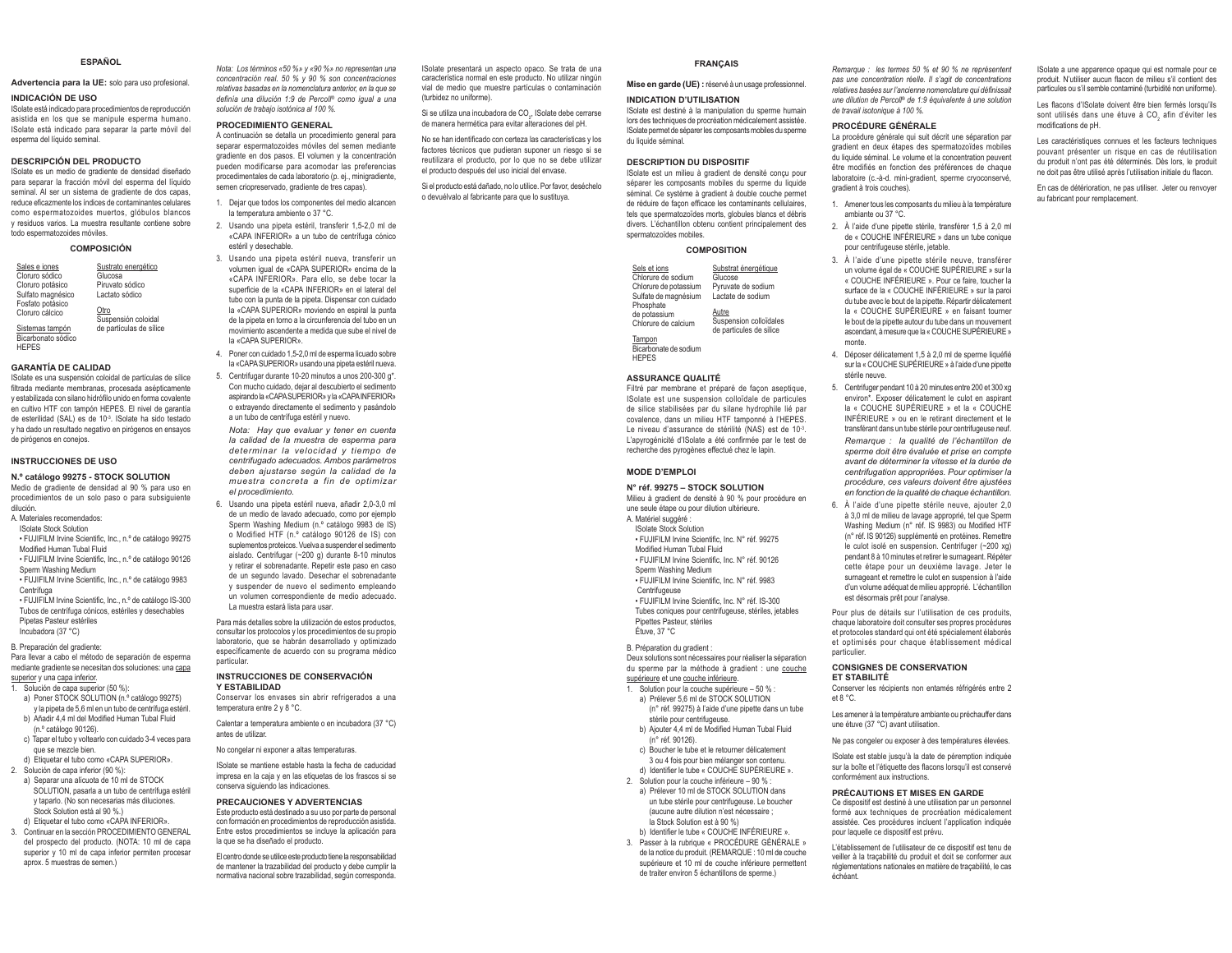#### **PORTUGUÊS**

**Advertência (UE):** Exclusivamente para uso neoficciona

#### **INDICAÇÃO DE UTILIZAÇÃO**

O ISolate destina-se a ser utilizado em técnicas de reprodução assistida que envolvem a manipulação de esperma humano. O ISolate destina-se a separar a fração móvel dos espermatozoides do líquido seminal.

#### **DESCRIÇÃO DO DISPOSITIVO**

O ISolate é um meio de gradiente de densidade concebido para separar a fração móvel dos espermatozoides do líquido seminal. Por ser um sistema de gradiente de duas camadas, reduz eficazmente os contaminantes celulares como espermatozoides mortos, leucócitos e resíduos diversos. A amostra resultante contém predominantemente espermatozoides com motilidade

#### **COMPOSIÇÃO**

| Sais e iões          | Substrato energético    |
|----------------------|-------------------------|
| Cloreto de sódio     | Glucose                 |
| Cloreto de potássio  | Piruvato de sódio       |
| Sulfato de magnésio  | Lactato de sódio        |
| Fosfato de potássio  |                         |
| Cloreto de cálcio    | Outro                   |
|                      | Suspensão coloidal      |
| Tampão               | de partículas de sílica |
| Bicarbonato de sódio |                         |

HEPES

#### **GARANTIA DE QUALIDADE**

O ISolate consiste numa suspensão coloidal de partículas de sílica estabilizada com silano hidrófilo por ligação covalente em HTF tamponado com HFPFS, que foi filtrada por membrana e processada em condições estéreis. O nível de garantia de esterilidade (SAL - Sterility Assurance Level, SAL) é de 10<sup>-3</sup>. O ISolate foi testado quanto à presença de agentes pirogénicos através de um teste de agentes pirogénicos em coelhos e o resultado foi negativo.

#### **INSTRUÇÕES DE UTILIZAÇÃO**

**Ref.ª 99275 — STOCK SOLUTION**Meio de gradiente de densidade a 90% para ser utilizado em Señordo de uma só etana ou para posteriores diluições A. Materiais sugeridos: ISolate Stock Solution· FUJIFILM Irvine Scientific, Inc. ref.<sup>a</sup> 99275

Modified Human Tubal Fluid · FUJIFILM Irvine Scientific, Inc. ref.<sup>a</sup> 90126 Sperm Washing Medium • FUJIFILM Irvine Scientific, Inc. ref.<sup>a</sup> 9983 Centrifugadora • FUJIFILM Irvine Scientific, Inc., ref.<sup>a</sup> IS-300 Tubos de centrifugadora cónicos estéreis e descartáveis Pipetas de Pasteur, estéreis

Incubadora, 37 °C

#### R Prenaração do gradiente:

3DUDUHDOL]DUDVHSDUDomRGHHVSHUPDWR]RLGHVSRUJUDGLHQWH são necessárias duas soluções: a camada superior e a camada inferior.

- 1. Solução da camada superior 50% a) Pinetar 5.6 ml da STOCK SOLUTION (ref.<sup>a</sup> 99275)
- nara um tubo de centrifugadora estéril b) Adicionar 4.4 ml de Modified Human Tubal Fluid
- $(raf<sup>a</sup> 90126)$ c) Tapar o tubo e inverter com cuidado 3-4 vezes
- para garantir uma mistura completa
- d) Identificar o tubo com a etiqueta "CAMADA SUPERIOR"
- 2. Solução da camada inferior 90%: a) Inserir uma alíquota de 10 ml da STOCK SOLUTION
- num tubo de centrifugadora estéril e tapá-lo (não são necessárias mais diluições a Stock Solution está a 90%)
- b), Identificar o tubo com a etiqueta "CAMADA INFERIOR"

3. Continuar com a secção PROCEDIMENTO GERAL do folheto informativo do produto. (NOTA: 10 ml da camada superior e 10 ml da camada inferior processam aproximadamente 5 amostras de sémen.)

*Nota: os valores 50% e 90% não representam uma concentração real. Os valores 50% e 90% são concentrações relativas baseadas numa nomenclatura*  anterior que definia uma diluição de 1:9 de Percoll<sup>®</sup> como *HTXLYDOHQWHDXPDVROXomRGHWUDEDOKRLVRWyQLFDD*

#### **PROCEDIMENTO GERAL**

O protocolo que aqui se descreve é um procedimento geral para separação da fração móvel dos espermatozoides do sémen através de um gradiente de duas etapas. O volume A ADDRAMTACÃO DO POR MODIFICADE DE RACIONALE A ANGLETA A CONTRATO DE RACIONALE DE RACIONALE DE RACIONALE DE RA às preferências de cada laboratório (p. ex., minigradiente, sémen criopreservado, gradiente de três camadas).

- 1. Colocar todos os meios à temperatura ambiente ou a 37 °C.
- 2. Utilizando uma pipeta estéril, transferir 1,5 ml-2,0 ml da "CAMADA INFERIOR" para um tubo de centrifugadora cónico, estéril e descartável.
- 3. Utilizando uma nova pipeta estéril, transferir um volume equivalente da "CAMADA SUPERIOR" para a "CAMADA INFERIOR". Para tal. colocar a ponta da pipeta na superfície da "CAMADA INFERIOR" tocando na parede do tubo. Distribuir cuidadosamente a "CAMADA SUPERIOR" movendo a ponta da pipeta em espiral à volta da circunferência do tubo, subindo à medida que aumenta o nível da "CAMADA SUPERIOR".
- 4. Com cuidado, colocar 1.5 ml 2.0 ml de sémen liquefeito sobre a "CAMADA SUPERIOR" com uma nova pipeta estéril.
- 5. Centrifugar durante 10 a 20 minutos a, aproximadamente, 200 a 300 x g.\* Expor cuidadosamente o pellet através de aspiração da "CAMADA SUPERIOR" e "CAMADA INFERIOR" ou por remoção direta do *pellet* e transferência para um novo tubo de centrifugadora estéril.

*Nota: a qualidade da amostra de espermatozoides deve ser avaliada e levada em consideração para determinar o tempo e a velocidade de centrifugação adequados. Estes parâmetros devem ser ajustados conforme a qualidade individual da amostra para otimizar o procedimento.*

6. Utilizando uma nova pipeta estéril, adicionar 2.0 ml- $-3.0$  ml de meio de lavagem adequado, como o Sperm Washing Medium (ref.<sup>a</sup> IS 9983) ou Modified HTF (ref.<sup>a</sup> IS 90126) com suplemento proteico. Ressuspender o pellet isolado. Centrifugar  $\frac{1}{200}$  xg) durante 8-10 minutos e remover o sobrenadante. Repetir este passo para uma segunda lavagem. Rejeitar o sobrenadante e ressuspender o pellet utilizando um volume adequado do mejo apropriado. A amostra está agora pronta para análise.

Para obter mais informações sobre a utilização destes produtos, cada laboratório deve consultar os respetivos procedimentos e protocolos que tenham sido concebidos e otimizados especificamente para o seu programa médico.

#### **INSTRUÇÕES DE CONSERVAÇÃO**

- **E ESTABILIDADE**Conservar recipientes não abertos refrigerados entre 2 °C e 8 °C.
- Aquecer à temperatura ambiente ou numa incubadora (37 °C) antes de utilizar

Não congelar nem expor a temperaturas elevadas.

O ISolate é estável até à data de validade indicada nos rótulos da embalagem e dos frascos, desde que seja conservado de acordo com as instruções recomendadas.

#### **PRECAUÇÕES E ADVERTÊNCIAS**

Este dispositivo foi concebido para ser utilizado por pessoal com formação em técnicas de reprodução assistida. Estas técnicas incluem a aplicação prevista para a qual este disnositivo foi concebido

A instituição do utilizador deste dispositivo é responsável nela manutenção da rastreabilidade do produto e tem de cumprir as regulamentações nacionais sobre rastreabilidade, sempre que aplicável.

O ISolate tem um aspeto opaco. Isto é normal neste produto. Não utilize um tubo de meio com evidências de conter partículas ou contaminação (turvação não homogénea).

Os tubos de lSolate devem estar bem fechados quando se utilizar uma incubadora de CO, para evitar alterações de pH.

Não foram identificadas informações sobre características e fatores técnicos conhecidos que poderiam constituir um risco se o produto se destinasse a reutilização, pelo que o produto não deve ser utilizado após a primeira utilização do recipiente.

Em caso de danos ou alteração do meio, não utilize o produto. Elimine-o ou entregue-o ao fabricante para que seja substituído.

#### **EAAHNIKA**  $Σύσταση προσοχής για την Ε.Ε.: Για$

Το ISolate προορίζεται για χρήση σε διαδικασίες υποβοηθούμενης αναπαραγωγής, στις οποίες διενεργείτα χειρισμός του ανθρώπινου σπέρματος. Το ISolate προορίζεται για τον διαχωρισμό του κινητικού κλάσματος του σπέρματος από το σπερματικό υγρό. **ΠΕΡΙΓΡΑΦΗ ΤΗΣ ΣΥΣΚΕΥΗΣ** 

To ISolate είναι ένα μέσο με διαβάθμιση πυκνότητας που έχει σχεδιαστεί για το διαχωρισμό του κινητικού κλάσματος ΙΟΗ σπέρματος από το σπερματικό μνοό. Ος σύστημα διαβάθμισης δύο στρωμάτων, μειώνει αποτελεσματικά τις κυτταρικές μολυσματικές ουσίες, όπως το νεκρό σπέρμα, τα λευκά αιμοσφαίρια και διάφορα άλλα υπολείμματα.

επαννελματική χρήση μόνο. **ΕΝΔΕΙΞΗ ΧΡΗΣΗΣ** 

- 
- σωληνάριο φυνοκέντρου και πωματίστε (δεν απαιτούνται περαιτέρω αραιώσεις -
	- «KATOTEPO STPOMA»
- 3. Συνεχίστε στην ενότητα ΓΕΝΙΚΗ ΔΙΑΔΙΚΑΣΙΑ Του ενθέτου του προϊόντος. (ΣΗΜΕΙΩΣΗ: 10 mL ανώτερου στοώματος και 10 mL κατώτερου στοώματος ΥΟΠΟΙΟΛΟΥΣΩ ΥΙΩ ΤΟΥ ΕΠΕξΕργασία 5 δεινμάτων

*Σημείωση*: Οι όροι 50% και 90% δεν αντιπροσωπεύουν μια πραγματική συγκέντρωση. Οι όροι 50% και 90% είναι σχετικές συγκεντρώσεις που βασίζονται σε προηγούμενη *ȠȡȠȜȠȖȓĮȝİIJȘȞȠʌȠȓĮȠȡȓȗİIJĮȚȘĮȡĮȓȦıȘIJȠȣ3HUFROO®*  $\omega$ ς ισοδύναμη με ένα ισοτονικό διάλυμα εργασίας 100%.

#### **ΓΕΝΙΚΗ ΛΙΑΛΙΚΑΣΙΑ**

βημάτων για τον διαχωρισμό του κινητικού σπέρματος από το σπέρμα με διαβάθμιση. Ο όνκος και η συνκέντρωση μπορούν να τροποποιηθούν ώστε να ανταποκρίνονται στις προτιμήσεις του κάθε εργαστηρίου (δηλ. μικρή  $\delta$ ıqβάθιμαη απέρμα από κριιοσυντήρηση διαβάθιμαη τριών στρωμάτων).

- 2. Χρησιμοποιώντας αποστειρωμένη πιπέτα, μεταφέρετε 1.5-2.0 mL του «ΚΑΤΩΤΕΡΟΥ ΣΤΡΩΜΑΤΟΣ» σε ένα αποστειοωμένο, αναλώσιμο, κωνικό σωληνάριο φυγοκέντρου.
- μεταφέρετε ίσο όγκο του «ΑΝΩΤΕΡΟΥ ΣΤΡΩΜΑΤΟΣ» Ι<br>επάνω από το «ΚΑΤΩΤΕΡΟ ΣΤΡΩΜΑ». Αυτό νίνεται με την επαφή του άκρου της πιπέτας με την επιφάνεια ΤΟΝ «ΚΑΤΩΤΕΡΟΥ ΣΤΡΩΜΑΤΟΣ» στο πλάι του σωληναρίου, Διανέμετε προσεκτικά το «ΔΝΟΤΕΡΟ ΣΤΡΩΜΑ» μετακινώντας με σπειροειδή τρόπο το άκρο της πιπέτας νύρω από την περιφέρεια του σωληναρίου με κίνηση προς τα πάνω, καθώς ανυψώνεται TO «ΑΝΟΤΕΡΟ ΣΤΡΟΜΑ»
- ρευστοποιημένου σπέρματος στο «ΑΝΩΤΕΡΟ ΣΤΡΩΜΑ» χρησιμοποιώντας μια νέα αποστειρωμένη ʌȚʌȑIJĮ

προσθέστε 2.0-3.0 mL κατάλληλου μέσου πλύσης. όπως το Sperm Washing Medium (αρ. καταλόγου της IS 9983) ή το Modified HTF (αρ. καταλόγου της IS 90126), με συμπλήρωση πρωτεΐνης. Επαναλάβατε IJȘȞİȞĮȚȫȡȘıȘIJȠȣĮʌȠȝȠȞȦȝȑȞȠȣıȣııȦȝĮIJȫȝĮIJȠȢ Φυγοκεντρήστε (περίπου στις 200xg) επί 8-10 λεπτά και αφαιρέστε το υπερκείμενο. Επαναλάβετε αυτό το βήμα για μια δεύτερη πλύση. Απορρίψτε το υπερκείμενο και επαναλάβατε την εναιώρηση του συσσωματώματος χρησιμοποιώντας τον κατάλληλο όγκο του κατάλληλου μέσου. Το δείγμα είναι πλέον

Για πρόσθετες λεπτομέρειες σχετικά με τη χρήση των προϊόντων αυτών, κάθε εργαστήριο θα πρέπει να συμβουλεύεται τις δικές του εργαστηριακές διαδικασίες και πρωτόκολλα, τα οποία έχουν αναπτυχθεί και βελτιστοποιηθεί ειδικά νια το δικό του ιατρικό πρόγραμμα.

#### **ΟΔΗΓΙΕΣ ΦΥΛΑΞΗΣ ΚΑΙ ΣΤΑΘΕΡΟΤΗΤΑ**

Φυλάξτε τα κλειστά δοχεία στο ψυγείο, σε θερμοκρασία 2 °C func 8 °C

Πριν από τη χρήση, θερμάνετε σε θερμοκρασία περιβάλλοντος ή σε επωαστήρα (37 °C).

Μην καταψύχετε το προϊόν και μην το εκθέτετε σε υψηλή θερμοκρασία.

Το ISolate είναι σταθερό έως την ημερομηνία λήξης που ανανοάφεται στις ετικέτες στο κουτί και στη φιάλη. όταν φυλάσσεται σύμφωνα με τις οδηγίες.

#### ΠΡΟΦΥΛΑΞΕΙΣ ΚΑΙ ΠΡΟΕΙΔΟΠΟΙΗΣΕΙΣ

Η συσκευή αυτή προορίζεται για χρήση από προσωπικό εκπαιδευμένο στις διαδικασίες υποβοηθούμενης αναπαραγωγής. Οι διαδικασίες αυτές περιλαμβάνουν την υποδεικνυόμενη εφαρμογή για την οποία προορίζεται n quarkiun quan

Η εγκατάσταση όπου θα χρησιμοποιηθεί αυτή η συσκευή είναι υπεύθυνη για τη διατήρηση της ιχνηλασιμότητας του προϊόντος και πρέπει να συμμορφώνεται με τους εθνικούς κανονισμούς που αφορούν την ιχνηλασιμότητα,  $\overline{\text{A}}$ 

To ISolate έχει αδιαφανή εμφάνιση. Αυτό είναι φυσιολογικό για το συγκεκριμένο προϊόν. Μη χρησιμοποιείτε κανένα ψιαλίδιο μέσου που παρουσιάζει ενδείξεις σωματιδιακής ύλης ή επιμόλυνσης (μη ομοιόμορφη θολερότητα).

Το ISolate θα πρέπει να πωματίζεται σφικτά όταν χρησιμοποιείται σε επωαστήρα CO<sub>2</sub>, ώστε να αποτρέπονται οι αλλανές του pH.

Δεν υπάρχουν πληροφορίες σχετικά με γνωστά χαρακτηριστικά και τεχνικούς παράνοντες, οι οποίοι θα μπορούσαν να ενέχουν κινδύνους εάν το προϊόν επαναχρησιμοποιηθεί, συνεπώς το προϊόν δεν πρέπει να επαναχρησιμοποιείται μετά από το αρχικό άνοιγμα **ΙΟΗ ΠΕΛΙΈΚΤΟ** 

Σε περίπτωση ζημιάς, μην το χρησιμοποιήσετε. Απορρίψτε το ή επιστρέψτε το στον κατασκευαστή για αντικατάσταση.

2. Διάλυμα κατώτερου στοώματος - 90% α) Προσθέστε ένα κλάσμα 10 mL του STOCK SOLUTION σε ένα αποστειρωμένο

το Stock Solution είναι 90%) β) Ανανοάψτε στην ετικέτα του σωληνάριου

σπέρματος περίπρυ).

Τα παρακάτω αποτελούν μια γενική διαδικασία δύο

- 1. Φέρτε όλα τα μέσα σε θερμοκρασία δωματίου ή στους 37 °C
- 
- 3. Χρησιμοποιώντας μια νέα αποστειρωμένη πιπέτα,
- 4. Τοποθετήστε με ήπιες κινήσεις 1,5-2,0 mL του
- 5. Φυγοκεντρήστε επί 10-20 λεπτά στις 200-300 x g περίπου.<sup>\*</sup> Εκθέστε προσεκτικά το συσσωμάτωμα είτε με αναρρόφηση από το «ΑΝΩΤΕΡΟ» και το «ΚΑΤΩΤΕΡΟ ΣΤΡΩΜΑ» είτε με απευθείας αφαίρεση του συσσωματώματος και μεταφορά του σε ένα νέο αποστειρωμένο σωληνάριο φυγοκέντρου.

 $Σημείωση:$  Κατά τον προσδιορισμό της *κατάλληλης ταχύτητας και του χρόνου*  $\varphi$ υγοκέντρησης θα πρέπει να αξιολογηθεί και *ȞĮȜȘijșİȓ ȣʌȩȥȘ ȘʌȠȚȩIJȘIJĮ IJȠȣ įİȓȖȝĮIJȠȢ <i>IOU <i><u>ITÉDUCIOC, ΓΙΩ ΤΩ ΒΕλΤΙσΤΟΠΟΙΠΟΠ</u> Inς* διαδικασίας, αυτά θα πρέπει να *ʌȡȠıĮȡȝȩȗȠȞIJĮȚ ĮȞȐȜȠȖĮ ȝİ IJȘȞ ʌȠȚȩIJȘIJĮ IOU Κάθε δείγματος.* 

6. Χρησιμοποιώντας μια νέα αποστειρωμένη πιπέτα, śτοιμο νια ανάλμαη

Το δείνμα που προκύπτει περιέχει κατά κύριο λόνο κινητικό σπέρμα ΣΥΝΘΕΣΗ <u>Άλατα και ιόντα</u> Χλωριούχο νάτριο Χλωριούχο κάλιο Θειικό μαγνήσιο Φωσφορικό κάλιο Ενεργειακό υπόστρωμα Τλυκόζη Πυροσταφυλικό νάτριο Γαλακτικό νάτριο Άλλα

Χλωριούχο ασβέστιο <u>Ρυθμιστικό διάλυμα</u> Διττανθρακικό νάτοιο **HEPES** Κολλοειδές εναιώρημα σωματιδίων πυριτίου

#### ΔΙΑΣΦΑΛΙΣΗ ΠΟΙΟΤΗΤΑΣ

Το ISolate είναι ένα κολλοειδές εναιώρημα σωματιδίων o de centru estat al infinite de construire de competition en la ciencia de la ciencia de la ciencia de la cie<br>Trupitation que la ciencia de la ciencia de la ciencia de la ciencia de la ciencia de la ciencia de la ciencia υποβληθεί σε επεξεργασία με άσηπτο τρόπο, το οποίο έχει σταθεροποιηθεί με υδρόφιλο σιλάνιο δεσμευμένο με ομοιοπολικό δεσμό σε διάλυμα HEPES-ρυθμιστικό HTF. Το επίπεδο διασφάλισης στειρότητας (SAL) είναι 10<sup>-3</sup>. To ISolate έχει ελεγγθεί και έχει βρεθεί ότι είναι αργητικό για πυρετογόνα μέσω εξέτασης πυρετογόνων σε κόνικλους.

#### **ΩΛΗΓΙΕΣ ΧΡΗΣΗΣ**

A. Προτεινόμενα υλικά: ISolate Stock Solution

Φυνόκεντρος

Φυνοκέντρου

Modified Human Tubal Fluid

Πιπέτες Παστέρ, αποστειρωμένες Eπωαστήρας, 37 °C B. Floostowngia SiaBáBulgna

στρώμα και ένα κατώτερο στρώμα. 1. Διάλυμα ανώτερου στρώματος - 50%

(αρ. καταλόνου 90126)

Sperm Washing Medium

#### **Αρ. καταλόγου 99275 - STOCK SOLUTION** Μέσο με διαβάθμιση πυκνότητας 90% για χρήση σε ιπιοικασία ενός βήματος ή για περαιτέρω αραίωση.

• Αρ. καταλόγου της FUJIFILM Irvine Scientific, Inc. 99275

• Αρ. καταλόγου της FUJIFILM Irvine Scientific, Inc. 90126

• Αρ. καταλόγου της FUJIFILM Irvine Scientific, Inc. 9983

• Αρ. καταλόγου της FUJIFILM Irvine Scientific, Inc. IS-300 Aποστειοωμένα, αναλώσιμα, κωνικά σωληνάρια

Για τη διενέργεια της μεθόδου διαχωρισμού σπέρματος με διαβάθμιση απαιτούνται δύο διαλύματα: Ένα ανώτερο

α) Πάρτε το STOCK SOLUTION (αρ. καταλόγου 99275) και αναρροφήστε με πιπέτα 5,6 mL σε ένα αποστειρωμένο σωληνάριο φυγοκέντρου β) Προσθέστε 4.4 mL Modified Human Tubal Fluid

γ) Πωματίστε το σωληνάριο και αναστρέψτε με ήπιες κινήσεις 3-4 φορές ώστε να αναμιχθεί πλήρως δ) Ανανοάψτε στην ετικέτα του σωληνάριου «ANOTEPO STPOMA»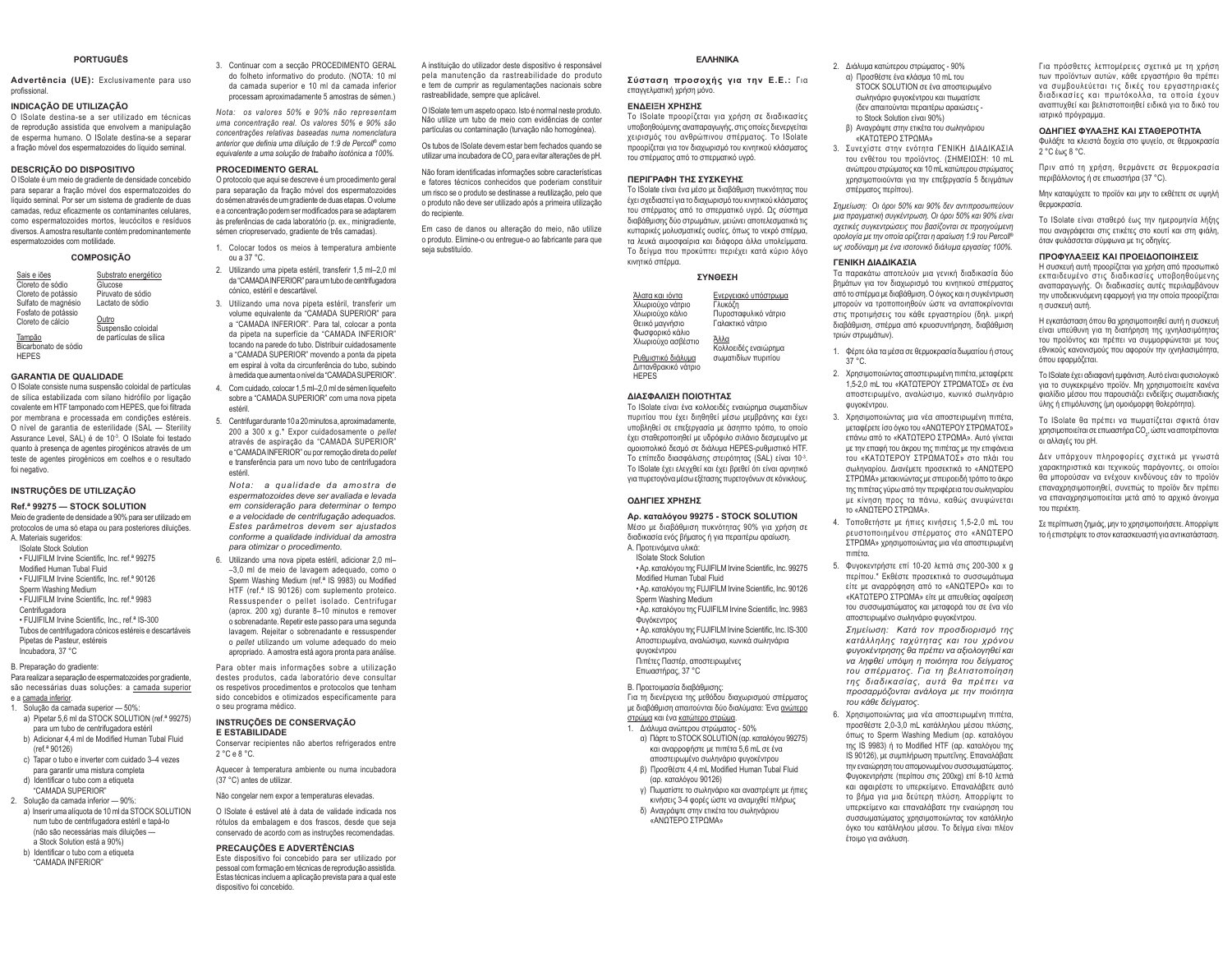#### ČEČTINA

Upozornění pro EU: Pouze pro profesionální použití.

#### **INDIKACE PRO POUŽITÍ**

ISolate je určeno k použití při postupech asistované reprodukce, které zahrnují manipulaci s lidskými spermiemi. ISolate je určeno k separaci motilních spermií ze semenné tekutiny

#### POPIS PROSTŘEDKU

ISolate je médium s hustotním gradientem určené k separaci motilních spermií ze semenné tekutiny. Médium jakožto dvouvrstvý gradientní systém efektivně snižuje buněčnou kontaminaci např. odumřelými spermiemi, leukocyty a jinými nečistotami. Výsledný vzorek obsahuje především motilní spermie.

#### SLOŽENÍ

Soli a ionty Energetický substrát Chlorid sodný Glukóza olukozu<br>Pvruvát sodný Chlorid draselný Síran hořečnatý Mléčnan sodný Ensforečnan draselný Ostatní Chlorid vápenatý Koloidní suspenze částic oxidu křemičitého

Pufr Hydrogenuhličitan sodný **HFPFS** 

#### ZAJIŠTĚNÍ KVALITY

ISolate je membránově filtrovaná a asepticky zpracovaná koloidní susnenze částic oxidu křemičitého stabilizovaná kovalentně vázaným hydrofilním silanem v HTF pufrovaném HEPES. Úroveň zajištění sterility (SAL) je 10-3. ISolate bylo testováno a shledáno negativním na pyrogeny zkouškou pyrogenicity na králících.

#### NÁVOD K POUŽITÍ

#### Kat. č. 99275 - STOCK SOLUTION

Médium s 90% gradientem hustoty k noužití v jednokrokové proceduře nebo k dalšímu ředění. A. Doporučené materiály **ISolate Stock Solution** 

- · FUJIFILM Irvine Scientific, Inc. kat. č. 99275 Modified Human Tubal Fluid
- · FUJIFILM Irvine Scientific, Inc. č. 90126
- Sperm Washing Medium

• FUJIFILM Irvine Scientific. Inc. kat. č. 9983 Centrifuga · FUJIFILM Irvine Scientific, Inc. kat. č. IS-300

Sterilní jednorázové kónické centrifugační zkumavky Pasteurovy pipety, sterilní Inkubátor, 37 °C

B. Příprava gradientu:

K provedení metody gradientní separace spermií jsou potřeba dva roztoky: horní vrstva a dolní vrstva. . Roztok horní vrstvy - 50 %:

- a) Vezměte zásobní roztok STOCK SOLUTION (kat. č. 99275) a napipetuite 5.6 ml do sterilní centrifugační zkumavky
- b) Přidejte 4,4 ml Modified Human Tubal Fluid  $(kat \times 90126)$
- c) Zkumavku zazátkujte a šetrně ji 3-4× převraťte ahy se obsah zcela promíchal
- d) Zkumavku označte HORNÍ VRSTVA" 2. Roztok spodní vrstvy - 90 %:
- a) Nadávkuite alikvotní podíl 10 ml STOCK SOLUTION

do sterilní centrifugační zkumavky a zkumavku zazátkujte (další ředění není třeba, Stock Solution  $ia$  90%) b) Zkumavku označte "DOLNÍ VRSTVA".

3. Přeiděte na část OBECNÁ METODA příbalového letáku. (POZNÁMKA: 10 ml horní vrstvy a 10 ml dolní vrstvy nostačí ke znracování nřihližně 5 vzorků snermatu )

Poznámka: Termíny 50 % a 90 % nepředstavují skutečné koncentrace. 50 % a 90 % jsou relativní koncentrace založené na dřívější terminologii, která definovala naředění přípravku Percoll® v poměru 1:9 jako rovné 100% účinnému isotonickému roztoku

#### **OBECNÁ METODA**

Níže je uveden obecný postup na dvoukrokovou gradientní separaci motilních spermií ze spermatu. Objem a koncentraci lze upravit podle preference každé laboratoře (tj. minigradient, kryoprezervované sperma, troivrstvý gradient).

- 1. Nechte všechny složky média vytemperovat na pokojovou tenintu nebo na 37 °C
- 2. Sterilní pipetou přeneste 1,5–2,0 ml "DOLNÍ VRSTVY" do sterilní jednorázové kónické centrifugační zkumavky.
- 3 Novou sterilní ninetou nřeneste stejný objem "HORNÍ VRSTVÝ" nad "DOLNÍ VRSTVU": hrotem pipety se dotkněte povrchu "DOLNÍ VRSTVY" u stěny zkumavky a šetrně vypusťte "HORNÍ VRSTVU" při snirálovitém nohybu hrotem ninety nodél obvodu zkumavky směrem nahoru podle toho, jak se zvedá hladina "HORNÍ VRSTVY".
- 4. Novou sterilní pipetou jemně napipetujte 1,5-2,0 ml zkapalněného spermatu do HORNÍ VRSTVY"
- 5. Odstřeďuite 10-20 minut při přibližně 200-300× a.\* Pelet buď opatrně odkryjte odsátím "HORNÍ" a "DOLNÍ VRSTVY", nebo vviměte přímo a přeneste do nové sterilní centrifugační zkumavky.

Poznámka: Správnou rychlost a délku odstředění je třeba stanovit na základě vyhodnocení kvality vzorku spermií a proceduru úpravou těchto parametrů ontimalizovat s nřihlédnutím ke kvalitě konkrétního vzorku.

6 Novou sterilní ninetou nřidejte 20–30 ml vhodného promývacího média jako např. Sperm Washing Medium (kat. č. IS 9983) nebo Modified HTF (kat. č. IS 90126) se suplementací proteinů. Resuspendujte separovaný pelet. Odstředujte (~ 200× g) po dobu 8-10 minut a odeberte supernatant. Promvite podruhé opakováním tohoto kroku. Zlikviduite supernatant a pelet resuspenduite potřebným objemem vhodného média. Vzorek je nyní připraven k analýze.

Další informace o použití těchto výrobků každá laboratoř získá ve vlastních laboratorních metodách a protokolech vvoracovaných a optimalizovaných specificky pro její konkrétní zdravotnický program.

#### PODMÍNKY UCHOVÁVÁNÍ A STABILITA

Neotevřené nádoby uchovávejte v chladničce při teplotě od 2 °C do 8 °C

Před použitím ohřejte na teplotu prostředí nebo inkubátoru  $(37 °C)$ .

Nezmrazujte a nevystavujte vysokým teplotám.

Při dodržení pokynů k uchovávání je ISolate stabilní do data exspirace uvedeného na štítcích kartónu a lahve.

#### BEZPEČNOSTNÍ OPATŘENÍ A VAROVÁNÍ

Tento prostředek je určen k použití pracovníky školenými v postupech asistované reprodukce. Tyto postupy zahrnují zamýšlenou aplikaci, pro kterou je prostředek určený.

Za sledovatelnost prostředku a dodržování platných státních předpisů týkajících se sledovatelnosti odpovídá podle situace zdravotnické zařízení, v němž je prostředek noužíván

Médium lSolate se bude jevit neprůhledné. To je pro tento výrobek normální. Nepoužívejte žádnou lahvičku s médiem, které obsahuje částečky nebo vykazuje známky kontaminace (nerovnoměrné zakalení)

Při použití v CO, inkubátoru je ISolate potřeba těsně uzavřít, aby se zabránilo změnám pH.

Nebyly získány poznatky o známých vlastnostech a technických faktorech, které by mohly představovat riziko při opakovaném použití výrobku, a proto výrobek nesmí být používán po prvním použití nádoby.

V případě poškození nepoužívejte. Zlikvidujte nebo zašlete výrobci k výměně.

#### **DANSK**

Regel for EU: Kun til professionel brug.

#### INDIKATIONER FOR ANVENDELSE

ISolate er beregnet til brug til assisteret reproduktionsbehandling, der involverer manipulation af humane sædceller. Solate er beregnet til separation af motile sædceller fra sædvæsken

#### **RESKRIVELSE AF PRODUKTET**

ISolate er et densitetsgradientmedium, der er fremstiller til at senarere de motile sædceller fra sædvæsken Som et gradientsystem i to lag reducerer det effektivt cellulære kontaminanter såsom død sæd, leukocytter on diverse restmaterialer. Den resulterende prave indeholder hovedsageligt motile sædceller.

#### **SAMMENSÆTNING**

| Salte og joner    | Energisubstrat       |
|-------------------|----------------------|
|                   |                      |
| Natriumklorid     | Glukose              |
| Kaliumklorid      | Natriumpyruvat       |
| Magnesiumsulfat   | Natriumlaktat        |
| Kaliumfosfat      |                      |
| Kalciumklorid     | Andet                |
|                   | Kolloidal suspension |
| Buffer            | af silikapartikler   |
| Natriumbikarbonat |                      |
| <b>HEPES</b>      |                      |

#### **KVALITETSSIKRING**

ISolate er en membranfiltreret, aseptisk behandlet kolloidal suspension af silikapartikler, der er stabiliseret med kovalent bundet hydrofilt silan i HEPES-bufferet HTF. Sterilitetssikringsniveauet (SAL) er 10-3. ISolate er testet med en pyrogentest på kanin og fundet negativt for pyrogener.

#### **BRUGSANVISNING**

#### Katalognr. 99275 - STOCK SOLUTION

- Medium med 90 % densitetsgradient til brug i en ét-trinsprocedure eller til yderligere fortynding. A Anhefalede materialer
- **ISolate Stock Solution**
- . FUJIFILM Irvine Scientific, Inc. Katalognr, 99275
- Modified Human Tubal Fluid . FUJIFILM Irvine Scientific, Inc. Katalognr, 90126
- Snerm Washing Medium
- . FUJIFILM Irvine Scientific, Inc. Katalognr, 9983
- Centrifuge . FUJIFILM Irvine Scientific, Inc. Katalognr, IS-300 Sterile, koniske centrifugerør til engangsbrug
- Pasteurninetter sterile Inkubator, 37 °C

#### B. Forberedelse af gradientopløsning:

- Der kræves to opløsninger til at udføre gradientseparation
- af sæd: Et øverste lag og et nederste lag.
- 1 Onlasning i averste lan = 50 %
- a) Tag STOCK SOLUTION (katalognr, 99275) og pipetter 5.6 ml ned i et sterilt centrifugerør
- b) Tilsæt 4,4 ml Modified Human Tubal Fluid (katalognr 90126)
- c) Sæt låg på røret, og vend det forsigtigt 3-4 gange for at blande helt
- d) Skriv "ØVERSTE LAG" på rørets etiket
- 2. Opløsning i nederste lag 90 %: a) Tag 10 ml STOCK SOLUTION i et sterilt centrifugerar og sæt låg på - (det er ikke nødvendigt at fortynde yderligere - Stock Solution er 90 %)
- b) Skriv "NEDERSTE LAG" på rørets etiket 3. Fortsæt med afsnittet GENEREL PROCEDURE på indlænssedlen (REMÆRK: 10 ml af det øverste lag og 10 ml af det nederste lag kan behandle ca.
- 5 sædprøver).

Bemærk: Betegnelserne 50 % og 90 % angiver ikke en faktisk koncentration. 50 % og 90 % er relative koncentrationer baseret på det tidligere nomenklatur, der definerede en 1:9 fortynding af Percoll® som svarende til en 100 % isotonisk arbeidsopløsning.

#### **GENEREL PROCEDURE**

Følgende er en generel procedure i to trin for en gradientsenaration af motile sædceller fra sædvæsken Volumenen og koncentrationen kan modificeres i henhold til hvert enkelt laboratories præferencer (dvs. minigradient, kryopræserveret sæd, gradient i tre lag).

**SLIOMI** 

ISolate on tarkoitettu avusteisiin lisääntymismenetelmiin

joissa manipuloidaan ihmisen siittiöitä. ISolate on tarkoitettu

ISolate on tihevsgradienttiväliaine, joka on tarkoitettu

motiilien siittiöiden osan erottamiseen siemennesteestä

Kaksikerroksisena gradienttijärjestelmänä se vähentää

tehokkaasti solukontaminantteja, kuten kuolleita siittiöitä,

valkosoluja ja muita jäämiä. Tuloksena saatu näyte sisältää

**KOOSTUMUS** 

alukoosi

Muut

ISolate on kalvosuodatettu ja aseptisesti käsitelty

kolloidisuspensio, jossa piidioksidihiukkaset on stabiloitu

kovalenttisesti sitoutuneella hydrofiilisellä silaanilla

HEPES-puskuroidussa HTF:ssä. Steriilivstaso (SAL) on

10<sup>-3</sup>. ISolate on testattu ja todettu pyrogeenien suhteen

Luettelonro 99275 - STOCK SOLUTION

Väliaine, jonka tiheysgradientti on 90 % ja jota käytetään

. FLUIFILM Irvine Scientific Inc. - Luettelonro 99275

· FUJIFILM Irvine Scientific, Inc. - luettelonro 90126

. FUJIFILM Irvine Scientific Inc. - Iuettelonro 9983

· FUJIFILM Irvine Scientific, Inc. -luettelonro IS-300

Siittiöiden gradienttierotteluun tarvitaan kaksi liuosta:

ja pipetoi 5,6 ml steriiliin sentrifugiputkeen.

c). Sulie nutki ja käännä se varovasti vlösalaisin

3-4 kertaa, jotta se sekoittuu tävsin.

d) Merkitse putkeen "YLEMPI KERROS".

b) Merkitse putkeen "ALEMPI KERROS"

100-prosenttista toimivaa isotonista liuosta

a) Ota STOCK SOLUTION -liuosta (luettelonro 99275)

b) Lisää 4,4 ml Modified Human Tubal Fluid -nestettä

a) Annostele 10 ml STOCK SOLUTION -liuosta steriiliin

sentrifuginutkeen ja sulje nutki (lisälaimennuksia

(HUOMAUTUS: 10 ml vlempää ja 10 ml alempaa

kerrosta riittää noin 5 siemennestenäytteen käsittelyyn.)

Huomautus: Käsitteet 50 % ja 90 % eivät edusta todellisia

pitoisuuksia. 50 % ja 90 % ovat suhteellisia pitoisuuksia

.<br>ja perustuvat aiempaan luokitukseen, jossa Percoll®-

liuoksen laimennussuhde 1:9 määritettiin vastaamaan

3. Siirry tuoteselosteen kohtaan YLEINEN MENETELMÄ.

ei tarvita. Stock Solution -liuos on 90-prosenttinen).

Steriileiä kertakäyttöisiä kartiopohiaisia sentrifugiputkia

yksivaiheisessa menetelmässä tai lisälaimennukseen.

negatiiviseksi kaniinin pyrogeenitestissä.

Energiasubstraatti

natriumnyn ivaatti

piidioksidihiukkasten

kolloidisuspensio

natriumlaktaatti

erottamaan motiilien siittiöiden osa siemennesteestä.

EU-varoitus: Vain ammattikäyttöön.

**KÄYTTÖAIHF** 

VÄLINEEN KIIVALIS

pääasiassa motiileia siittiöitä.

Suolat ja ionit

natriumklorid

kaliumkloridi

kaliumfosfaatti

kalsiumkloridi

Puskuri

**HEPES** 

mannesiumsulfaatti

natriumbikarbonaatti

KÄYTTÖOH IFFT

.<br>∆\_Su∩sitellut materiaalit:

Solate Stock Solution

Modified Human Tubal Fluid

Sperm Washing Medium

Steriilejä nasteuminettejä

ylempi kerros ja alempi kerros.

(luettelonro 90126).

2. Alemman kerroksen liuos, 90 %:

Ylemmän kerroksen liuos. 50 %:

Lämpökaappi. 37 °C

**B** Gradientin valmistus:

Sentrifugi

**I AADUNVARMENNUS** 

YLEINEN MENETELMÄ

tai 37 °C:seen

sentrifugiputkeen.

ninetillä

ohielmaa varten

ennen käyttöä.

saakka

.<br>säännökeiä

sameaal

Alla annetaan vleisohieet kaksivaiheiseen motiilien

siittiöiden siemennesteestä erottamiseen gradientin

avulla. Tilavuusmäärää ja pitoisuutta voidaan muunnella

kunkin laboratorion toivomusten mukaan (ts. minigradientti,

1. Lämmitä kaikki ainekomponentit huoneenlämpöön

2. Siirrä steriilillä pipetillä 1.5-2.0 ml "ALEMPAA

3. Siirrä uudella steriilillä pipetillä sama määrä "YLEMPÄÄ

KERROSTA" steriiliin kertakäyttöiseen kartiopohiaiseen

KERROSTA" "ALEMMAN KERROKSEN" päälle. Tämä

tehdään koskettamalla pipetin kärjellä "ALEMMAN

KERROKSEN" nintaa nutken seinämän kohdalla

Tyhiennä varnvasti "YI FMPI KERROS" kiertäen ninetin

kärkeä spiraalimaisesti putken seinämää pitkin ylöspäin

samalla kun "YLEMMÄN KERROKSEN" pinta nousee.

"YLEMMÄLLE KERROKSELLE" uudella steriilillä

200-300 x g.\* Paljasta pelletti varovasti joko

aspiroimalla pois "YLEMPI" ja "ALEMPI KERROS"

tai poistamalla pelletti suoraan ja siirtämällä se

Huomautus: Siittiönäytteen laatu tulee

arvioida ja ottaa huomioon, kun määritetään

sentrifugoinnin asianmukaista nopeutta

ja kestoa. Näitä tulee säätää näytekohtaisen

laadun perusteella toimenpiteen optimoimiseksi.

sonivaa pesuainetta, kuten Sperm Washing

Medium (IS-luettelonro 9983) tai Modified HTF

(IS-luettelonro 90126) proteiinilisineen. Suspendoi

eristetty pelletti uudelleen. Sentrifugoi (~200 x q) 8-10

minuuttia ja poista supernatantti. Toista tämä vaihe

uutta pesua varten. Hävitä supernatantti ja suspendoj

nelletti uudelleen sonivalla määrällä asianmukaista

väliainetta. Näyte on nyt valmis analyysia varten.

Kunkin lahoratorion tulee katsoa lisäohieet näiden

tuotteiden käyttöä varten omista lahoratoriokäytäntö, ja

protokollaohjeistaan, jotka on kehitetty ja optimoitu

nimenomaan laboratorion omaa terveydenhuolto-

Lämmitä vmpäristön tai lämpökaapin (37 °C) lämpötilaan

ISolate on ohieiden mukaisesti säilytettynä stabiili laatikon

ja pullon etiketteihin merkittyyn viimeiseen käyttöpäivään

Tämä väline on tarkoitettu avusteisiin lisääntymismenetelmiin

koulutetun henkilöstön käyttöön. Näihin menetelmiin kuuluu

Tämän välineen käyttäjälaitoksen vastuulla on säilyttää

tuotteen jälijtettävyys, ja laitoksen on noudatettava

jäljitettävyyttä koskevia asianmukaisia kansallisia

ISolate näyttää samealta Tämä on tämän tuotteen kohdalla

normaalia. Älä käytä mitään liuosnulloa, jos liuoksessa

näkyy hiukkasia tai se on kontaminoitunut (enätasaisen

ISolaten tulee olla tiiviisti suljettu, kun sitä käytetään

Tietoja tunnetuista ominaisuuksista ja teknisistä tekijöistä,

jotka voisivat aiheuttaa riskejä, jos tuotetta käytettäisiin

toistamiseen, ei ole vksilöity; tästä syystä tuotetta ei saa

Jos tuote on vaurioitunut, sitä ei saa käyttää. Hävitä se tai

CO<sub>2</sub>-lämpökaapissa, pH-muutosten välttämiseksi.

käyttää säiliön ensimmäisen käyttökerran jälkeen

palauta valmistajalle vaihtoa varten.

välineen käyttöaiheen mukainen tarkoitettu käyttö.

SÄILYTYSOHJEET JA STABIILIUS

Säilytä avaamattomat astiat jääkaapissa 2-8 °C:ssa.

Ei saa pakastaa tai altistaa korkeille lämpötiloille.

**VAROTOIMET JA VAROITUKSET** 

6. Lisää uudella steriilillä pipetillä 2.0-3.0 ml

4. Aseta varovasti 1.5-2.0 ml nestemäistä siemennestettä

5. Sentrifugoi 10-20 minuuttia noin kiihtyyvydellä

uuteen steriiliin sentrifugiputkeen.

kylmäsäilötty siemenneste, kolmikerroksinen gradientti).

- 1. Bring alle mediekomponenter til stuetemperatur eller  $37^{\circ}$ C
- 2. Brug en steril pipette, og overfør 1,5-2,0 ml af det "NEDERSTE LAG" til et sterilt konisk centrifunerør til engangsbrug.
- 3. Brug en ny, steril pipette, og overfør en tilsvarende volumen af "ØVERSTE LAG" oven på det "NEDERSTE LAG". Dette gøres ved at berøre overfladen af det "NEDERSTE LAG" i siden af røret med pipettespidsen. Dispenser forsigtigt det "ØVERSTE LAG" ved at føre pipettespidsen i en opadgående spiralbevægelse omkring rørets omkreds, efterhånden som niveauet af det "ØVERSTE LAG" stiger.
- 4. Placer forsigtigt 1,5-2,0 ml flydende sæd oven på det "ØVERSTE LAG" med en nv. steril pipette.
- 5. Centrifuger i 10-20 minutter ved ca. 200-300 x g.\* Eksnoner forsigtigt sædcellerne (nellet) ved enten at aspirere det "ØVERSTE" og "NEDERSTE" lag væk eller direkte ved at fjerne sædcellerne og overføre dem til et nyt, sterilt centrifugerør.

Bemærk: Kvaliteten af sædprøven skal evalueres og tages i betragtning, når den korrekte centrifugeringshastighed og -tid skal fastslås. Disse skal justeres i henhold til den enkelte sædprøves kvalitet med henblik på optimering af proceduren.

6. Brug en ny, steril pipette og tilsæt 2,0-3,0 ml af et passende vaskemedium såsom Sperm Washing Medium (IS katalognr 9983) eller Modified HTF (IS katalognr. 90126) med tilsat protein. Resuspender de isolerede sædceller (pellet). Centrifuger (~ 200 x g) i 8-10 minutter, og fiern supernatanten. Gentag dette trin, og vask en gang til. Bortskaf supernatanten. og resuspender sædcellerne (pellet) vha. en egnet volumen af passende medium. Prøven er nu klar til analysering

For yderligere oplysninger om brug af disse produkter skal hvert laboratorium følge sine egne procedurer og protokoller, som er blevet specifikt udviklet og optimeret til laboratoriets eget medicinske program.

#### **ANVISNINGER FOR OPBEVARING OG STABILITET** Uåbnede beholdere ophevares nedkølet ved 2-8 °C.

Opvarm til stuetemperatur eller inkubatortemperatur (37 °C) inden brug.

Må ikke nedfryses eller udsættes for høje temperaturer.

ISolate er stabilt indtil udløbsdatoen på æskens og flaskens etiket ved opbevaring som anvist.

Den institution, som bruger produktet, er ansvarlig for

at opretholde sporbarheden af produktet og skal, hvor det

er muligt, overholde gældende, nationale bestemmelser

ISolate er uigennemsigtigt. Det er normalt for dette produkt.

Anvend ikke hætteglas med medium, der viser tegn

på partikler eller kontaminering (uensartede uklarheder).

Lânet nă ISolate skal sidde tæt til hvis det skal hrunes

i en CO<sub>2</sub>-inkubator, for at undgå ændringer i pH-værdien.

Information om kendte egenskaber og tekniske faktorer,

der kan udgøre en risiko, hvis produktet genanvendes.

er ikke identificeret. Derfor må produktet ikke bruges efter

Må ikke anvendes i tilfælde af beskadigelse. Bortskaf eller

returner til producenten med henblik på udskiftning.

#### FORHOLDSREGLER OG ADVARSLER

er beregnet til.

for sporbarhed.

den første brug af beholderen.

Dette produkt er beregnet til brug af personale, der er uddannet i assisteret reproduktionsprocedurer. Disse procedurer inkluderer den anvendelse, som produktet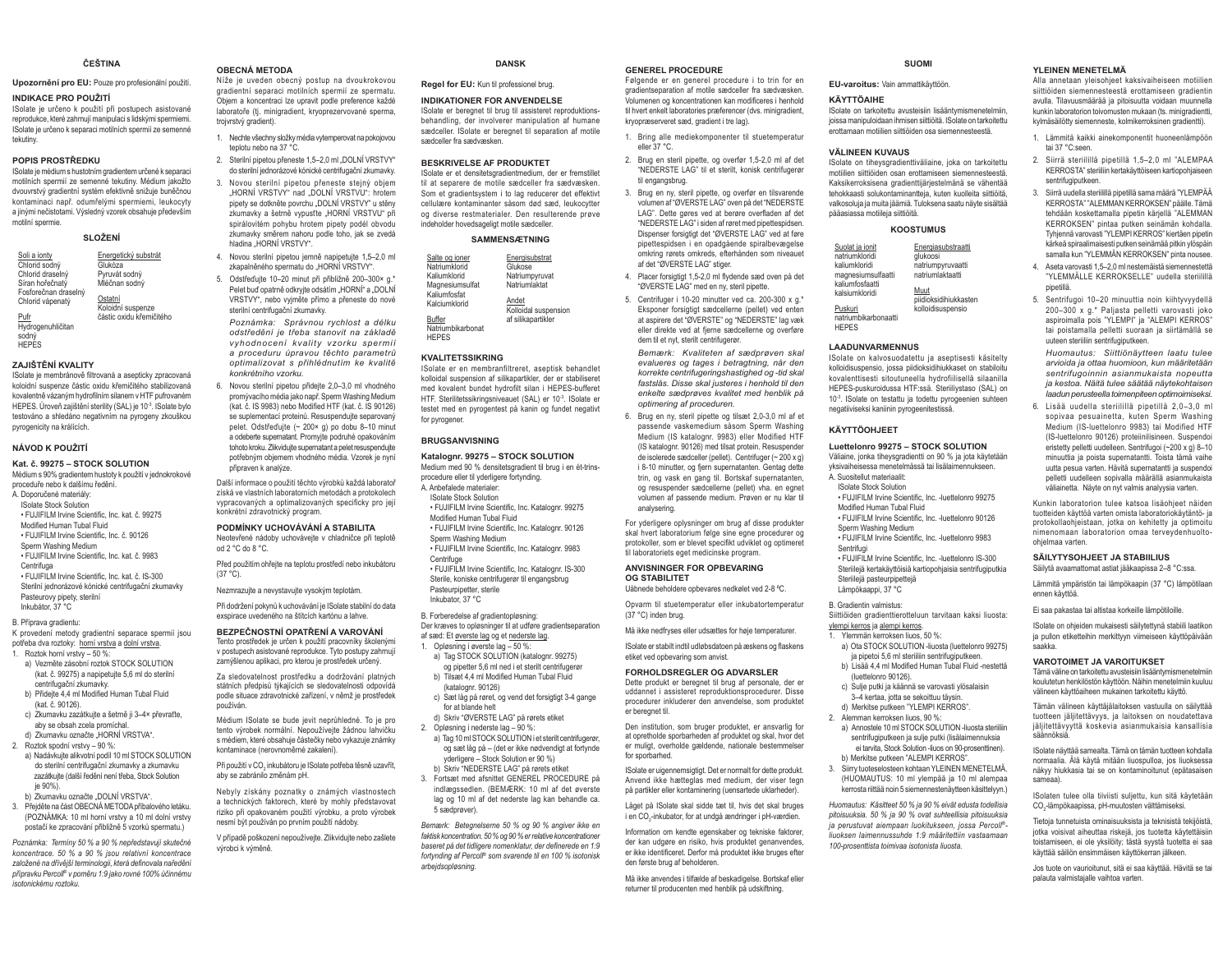#### **LATVISKI**

#### ES brīdinājums: tikai profesionālai lietošanai.

#### LIETOŠANAS INDIKĀCIJA

ISolate ir paredzēts ar palīglīdzekļiem veicamām renroduktīvām procedūrām, kas saistītas ar manipulācijām ar cilvēka spermatozoīdiem. ISolate ir paredzēts spermatozoīdu kustīgās frakcijas atdalīšanai no sēklas škidruma.

#### **IFRICES APRAKSTS**

ISolate ir blīvuma gradienta barotne, kas paredzēta spermatozoīdu kustīgās frakcijas atdalīšanai no sēklas škidruma. Kā divslānu gradientu sistēma tā efektīvi mazina šūnu izraisītas kontaminācijas iespējas, piemēram, kontamināciju ar nedzīviem spermatozoīdiem, baltajiem asinskermenīšiem un dažādām pārpalikumšūnām. Rezultātā iegūtais paraugs satur galvenokārt kustīgus snermatozoīdus

#### **SASTĀVS**

| Sāli un joni                      | Enerģijas substrāti               |
|-----------------------------------|-----------------------------------|
| Nātrija hlorīds                   | Glikoze                           |
| Kālija hlorīds                    | Pirovīnogskābes nātrija sāls      |
| Magnija sulfāts                   | Nātrija laktāts                   |
| Kālija fosfāts<br>Kalcija hlorīds | Citas<br>Silīcija dioksīda daļinu |
| Buferškīdums                      | koloidālā suspensija              |
| Nātrija bikarbonāts               |                                   |
| <b>UEDEC</b>                      |                                   |

#### KVALITĀTES NODROŠINĀŠANA

ISolate ir caur membrānu filtrēta un aseptiski apstrādāta silīcija dioksīda daļiņu koloidāla suspensija, kas stabilizēta ar kovalenti njesajstītu hidrofilu silānu HFPFS buferētā HTF. Sterilitätes garantijas līmenis (sterility assurance level - SAL) ir 10<sup>3</sup>. ISolate ir pārbaudīts, un ir konstatēts, ka tas ir negatīvs attiecībā uz pirogēnām baktērijām pirogēno baktēriju testā trušiem.

#### LIETOŠANAS NORĀDĪJUMI

#### Kataloga Nr. 99275 - STANDARTŠKĪDUMS

90 % blīvuma gradienta barotne izmantošanai viena posma procedūrā vai papildu atšķaidīšanai.

- A. leteicamie materiāli
- Standartškīdums ISolate
- . FUJIFILM Irvine Scientific. Inc." kataloga Nr. 99275 Modified Human Tubal Fluid"
- "FUJIFILM Irvine Scientific, Inc." kataloga Nr.90126 Sperm Washing Medium" (spermatozoīdu skalošanas
- harotnel · "FUJIFILM Irvine Scientific, Inc." kataloga Nr. 9983
- Centrifūga . FUJIFILM Irvine Scientific, Inc." Kataloga Nr. IS-300 Sterili koniski vienreizlietojami centrifūgas stobriņi Pastēra pipetes, sterilas
- Inkubators, 37 °C

B. Gradienta sagatavošana Lai lietotu spermatozoīdu atdalīšanas metodi gradientā, nepieciešami divi šķīdumi: augšējais slānis un apakšējais

- $\frac{1}{1}$ . Augšējā slāna šķīdums 50 %. a) Izmantojot pipeti, ievadiet 5,6 ml STANDARTŠĶĪDUMA (kataloga Nr. 99275)
- sterilā centrifūgas stobrinā. b) Pievienoiiet 4.4 ml Modified Human Tubal Fluid"
- (kataloga Nr. 90126) c) Uzlieciet stobriņam aizbāzni un uzmanīgi apvērsiet
- 3-4 reizes, lai saturs pilnībā sajauktos. d) Uzlīmējiet stobrinam etiketi "AUGŠĒJAIS SLĀNIS".
- 2. Apakšējā slāna šķīdums 90 %. a) lepildiet 10 ml STANDARTŠKĪDUMA sterilā
- centrifūgas stobrinā un uzlieciet aizbāzni (papildu atškaidīšana nav nepieciešama standartškīdums ir 90 %). b) Uzlīmējiet stobriņam etiketi "APAKŠĒJAIS SLĀNIS".
- 3. Pārejiet pie produkta ieliktņa sadaļas "VISPĀRĒJĀ PROCEDURA". (PIEZĪME: ar 10 ml augšējā slāna un 10 ml apakšējā slāna šķīduma iespējams apstrādāt apmēram 5 spermas paraugus.)

Piezīme: anzīmējumi 50 % un 90 % nenorāda faktisko koncentrāciju. 50 % un 90 % ir relatīvas koncentrācijas. kuru pamatā ir iepriekšējā nomenklatūra, kas "Percoll"® atškaidījumu attiecībā 1:9 definēja kā līdzvērtīgu simtnrocentīgam izotoniskam darba šķīdumam

#### VISPĀRĒJĀ PROCEDŪRA

Tālāk aprakstīta vispārpieņemta procedūra kustīgu spermatozoīdu atdalīšanai no spermas gradientā divos posmos. Daudzumu un koncentrāciju iespējams mainīt. lai tie atbilstu laboratorijas mērkiem (t. i., kā minigradientu, ar kriokonservēto spermu, kā trīsslāņu gradientu).

- 1. Nogaidiet. līdz visas barotnes sastāvdaļas sasilst līdz istabas temperatūrai vai 37 °C.
- 2. Ar sterilu pipeti pārnesiet 1.5-2.0 ml .APAKŠĒJĀ SLĀŅA" sterilā koniskā vienreizlietojamā centrifūgas stohrinā
- 3. Ar citu sterilu pipeti pārnesiet tādu pašu daudzumu "AUGŠĒJĀ SLĀNA" virs "APAKŠĒJĀ SLĀNA". Tas izdarāms, ar pipetes galu pieskaroties "APAKŠĒJĀ SLĀŅA" virsmai pie stobrina malas. Uzmanīgi izpiliniet "AUGŠĒJO SLĀNI", spirālveidīgi virpinot pipetes galu pa stobrina perimetru augšupejošas kustības veidā, "AUGŠĒJĀ SLĀŅA" līmenim paaugstinoties.
- 4. Ar citu sterilu pipeti uzmanīgi ievadiet 1.5-2.0 ml sašķidrinātas spermas virs "AUGŠĒJĀ SLĀŅA".
- 5. Centrifugējiet 10-20 minūtes ar paātrinājumu apmēram 200-300 x g.\* Uzmanīgi atsedziet lodīti, atsūcot AUGŠĒJO" un .APAKŠĒJO SLĀNI" vai tieši iznemot lodīti un pārnesot to uz citu sterilu centrifūgas stoprinu. Piezīme: spermatozoīdu parauga kvalitāte

jāizvērtē un jāņem vērā, nosakot atbilstošo centrifugēšanas ātrumu un ilgumu. Lai procedūru optimizētu. šie parametri jāpielāgo atbilstoši atseviškā parauga kvalitātei.

6. Ar citu sterilu pipeti pievienojiet 2.0-3.0 ml piemērota skalošanas materiāla niemēram Sperm Washing Medium" (IS kataloga Nr. 9983) vai "Modified HTF" (IS kataloga Nr. 90126) ar proteīnu piedevu. Atkārtoti suspendējiet izolēto lodīti. Centrifugējiet (ar paātrinājumu ~200 x q) 8-10 minūtes un atdaliet supernatantu. Atkārtojiet šo darbību, skalojot vēlreiz. Likvidējiet supernatantu un atkārtoti suspendējiet lodīti, izmantojot atbilstošu piemērotas barotnes daudzumu. Tagad paraugs ir sagatavots analizēšanai.

Papildu informācija par šo produktu lietošanu meklējama katras laboratorijas procedūru aprakstos un protokolos. kas īpaši izstrādāti un optimizēti individuālajai medicīniskajai programmai.

#### **GLABĀŠANAS NORĀDĪJUMI IIN STARILITÄTE**

Neatvērtus traukus glabāt atdzesētus 2-8 °C temperatūrā.

Pirms lietošanas sasildīt līdz apkārtējās vides vai inkubatora (37 °C) temperatūrai.

Nesasaldēt un nepakļaut augstas temperatūras iedarbībai.

Ja glabā atbilstīgi norādījumiem, ISolate ir stabila līdz derīguma terminam, kas norādīts kastītes un pudeles atikatā

#### PIESARDZĪBAS PASĀKUMI UN BRĪDINĀJUMI

Šī ierīce ir naredzēta lietošanai darbiniekiem kas anguvuši ar palīglīdzekļiem veicamas reproduktīvās procedūras. Šīs procedūras ietver norādīto izmantošanu, kurai šī ierīce ir naredzēta

Par produkta izsekojamības uzturēšanu atbild šīs ierīces lietotāja iestāde, kurai jāievēro valsts noteikumi par izsekojamību, ja tādi ir.

ISolate izskatīsies necaurspīdīgs. Šim produktam tas ir normāli Nelietojiet nevienu harotnes flakonu kurā redzamas dalinas vai piesārnojums (neviendabīgs dulkainums)

ISolate cieši jānoslēdz ar aizbāzni, lietojot CO, inkubatorā. lai nepielautu pH līmena izmainas

Informācija par zināmajām īpašībām un tehniskajām īpatnībām, kas, produktu lietojot atkārtoti, varētu radīt risku, nav noteikta, tāpēc produktu nedrīkst lietot pēc trauka pirmās lietošanas reizes.

ražotājam aizvietošanai

Nelietot, ja bojāts. Lūdzu, likvidējiet vai nosūtiet atpakal

**NEDERLANDS** Waarschuwing (EU): Alleen voor professioneel

sperma plaatsvindt. ISolate wordt gebruikt voor het scheiden

van de motiele fractie van het sperma van het zaadvocht.

ISolate is een dichtheidsgradiëntmedium dat dient

om de motiele fractie van het sperma van het zaadvocht te

scheiden. Dit tweelaagse gradiëntsysteem vermindert op

effectieve wijze stoffen zoals dood sperma, witte bloedcellen

en allerlei afval die de cellen verontreinigen. Het resulterende

BESCHRIJVING VAN HET HULPMIDDEL

#### gebruik

#### **INDICATIE VOOR GEBRUIK**

een 1:9-verdunning van Percoll® gelijkgesteld wordt aan een 100% isotone werkoplossing. ISolate is bedoeld voor gebruik bij geassisteerde ALCEMENE BROCEDURE voortplantingsprocedures waarbij manipulatie van menselijk

Hieronder volgt een algemene procedure voor een tweestapsprocedure voor gradiëntscheiding van motiel sperma en zaadvocht. Het volume en de concentratie kunnen worden aangepast aan de voorkeuren van het laboratorium (d.w.z. minigradiënt, gecryopreserveerd sperma, drielaagse gradiënt).

NB: De percentages van 50% en 90% stellen geen

werkelijke concentratie voor. 50% en 90% zijn relatieve

concentraties on basis van de eerdere nomenclatuur waarin

- 1. Breng alle componenten van het medium op kamertemperatuur of 37 °C
- 2. Breng met een steriele pipet 1.5-2.0 ml van de 'ONDERSTE LAAG' over in een steriel, disposable. conisch centrifugeerbuisje.
- 3. Breng met een nieuwe steriele pipet een gelijk volume van de 'BOVENSTE LAAG' over boven op de 'ONDERSTE LAAG'. Dit wordt gedaan door met de punt van de pipet het oppervlak van de 'ONDERSTE LAAG' aan de zijkant van het huisie aan te raken. Pinetteer de 'BOVENSTE LAAG' voorzichtig door de punt van de pipet met een opwaartse spiraalvormige beweging rondom de omtrek van het buisje te draaien terwijl het niveau van de 'BOVENSTE LAAG' stijgt.
- 4. Plaats met een nieuwe steriele pipet voorzichtig 1.5-2.0 ml van het vloeibaar geworden sperma op de 'BOVENSTE LAAG'.
- 5. Centrifugeer 10-20 minuten op ca. 200-300 x g.\* Leg de pellet voorzichtig bloot door de 'BOVENSTE LAAG' en de 'ONDERSTE LAAG' af te zuigen of door de pellet rechtstreeks te verwijderen en naar een nieuw steriel centrifuggerhuisie over te brengen

NB: De kwaliteit van het spermamonster moet worden geëvalueerd en moet in aanmerking worden genomen bij het vaststellen van de juiste centrifugeersnelheid en -tijd. Pas deze .<br>aan de kwaliteit van het hetreffende snecimen aan, om zo de procedure te optimaliseren.

6. Voeg met een nieuwe steriele pipet 2,0-3,0 ml van een geschikt spoelmiddel toe, zoals Sperm Washing Medium (IS catalogusnr. 9983) of Modified HTF (IS catalogusnr, 90126) met toevoeging van eiwitten. Resuspendeer de geïsoleerde pellet. Centrifugeer  $(-200 \times a)$  gedurende 8-10 minuten en verwijder het supernatant. Herhaal deze stap bij een tweede spoeling. Verwijder het supernatant en resuspendeer de pellet met het juiste volume van een geschikt medium. Het monster is nu klaar om geanalyseerd te worden.

Voor aanvullende informatie over het gebruik van deze producten dienen alle laboratoria hun eigen laboratoriumprocedures en -protocollen te raadplegen die sneciaal zijn ontwikkeld en geontimaliseerd voor uw individueel medisch programma.

#### BEWAARINSTRUCTIES EN STABILITEIT

Bewaar de ongeopende houders gekoeld bij 2 °C tot 8 °C. Verwarm vóór gebruik tot de omgevingstemperatuur of de

- temperatuur van de incubator (37 °C).
- Niet invriezen of aan hoge temperaturen blootsteller

ISolate is stabiel tot de houdbaarheidsdatum die op de etiketten op de doos en de flacon staat vermeld, mits het product volgens de instructies wordt bewaard

#### VOORZORGSMAATREGELEN **EN WAARSCHUWINGEN**

Dit hulpmiddel is bedoeld voor gebruik door personeel dat opgeleid is in geassisteerde voortplantingsprocedures. Tot deze procedures behoort het gebruik waarvoor dit hulpmiddel bedoeld is.

De instelling waarin dit hulpmiddel wordt gebruikt, is verantwoordelijk voor het behoud van de traceerbaarheid van het product en moet, waar van toepassing, voldoen aan de nationale voorschriften met betrekking tot traceerbaarheid. ISolate ziet er opaak uit. Dit is normaal voor dit product. Gebruik geen flacons met een medium dat (vaste) deelties bevat of verontreinigd is (niet-uniform troebel is).

Om veranderingen van de pH te voorkomen, moet ISolate goed met een dop worden afgesloten als het in een CO-incubator wordt gebruikt.

Er is geen informatie vermeld over bekende eigenschappen en technische factoren die bij hergebruik van het product een risico kunnen opleveren. Om die reden mag het product na het eerste gebruik van de verpakking niet worden hergebruikt

In geval van beschadiging niet gebruiken. Voer het product af of stuur ter vervanging terug naar de fabrikant.

#### SAMENSTELLING Zouten en ionen Energiesubstraat Natriumchloride Glucose Kaliumchloride Natriumpyruvaat Magnesiumsulfaat Natriumlactaat Kaliumfosfaat Overige Calciumchloride Colloïdale suspensie Buffer<br>Natriumbicarbonaat van silicadeelties

monster bevat voornamelijk motiel sperma.

**HFPFS** 

#### **KWALITEITSBORGING**

ISolate is een door een membraan gefilterde, aseptisch verwerkte colloïdale suspensie van silicadeelties die met covalent gebonden hydrofiel silaan in met een met HEPES gebufferde HTF zijn gestabiliseerd. Het Sterility Assurance Level (SAL) is 10<sup>-3</sup>. ISolate is middels een pyrogeentest met konijnen getest en negatief bevonden voor pyrogenen.

#### **GEBRUIKSAANWIJZING**

Catalogusnr. 99275 - STOCK SOLUTION 90% dichtheidsgradiëntmedium voor gebruik in een eenstapsprocedure of voor verdere verdunning.

- A. Aanbevolen materialen: ISolate Stock Solution
- · FUJIFILM Irvine Scientific, Inc. catalogusnr. 99275
- Modified Human Tubal Fluid · FUJIFILM Irvine Scientific, Inc. catalogusnr. 90126
- Sperm Washing Medium . FUJIFILM Irvine Scientific, Inc. catalogusnr, 9983
- Centrifuge · FUJIFILM Irvine Scientific, Inc. catalogusnr, IS-300

Steriele, disposable conische centrifugeerbuisies Pasteurninetten steriel Incubator 37 °C

R. Prenaratie van de gradiënt:

Er zijn twee oplossingen nodig om de methode voor het scheiden van het sperma uit de gradiënt uit te voeren; een bovenste laag en een onderste laag.

1. Oplossing voor de bovenste laag - 50%:

- a) Neem STOCK SOLUTION (catalogusnr. 99275) en pipetteer 5,6 ml in een steriel centrifugeerbuisje
- b) Voeg 4,4 ml Modified Human Tubal Fluid (cataloguent 90126) top

c) Doe de dop op het buisie en meng de inhoud door het buisje 3 à 4 keer voorzichtig om te keren

- d) Plak een label met 'BOVENSTE LAAG' op het buisje 2. Oplossing voor de onderste laag - 90%: a) Plaats 10 ml STOCK SOLUTION in een steriel
- centrifugeerbuisje en doe de dop op het buisje -(geen verdere verdunning is nodig - Stock Solution  $is 90%$ b) Plak een label met 'ONDERSTE LAAG' op het buisie
- 3. Ga door naar het gedeelte ALGEMENE PROCEDURE op de bijsluiter. (NB: 10 ml van de bovenste laag en 10 ml van de onderste laag zijn voldoende voor de verwerking van ongeveer 5 spermamonsters.)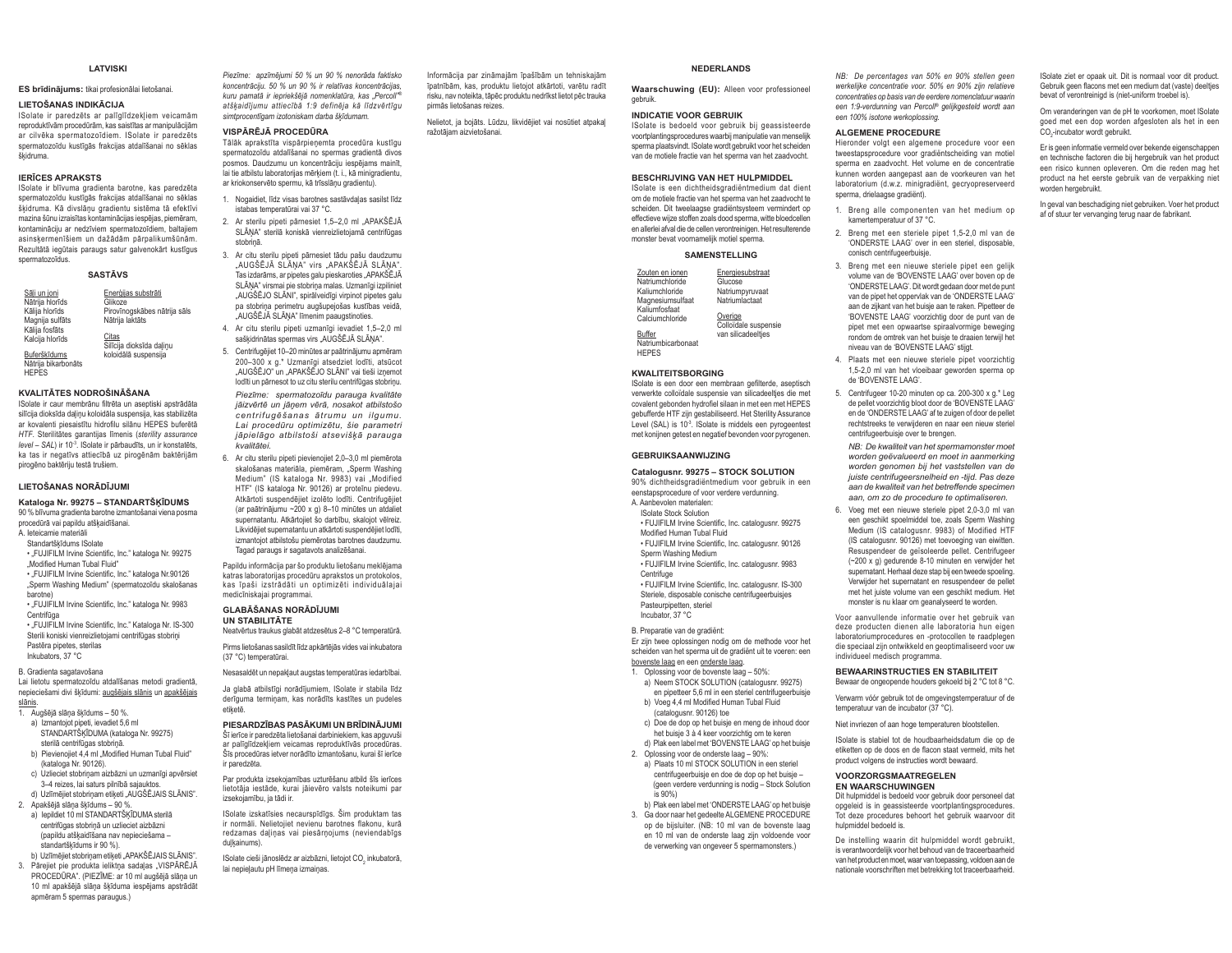#### **POLSKI**

#### Uwaga obowiązująca w UE: Wyłącznie do użytku profesjonalnego.

#### PRZEZNACZENIE

Produkt ISolate jest przeznaczony do stosowania w procedurach wspomaganego rozrodu obejmujących manipulacie ludzka sperma. Produkt ISolate jest przeznaczony do oddzielania frakcji plemników ruchliwych od płynu nasiennego.

#### **OPIS WYROBU**

Produkt ISolate to pożywka z gradientem gęstości przeznaczona do oddzielania frakcji plemników ruchliwych od płynu nasiennego. Jako system o dwupoziomowym gradiencie jest skuteczny w ograniczaniu ilości zanieczyszczeń komórkowych, takich jak martwe plemniki, leukocyty i różne inne szczątkowe zanieczyszczenia. Uzyskana próbka zawiera głównie ruchliwe plemniki.

#### **SKŁAD**

| Sole i jony       | Substrat energetyczny        |
|-------------------|------------------------------|
| Chlorek sodu      | Glukoza                      |
| Chlorek potasu    | Pirogronian sodu             |
| Siarczan magnezu  | Mleczan sodu                 |
| Fosforan potasu   |                              |
| Chlorek wapnia    | Inne<br>Zawiesina koloidalna |
| Bufor             | cząstek krzemionki           |
| Wodoroweglan sodu |                              |

**HEPES** 

#### **ZAPEWNIANIE JAKOŚCI**

ISolate iest filtrowana membranowo, aseptycznie przetwarzana zawiesina koloidalna czastek krzemionki. stabilizowaną kowalentnie związanym hydrofilowym silanem w HTF zbuforowanym HEPES. Poziom zapewniania sterylności (SAL) wynosi 10-3. Pożywkę ISolate przetestowano na królikach pod katem obecności pirogenów, uzyskując wyniki negatywne.

#### **INSTRUKCJA UŻYCIA**

Nr katalogowy 99275 - STOCK SOLUTION Pożywka o gradiencie gęstości 90% do użycia w procedurze jednoetapowej lub do dalszego rozcieńczania.

- A. Sugerowane materialy: Solate Stock Solution
- FUJIFILM Irvine Scientific. Inc. nr katalogowy 99275
- Modified Human Tubal Fluid
- · FUJIFILM Irvine Scientific, Inc. nr katalogowy 90126 Pożywka Sperm Washing Medium
- . FUJIFILM Irvine Scientific, Inc. nr katalogowy 9983 Wirówka
- . FUJIFILM Irvine Scientific, Inc. nr katalogowy IS-300 Stervlne, jednorazowe, stożkowe probówki wirówkowe Stervine pipety Pasteura Inkuhator 37°C

# B. Przygotowanie gradientu:

Do rozdziału spermy wg gradientu potrzebne są dwa roztwory: górna warstwa i dolna warstwa.

- 1. Górna warstwa roztwór 50%: a) Wziąć roztwór STOCK SOLUTION
- (nr katalogowy 99275) i za pomocą pipety przenieść
- 5,6 ml do sterylnej probówki wirówkowej b) Dodać 4.4 ml płynu Modified Human Tubal Fluid (nr katalogowy 90126)
- c) Zamknać probówke i delikatnie odwrócić 3-4 razy. aby umożliwić dokładne wymieszanie
- d) Oznaczyć probówke jako "GÓRNA WARSTWA"
- 2 Dolna warstwa roztwór 90% a) Odmierzyć 10 ml roztworu STOCK SOLUTION do
- sterylnej probówki wirówkowej i zamknąć probówkę zatyczka (nie sa wymagane dodatkowe rozcieńczenia) roztwór Stock Solution ma steżenie 90%) b) Oznaczyć probówkę jako "DOLNA WARSTWA"
- 3. Kontynuować według części PROCEDURA OGÓLNA niniejszej ulotki dołączonej do produktu. (UWAGA: 10 ml górnei warstwy i 10 ml dolnej warstwy wystarczy na przetworzenie około 5 próbek nasienia).

Uwaga: Terminy 50% i 90% nie odpowiadają rzeczywistym steżeniom. Wartości 50% i 90% określają stężenia względne zgodnie z wcześniej używana nomenklatura, w której roztwór Percoll<sup>®</sup> o rozcieńczeniu 1:9 był zdefiniowany jako równy 100-procentowemu roboczemu roztworowi izotonicznemu

#### PROCEDURA OGÓLNA

Poniżej opisana jest ogólna procedura dwustopniowej separacii plemników ruchliwych od nasienia. Objetość i steżenie moga być zmodyfikowane w celu zachowania zgodności z preferencjami laboratorium (tzn.: minigradient, nasienie zabezpieczone kriogenicznie, gradient trzwwarstwowy).

- 1. Doprowadzić wszystkie składniki pożywek do temperatury pokojowej lub 37°C.
- 2. Za pomoca sterylnej pipety przenieść 1,5-2,0 ml "DOLNEJ WARSTWY" do sterylnej, jednorazowej, stożkowej probówki wirówkowej.
- 3. Za pomoca nowej stervlnej pipety przenieść taka sama objetość "GÓRNEJ WARSTWY" na wierzch .DOLNEJ WARSTWY". Operacje te wykonuje się poprzez dotknięcie końcówką pipety powierzchni "DOLNEJ WARSTWY" z boku probówki. Ostrożnie nanosić "GÓRNA WARSTWE", wykonując spiralny ruch końcówką pipety po obwodzie probówki, coraz wyżej w miare podnoszenia się poziomu "GÓRNEJ WARSTWY"
- 4. Ostrożnie umieścić 1,5-2,0 ml płynnego nasienia na "GÓRNEJ WARSTWIE" przy użyciu nowej sterylnej pipety.
- 5. Wirować przez 10-20 minut przy około 200-300 x g\*. Ostrożnie odsłonić osad, aspirując "GÓRNA" i "DOLNA WARSTWE" lub bezpośrednio zbierając osad i przenosząc go do nowej sterylnej probówki wirówkowej. Uwaga: Należy ocenić jakość próbki spermy i wzjąć pod uwage wynik oceny przy doborze czasu i szybkości wirowania. .<br>Należy dopasować te parametry do jakości konkretnej próbki w celu optymalizacii procedury.
- 6. Za pomocą nowej sterylnej pipety dodać 2,0-3,0 ml odnowiedniej pożywki przemywającej, np. Sperm Washing Medium (nr katalogowy IS 9983) lub Modified HTF (nr katalogowy IS 90126) z dodatkiem białka. Odtworzyć zawiesinę z wyizolowanego osadu. Wirować (~200 x g) przez 8-10 minut i usunąć nadsącz. Powtórzyć ten krok w celu wykonania drugiego przemycia. Usunąć nadsącz i odtworzyć zawiesinę osadu w odpowiedniej objetości właściwej pożywki. Teraz próbka jest gotowa do analizy.

Szczegółowe informacie o wykorzystaniu tych produktów należy zweryfikować w wewnetrznych procedurach oraz protokołach laboratorium, które opracowano i zoptymalizowano pod katem poszczególnych programów medycznych

#### **INSTRUKCJE DOTYCZACE**

- PRZECHOWYWANIA I STABILNOŚCI
- Nieotwarte pojemniki przechowywać w chłodziarce w temperaturze od 2 do 8°C.

Przed użyciem ogrząć do temperatury otoczenia lub inkubatora (37°C).

Nie zamrażać ani nie narażać na wysokie temperatury.

Przy przechowywaniu zgodnie ze wskazówkami produkt ISolate jest stabilny do upływu terminu ważności podanego na pudełku i etykietach butelek.

#### ŚRODKI OSTROŻNOŚCI I OSTRZEŻENIA

Wyrób ten jest przeznaczony do użytku przez personel przeszkolony w procedurach wspomaganego rozrodu. Procedury te obejmują sposób wykorzystania wyrobu zgodnie z jego przeznaczeniem

Ośrodek użytkownika, w którym stosowany jest ten wyrób, odpowiada za zachowanie identyfikowalności produktu i musi postępować zgodnie z krajowymi przepisami dotyczącymi identyfikowalności, jeśli mają one zastosowanie

Produkt ISolate jest nieprzejrzysty. Jest to normalne dla tego produktu. Nie używać fiolek z pożywką, w których widoczne sa czastki stałe lub zanieczyszczenia (nierównomierne zmetnienie)

Pojemniki z produktem ISolate umieszczone w inkubatorze CO, powinny być szczelnie zamkniete, aby nie dochodziło do zmian nH

Nie są dostępne informacje na temat znanych właściwości i parametrów technicznych, które mogą stwarzać ryzyko podczas ponownego użycia produktu. Z tego względu nie należy używać produktu po pierwszym użyciu zawartości danego poiemnika.

W razie uszkodzenia produktu nie należy go używać. Uszkodzony produkt należy poddać utylizacji lub zwrócić do Producenta w celu wymiany na nowy.

#### **DOMÂNĂ**

care includ manipularea spermei umane. ISolate se

utilizează pentru separarea fracției spermatozoizilor mobili

Avertizare UE: Numai pentru uz profesional.

#### **INDICATIE DE UTILIZARE**

Solate se utilizează în proceduri de reproducere asistată

#### **DESCRIEREA DISPOZITIVULUI**

de lichidul seminal.

ISolate este un mediu de cultură cu gradient de densitate conceput să separe fractia de spermatozoizi mobili din spermă de lichidul seminal. Având un sistem de gradient cu două straturi de densitate, reduce în mod eficace contaminantii celulari, precum spermatozoizii neviabili. leucocitele si alte detritusuri. Proba rezultată contine în mod predominant spermatozoizi mobili

#### **COMPOZITIE**

| Săruri si ioni                         | Substrat energetic                      |
|----------------------------------------|-----------------------------------------|
| Clorură de sodiu                       | Glucoză                                 |
| Clorură de potasiu                     | Piruvat de sodiu                        |
| Sulfat de magneziu                     | Lactat de sodiu                         |
| Fosfat de potasiu<br>Clorură de calciu | Altul<br>Solutie coloidală cu particule |
| Solutie tampon                         | de dioxid de siliciu                    |
| Bicarbonat de sodiu                    | în suspensie                            |
| <b>HEPES</b>                           |                                         |

#### **ASIGURAREA CALITĂTII**

Solate este o suspensie coloidală, filtrată prin membrană. prelucrată aseptic de particule de dioxid de siliciu stabilizate prin intermediul silanului hidrofil cu legătură covalentă în HTF tamponat cu HEPES. Nivelul de asigurare a sterilității (SAI) este de 10<sup>-3</sup>. ISolate a fost testat pentru substante pirogene, jar rezultatul testului pe jepuri pentru substante pirogene a fost negativ.

#### **INSTRUCTIUNI DE UTILIZARE**

Catalog #99275 - STOCK SOLUTION Mediu cu gradient de densitate de 90% care se utilizează într-o procedură cu un singur pas sau pentru dilutii ulterioare.

- A Materiale sugerate:
- **ISolate Stock Solution**
- · FUJIFILM Irvine Scientific, Inc. Catalog #99275 Modified Human Tubal Fluid
- . FUJIFILM Irvine Scientific. Inc. #90126
- Sperm Washing Medium
- . FUJIFILM Irvine Scientific, Inc. Catalog #9983
- Centrifugă

. FUJIFILM Irvine Scientific, Inc. Catalog #IS-300 Eprubete conice de centrifugă sterile, de unică folosință Pinete Pasteur sterile Incubator 37 °C

B. Pregătirea gradientului:

Este nevoie de două soluții pentru efectuarea metodei de separare a spermatozoizilor prin gradient de densitate:

- Un strat superior și un strat inferior.
- 1. Solutia stratului superior 50%:
- a) Luati STOCK SOLUTION (Catalog #99275) si puneti cu o pinetă 5.6 ml într-o eprubetă de centrifugă sterilă
- b) Adăugați 4,4 ml de Modified Human Tubal Fluid (Catalog #90126)
- c) Puneti dopul si răsturnati eprubeta usor de 3 4 ori pentru a permite amestecarea completă
- d) Etichetati eprubeta "STRAT SUPERIOR" 2. Solutia stratului inferior - 90%:
- a) Puneti 10 ml de STOCK SOLUTION într-o eprubetă de centrifugă sterilă si puneti dopul -(Nu este necesară nicio altă dilutie - Stock Solution  $\rho_{\rm c}$ te de 90%)
- d) Etichetati eprubeta "STRAT INFERIOR"
- 3. Consultați în continuare secțiunea PROCEDURĂ GENERALĂ din prospectul produsului. (NOTĂ: Un strat superior de 10 ml si un strat inferior de 10 ml not orelucra aproximativ 5 probe de spermã.)

Notă: Valorile de 50% și 90% nu reprezintă concentratia efectivă. Valorile de 50% și 90% sunt concentratii relative bazate pe clasificarea anterioară care definea o dilutie de 1:9 de Percoll<sup>®</sup> ca fiind egală cu o solutie izotonică. functională de 100%

ISolate va avea un aspectionac. Este normal pentru acest

produs. Nu utilizati nicio fiolă cu mediu care prezintă urme

de particule în suspensie sau contaminare (aspect tulbure

ISolate trebuie să fie închis ermetic atunci când este utilizat

într-un incubator cu CO, pentru a se evita modificările de pH.

Nu s-au identificat informații despre caracteristicile

cunoscute si factorii tehnici care ar putea să prezinte un risc

daçã produsul ar trebui reutilizat, asadar, produsul nu va

A nu se utiliza în caz de deteriorare. A se arunca sau a se

fi folosit după utilizarea inițială a recipientului.

înapoia producătorului pentru a fi înlocuit.

nouniform

#### PROCEDURA GENERALĂ

În continuare este descrisă procedura generală pentru separarea în două etape a spermatozoizilor mobili de snermă folosind gradiențul de densitate Volumul și concentratia pot fi modificate în functie de preferintele fiecărui laborator (ex. gradient minim, spermatozoizi conservati criogenic, gradient cu trei straturi de densitate).

- 1. Aduceti toate componentele mediului la temperatura camerei sau la 37 °C.
- 2. Utilizând o pipetă sterilă, transferati 1.5 2.0 ml din "STRATUL INFERIOR" într-o eprubetă conică de centrifugă sterilă, de unică folosintă.
- 3. Utilizând o nouă pipetă sterilă, transferați același volum de STRAT SUPERIOR" peste STRATUL INFERIOR". Acest lucru se realizează prin atingerea suprafetei STRATULUI INFERIOR" cu vârful pinetei ne latura eprubetei. Eliberați atent "STRATUL SUPERIOR" printr-o miscare în spirală a vârfului pipetei pe lungimea circumferintei eprubetei, trăgând-o în sus pe măsură ce nivelul "STRATULUI SUPERIOR" creste.
- 4. Puneti usor 1.5 2.0 ml de spermă lichefiată pe STRATUL SUPERIOR" utilizând o nouă ninetă sterilă
- 5. Centrifugați timp de 10 20 de minute la aproximativ 200 - 300 xq.\* Expuneti cu grijă peleta fie prin aspirarea "STRATULUI SUPERIOR" si a "STRATULUI INFERIOR", fie prin scoaterea directă a peletei și transferarea acesteia într-o nouă eprubetă de centrifugă sterilă

Notă: Calitatea probei de spermă trebuie evaluată și luată în considerare în momentul stabilirii vitezei si a timpului corect de centrifugare Aceste valori trebuje reglate în functie de calitatea fiecărui specimen pentru optimizarea procedurii.

6. Utilizând o nouă pipetă sterilă, adăugati 2,0 - 3,0 ml de mediu de spălare corespunzător, cum ar fi Sperm Washing Medium (Catalog IS #9983) sau Modified HTF (Catalog IS #90126), cu suplimente proteice. Repuneți peleta izolată în suspensie. Centrifugati (~200xg) timp de 8 - 10 minute si îndepărtati supernatantul. Repetati pasul pentru a doua spălare. Aruncati supernatantul si repuneti peleta în suspensie utilizând un volum adecvat din mediul corect. Proba este acum gata pentru a fi analizată.

Pentru detalii suplimentare privind folosirea acestor produse, fiecare laborator trebuie să îsi consulte propriile proceduri si protocoale de laborator, care au fost elaborate si optimizate special pentru programul dys, medical individual.

#### **INSTRUCTIUNI PENTRU PĂSTRARE** SI STABILITATE

.<br>Păstrati flacoanele nedeschise la frigider, la o temperatură între 2<sup> $^{\circ}$ </sup>C si 8  $^{\circ}$ C

Încălziți la temperatura mediului ambiant sau la temperatura incubatorului (37 °C) înainte de utilizare.

Nu congelati si nu expuneti la temperaturi mari.

ISolate este stabil până la data de expirare indicată pe eticheta cutiei și a flaconului în condițiile de depozitare indicate.

personal instruit în procedurile de reproducere asistată.

Aceste proceduri includ întrebuintarea pentru care este

Institutia care utilizează acest dispozitiv este responsabilă

pentru mentinerea trasabilității produsului și trebuie

să respecte normele nationale referitoare la trasabilitate.

#### PRECAUTII SI AVERTISMENTE Acest dispozitiv este conceput pentru a fi utilizat de către

conceput acest dispozitiv

când este cazul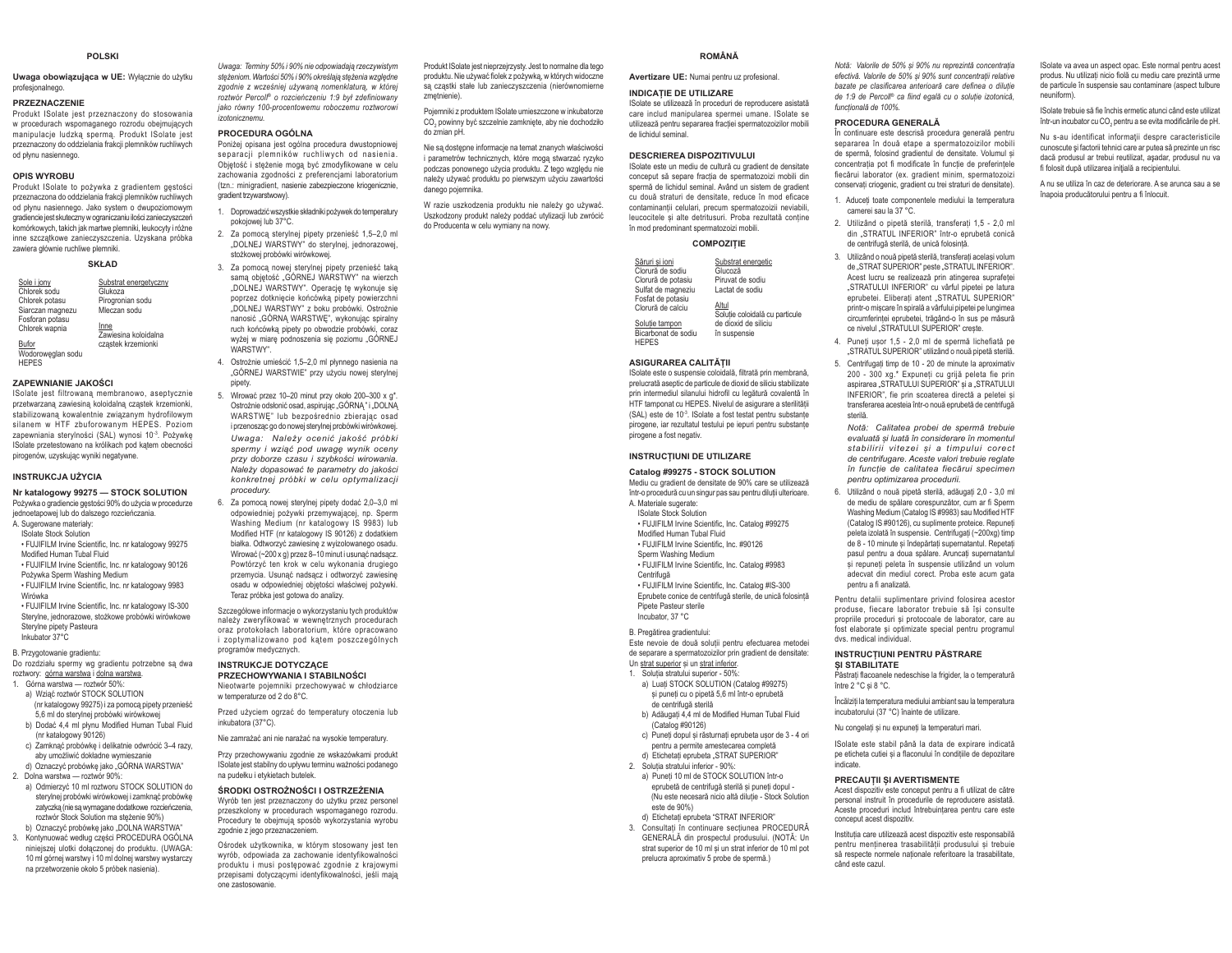#### **SVENSKA**

#### EU - Obs! Endast för professionellt bruk

#### **INDIKATIONER**

ISolate är avsett för användning vid procedurer för assisterad befruktning som involverar manipulering av humana spermier. ISolate är avsett för att separera den motila spermiefraktionen från sädesvätska.

#### **PRODUKTBESKRIVNING**

ISolate är ett densitetsgradientmedium framtaget för att separera den motila spermiefraktionen från sädesvätska. Detta gradientsystem med två skikt minskar effektivt förekomsten av cellulära kontaminanter, såsom döda spermier, leukocyter och annat skräp. Det resulterande provet innehåller huvudsakligen motila spermier.

#### **SAMMANSÄTTNING**

| Salter och joner                        | Energisubstrat                 |
|-----------------------------------------|--------------------------------|
| Natriumklorid                           | Glukos                         |
| Kaliumklorid                            | Natriumpyruvat                 |
| Magnesiumsulfat                         | Natriumlaktat                  |
| Kaliumfosfat                            |                                |
| Kalciumklorid                           | Övrigt<br>Kolloidal suspension |
| <b>Buffert</b>                          | av kiselpartiklar              |
| <b>ALL AND AND ARRESTS AND ADDRESS.</b> |                                |

Natriumbikarbonat **HEPES** 

#### **KVALITETSSÄKRING**

ISolate är en membranfiltrerad, aseptiskt bearbetad kolloidal suspension av kiselpartiklar stabiliserade med kovalent bundet hydrofilt silan i HEPES-buffrad HTF. Sterilitetsnivån (SAL, Sterility Assurance Level) är 10-3 ISolate har testats med pyrogentest på kanin och befunnits negativt för pyrogener.

#### **BRUKSANVISNING**

#### Katalognr 99275 - STOCK SOLUTION

90 % densitetsgradientmedium för användning i en procedur i ett steg eller för vtterligare spädning.

- A. Rekommenderat material:
- **ISolate Stock Solution**
- · FUJIFILM Irvine Scientific, Inc. katalognr 99275
- Modified Human Tubal Fluid . FUJIFILM Irvine Scientific, Inc. nr 90126
- Sperm Washing Medium
- · FUJIFILM Irvine Scientific, Inc. katalognr 9983 Centrifun
- . FUJIFILM Irvine Scientific, Inc. katalognr IS-300 Sterila, konformade centrifugrör för engångsbruk Pasteurninetter, sterila

Inkubator, 37 °C B. Gradientheredning:

Två lösningar krävs för att utföra spermieseparation med

- gradientmetoden: En toppskikts- och en bottenskiktslösning. 1. Toppskiktslösning - 50 %:
- a) Ta STOCK SOLUTION (katalognr 99275) och pipettera 5,6 ml i ett sterilt centrifuaror b) Tillsätt 4,4 ml Modified Human Tubal Fluid (katalognr 90126)
- c) Förslut röret och vänd det försiktigt 3-4 gånger så att innehållet blandas fullständigt
- d) Märk röret med "TOPPSKIKT"
- 2. Bottenskiktslösning 90 %: a) Häll en alikvot på 10 ml av STOCK SOLUTION i ett sterilt centrifugrör och förslut - (ingen ytterligare spädning krävs - Stock Solution är på 90 %) b) Märk röret med "BOTTENSKIKT"
- 3 Fortsätt till avsnittet ALLMÄNT FÖRFARANDF i produktens bipacksedel. (ANM: 10 ml toppskikt och 10 ml bottenskikt räcker till bearbetning av cirka 5 spermanrover)

Anm: Termerna 50 % och 90 % anger inte en faktisk koncentration. 50 % och 90 % är relativa koncentrationer baserade på tidigare nomenklatur som definierade en 1:9-spädning av Percoll® såsom likvärdig med en 100 % isoton arbetslösning.

#### ALL MÄNT FÖRFARANDE

Nedan heskrivs ett allmänt förfarande för en tvåstensaradientseparation av motila spermier från sädesvätska. Volymen och koncentrationen kan modifieras för att uppfylla det enskilda laboratoriets preferenser (dys. minigradient. kryopreserverad sperma, treskiktsgradient).

- 1. Låt alla mediekomponenter uppnå rumstemperatur eller  $37°$
- 2. Använd en steril pipett och överför 1,5-2,0 ml av "BOTTENSKIKTET" till ett sterilt, konformat centrifugrör för engångsbruk
- 3. Använd en ny steril pipett och överför en lika stor volym "TOPPSKIKT" ovanpå "BOTTENSKIKTET". Detta görs genom att vidröra vtan på "BOTTENSKIKTET" vid röret sida med pipettspetsen. Dispensera omsorgsfullt "TOPPSKIKTET" genom att vrida pipettspetsen i spiral runt rörets omkrets i en uppåtriktad rörelse efterhand som "TOPPSKIKT"-nivån stiger.
- 4. Placera försiktigt 1.5–2.0 ml likvifierad sperma ovanpå "TOPPSKIKTET" med användning av en ny, steril pipett.
- 5. Centrifugera i 10-20 minuter vid cirka 200-300 g.\* Exponera pelleten omsorgsfullt genom att antingen suga av "TOPP-" och "BOTTENSKIKTET" eller genom att ta upp pelleten direkt och föra över den till ett nytt, sterilt centrifuarör.

Anm: Spermaprovets kvalitet ska bedömas och tas i beaktande vid bestämning av korrekt centrifugeringshastighet och -tid. Dessa bör justeras i enlighet med det enskilda provets kvalitet, för optimering av förfarandet.

6. Använd en ny steril pipett och tillsätt 2,0-3,0 ml lämpligt tvättmedium såsom Sperm Washing Medium (IS katalognr 9983) eller Modified HTF (IS katalognr 90126) med proteintillsats. Resuspendera den isolerade pelleten. Centrifugera (vid ca 200 g) i 8-10 minuter och avlägsna supernatanten. Upprepa detta steg för en andra tvätt. Kassera supernatanten och resuspendera pelleten med användning av en adekvat volym lämpligt medium. Provet är nu klart för analys.

För ytterligare information om användning av dessa produkter bör varie laboratorium konsultera sina egna laboratorieförfaranden och -protokoll som utvecklats och optimerats särskilt för det egna medicinska programmet.

#### **FÖRVARINGSANVISNINGAR**

**OCH HÅLLBARHET** Oöppnade behållare ska förvaras i kylskåp vid 2-8 °C.

Ska värmas upp till rumstemperatur eller inkubatortemperatur (37 °C) före användning.

Får ej frysas eller exponeras för höga temperaturer.

Vid förvaring enligt anvisningarna är ISolate hållbart fram till det utgångsdatum som anges på kartongen och flasketiketterna

#### **FÖRSIKTIGHETSÅTGÄRDER OCH VARNINGAR**

Denna produkt är avsedd att användas av personal med utbildning i procedurer för assisterad befruktning. Dessa procedurer innefattar den avsedda tillämpning som denna produkt är avsedd för.

Den institution där denna produkt används ansvarar för att upprätthålla produktens spårbarhet och måste följa nationella förordningar avseende spårbarhet där så är tillämnligt

ISolate är ogenomskinligt. Detta är normalt för denna produkt. Använd inga ampuller med medium som innehåller partiklar eller visar tecken på kontaminering (oiämn arumlina)

ISolate ska vara ordentligt försluten vid användning i en CO<sub>c</sub>-inkubator så att pH-förändringar undviks.

Information om kända egenskaper och tekniska faktorer som skulle kunna utgöra en risk om produkten skulle komma att återanvändas föreligger inte och därför får produkten inte användas igen efter den första användningen av behållaren.

Om produkten är skadad får den inte användas. Kassera eller returnera den till tillverkaren för utbyte.

#### **FESTI KEEL**

El i hojatus: üksnes kutsealaseks kasutamiseks

#### **NÄIDUSTUS KASUTAMISEKS**

ISolate on mõeldud abistatud viliastamisprotseduurideks. mis hõlmavad inimsperma manipulatsiooni. ISolate on mõeldud snerma liikuva osa eraldamiseks seemnevedelikust

#### **SEADME KIRJELDUS**

ISolate on tihedusgradiendi sööde, mis on loodud sperma liikuva osa eraldamiseks seemnevedelikust. Kahekihilise gradiendisüsteemina vähendab see tõhusalt raku saasteaineid, nagu surnud spermat, valgeid vereliblesid ja muid jäätmeid. Saadud proov sisaldab enamasti liikuvaid seemnerakke

#### KOOSTIS

Soolad ja ioonid Energia substraat Naatriumkloriid Glükons Kaaliumkloriid Naatriumnüruvaat Naatriumlaktaat Magneesiumsulfaat Kaaliumfosfaat

Räniosakeste kolloidlabus

Naatriumvesinik

#### **KVALITEEDI TAGAMINE**

Kaltsiumkloriid

Puhver

**HEPES** 

karbonaat

Isolate on membraanfiltreeritud, aseptiliselt töödeldud kolloidlahus ränidioksiidi osakestest, mis on stabiliseeritud kovalentselt seotud hüdrofiilse silaaniga HEPESpuhverdatud inimese munajuhavedelikus. Steriilsuse tagamise tase (SAL) on 10<sup>-3</sup>. ISolate'i on katsetatud ja selle tulemus pürogeenide suhtes oli küüliku pürogeenide katse järgi negatiivne.

#### **KASUTUSJUHEND**

#### Kataloogi nr 99275 - STOCK SOLUTION

- 90% tihedusega gradientsööde, mida kasutatakse üheetapilises protseduuris või edasiseks lahjendamiseks.
- A. Soovitatavad materialid ISolate'i põhilahus
- · FUJIFILM Irvine Scientific. Inc-i kataloogi nr 99275
- Modified Human Tubal Fluid
- · FUJIFILM Irvine Scientific, Inc. nr 90126
- Kultuurisööde Sperm Washing Medium · FUJIFILM Irvine Scientific, Inc-i kataloogi nr 9983
- Tsentrifuug
- · FUJIFILM Irvine Scientific, Inc-i kataloogi nr IS-300
- Steriilsed ühekordsed koonilised tsentrifuugikatsutid Pasteuri pipetid, steriilsed Inkubaator. 37 °C

B. Gradiendi ettevalmistamine Gradiendiga sperma eraldamise meetodi täitmiseks on vaia kahte lahust: ülemise ja alumise kihi lahust.

- 1. Ülemise kihi lahus 50%
- a) Võtke STOCK SOLUTION (kataloogi nr 99275) ja pipettige 5,6 ml steriilsesse tsentrifuugikatsutisse.
- b) Lisage 4,4 ml toodet Modified Human Tubal Fluid. (Kataloogi nr 90126)
- c) Asetage katsutile kork ja pöörake seda õrnalt 3-4 korda, et võimaldada täielikku segunemist. d) Märgistage katsuti sildiga ÜLEMINE KIHT
- 
- 2. Alumise kihi lahus 90%
	- a) Võtke STOCK SOLUTIONIST 10 ml alikvooti. Asetage see steriilsesse tsentrifuugikatsutisse ja paigaldage sellele kork - (edasisi lahjendusi pole vaja teha - põhilahus on 90%). b) Märgistage katsuti sildiga ALUMINE KIHT.
- 3. Jätkake toote infolehe jaotisega ÜLDPROTSEDUUR.
- (MÄRKUS, 10 ml ülemine kiht ia 10 ml alumine kiht töötlevad umbes viis spermaproovi.)

Märkus. 50% ja 90% tingimused ei kujuta tegelikku kontsentratsiooni. 50% ja 90% on suhtelised kontsentratsioonid, mis põhinevad varasemal nomenklatuuril, mis määras Percoll®-i lahuse vahekorras 1 : 9. mis võrdub 100% töötava isotoonilise lahusega.

#### ÜLDPROTSEDUUR

Järgnev on üldprotseduur liikuva sperma eraldamiseks seemnevedelikust kaheetapilise gradiendiga. Mahtu ja kontsentratsiooni saab iga labori eelistustele vastamiseks muuta (st minigradient, külmsäilitatud sperma, kolmekihiline gradient)

- 1. Tooge kõik sööte komponendid toatemperatuurile või 37 °C iuurde.
- 2. Viige sterijlse pipeti abil 1.5-2.0 ml ALUMISEST KIHIST steriilsesse ühekordsesse koonilisse tsentrifuugikatsutisse.
- 3. Viige uue steriilse pipetiga võrdne kogus ÜLEMISEST KIHIST ALUMISFIF KIHILF Seda tehakse vijes ALUMISE KIHI pinna katsuti külielt kokku pipeti otsaga. Vabastage ettevaatlikult ÜLEMINE KIHT, keerates pipeti otsa ülespoole liikudes ümber katsuti. samal aial kui ÜLEMISE KIHI tase tõuseb.
- 4. Asetage uue steriilse pipetiga 1.5-2.0 ml veeldatud spermat ÜLEMISELE KIHII F

5. Tsentrifuugige 10-20 minutit umbes 200-300 × g.\* Tühiendage pellet kas ÜLEMISE ia ALUMISE KIHI aspireerimisega või pelleti otsese eemaldamise ning üleviimisega uude steriilsesse tsentrifuugikatustisse. Märkus. Spermaproovi kvaliteeti tuleb hinnata ning sellega arvestada tsentrifuugimise õige kiiruse ja aja määramisel. Neid tuleb kohandada üksikproovide kvaliteedile. et protseduuri optimeerida.

Lisage uue steriilse pipeti abil valgusisaldusega 2,0-3,0 ml  $6\overline{6}$ sobivat loputussöödet, näiteks kultuurisööde Sperm Washing Medium (IS-kataloogi nr 9983) või toodet Modified HTF (IS-kataloogi nr 90126). Resuspendeerige isoleeritud pellet. Tsentrifuugige (u 200 × g) 8-10 minutit ia eemaldage supernatant. Korrake seda sammu teise Ioputuse korral. Kõrvaldage supernatant ja resuspendeerige pellet sobiva koguse asjakohase söötmega. Proov on nüüd analüüsimiseks valmis.

Lisateabe saamiseks nende toodete kasutamise kohta peavad laborid tutvuma oma protseduuride ja protokollidega, mis on välja töötatud ja optimeeritud spetsiaalselt nende individuaalse meditsiiniprogrammi  $i$ anks

#### SÄILITUSJUHISED JA STABIILSUS

ja pudeli etikettidel näidatud aegumiskuupäevani

kasutamist.

hännene)

uugeti kasutada

tootiale asendustoote saamiseks

riiklikke eeskiriu

ETTEVAATUSABINÕUD JA HOIATUSED

See seade on mõeldud kasutamiseks personalile, kes on

saanud väljaõppe abistatud viljastamisprotseduuride alal.

Need protseduurid hõlmavad seadme sihtotstarbelist

Vahendit kasutav asutus vastutab toote jälgitavuse eest

ja peab vajaduse korral järgima jälgitavust puudutavaid

ISolate on läbipaistmatu. See on selle toote puhul

normaalne. Ärge kasutage ühtegi sellist söötme viaali.

kus on tahkeid osakesi või mis on saastunud (ebaühtlane

PH-taseme muutuste vältimiseks peab ISolate olema

Teavet teadaolevate omaduste ja tehniliste tegurite kohta.

mis võivad tekitada ohtu toote taaskasutamisel, ei ole leitud

ning seetõttu ei tohi toodet pärast anuma esmakasutust

Kahjustuste korral mitte kasutada. Kõrvaldage või tagastage

CO-inkubaatoris kasutamisel tihedalt korgiga suletud.

Säilitage avamata konteinereid jahutatult temperatuuril  $2 - 8$  °C.

Enne kasutamist sooiendage toa- või inkubaatori temperatuurile (37 °C)

Ärge külmutage ega laske kokku puutuda kõrgete temperatuuridega. ISolate on juhendi kohasel säilitamisel stabiilne kuni karbi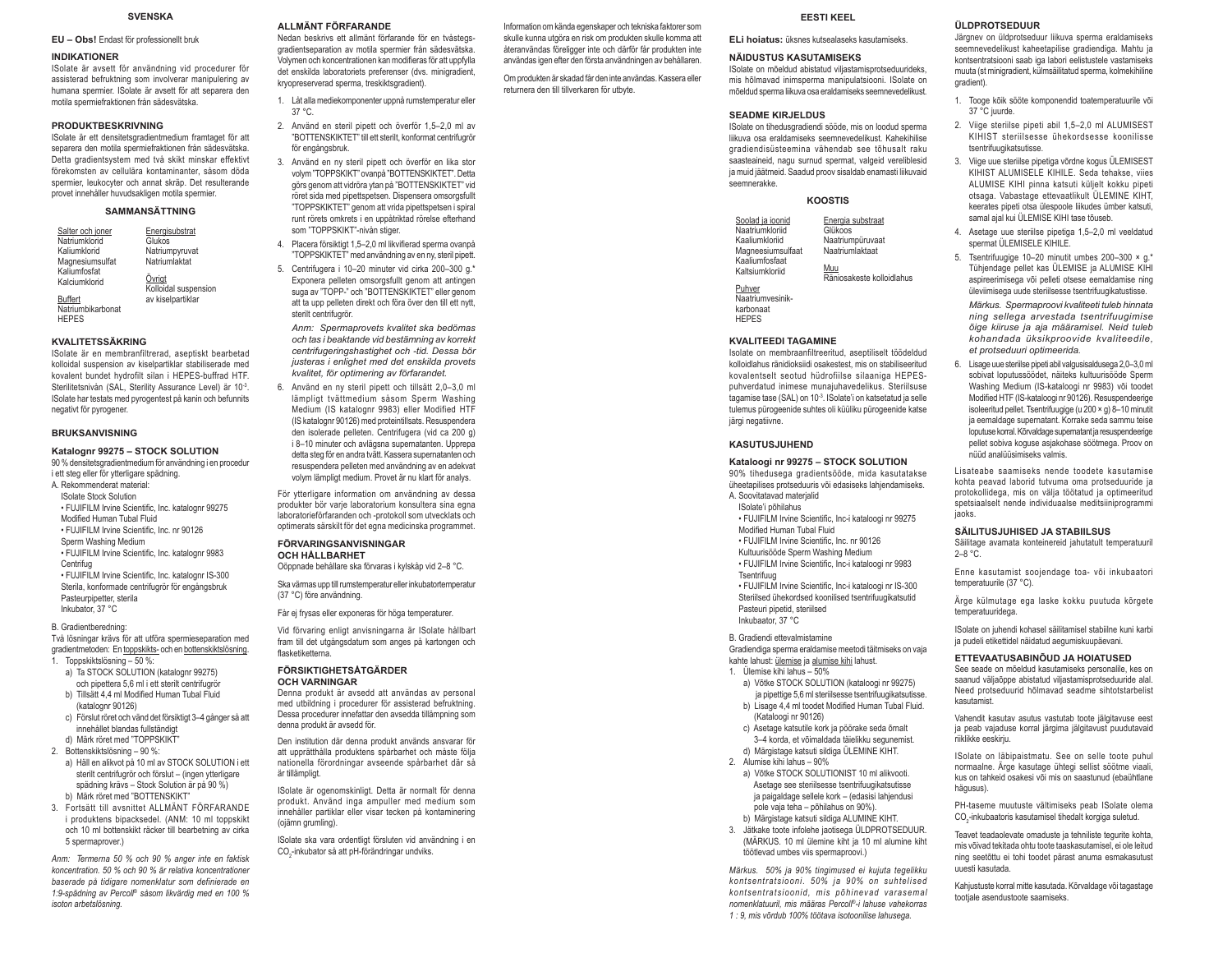#### **MAGYAR**

EU figyelmeztetés: Kizárólag professzionális

#### FELHASZNÁLÁSI JAVALLATOK

Az ISolate az emberi spermával végzett műveleteket magukba foglaló asszisztált reprodukciós eliárásokhoz tervezték. Az ISolate a sperma mozgásra képes frakciójának a magfolyadéktól való elválasztására szolgál.

#### **TERMÉKISMERTETÉS**

Az ISolate egy sűrűséggradiens-közeg, amelyet a sperma mozgásra képes frakciójának a magfolyadéktól való elválasztására terveztek. Kétfázisú gradiensrendszerként hatékonyan csökkenti az olyan sejtes szennyeződéseket, mint az elhalt spermiumok, fehérvérseitek és egyéb szövettörmelékek. A kapott minta elsősorban mozgásra képes spermát tartalmaz.

#### ÖSSZETÉTEI

| Sók és jonok                     | Energiaszubsztrát         |
|----------------------------------|---------------------------|
| Nátrium-klorid                   | Glükóz                    |
| Kálium-klorid                    | Nátrium-piruvát           |
| Magnézium-szulfát                | Nátrium-laktát            |
| Kálium-foszfát<br>Kalcium-klorid | Egyéb<br>Szilícium-dioxid |
| Puffer                           | részecskék kolloidoldata  |

Nátrium-bikarbonát **HFPFS** 

#### **MINŐSÉGBIZTOSÍTÁS**

Az ISolate HEPES-sel nufferelt HTE-hen kovalens kötésű hidrofil szilánnal stabilizált szilícium-dioxid részecskék membránszűrt, aszentikusan feldolgozott kolloidszuszpenziója. A sterilitás megbízhatósági szintje (sterility assurance level, SAL) 10<sup>-3</sup>. Az ISolate-et nyulakon végzett pirogénteszttel vizsgálták pirogénekre, és negatívnak bizonvult.

#### **HASZNÁLATI UTASÍTÁS**

Katalógusszám: 99275 - STOCK SOLUTION 90%-os sűrűségű gradiensközeg egylépéses eljárásban vagy további hígítással történő felhasználásra.

- A. Javasolt anyagok:
- **ISolate Stock Solution**
- · FUJIFILM Irvine Scientific, Inc. Katalógusszám: 99275 Modified Human Tubal Fluid
- · FUJIFILM Irvine Scientific, Inc. Katalógusszám: 90126 Sperm Washing Medium
- · FUJIFILM Irvine Scientific, Inc. Katalógusszám: 9983 Centrifuna
- · FUJIFILM Irvine Scientific, Inc. Katalógusszám: IS-300 Steril, egyszer használatos kúpos centrifugacsövek Steril Pasteur-pipetták Inkubátor 37 °C
- 
- B. Gradiens elkészítése:

A gradiensalapú spermaelválasztási módszer végrehajtásához két oldat szükséges: Egy felső réteg és egy alsó réteg.

- 1. Felső réteg oldata 50%:
- a) Fogja meg a STOCK SOLUTION oldatot (Katalógusszám: 99275), és pipettázzon 5,6 ml-t egy steril centrifugacsőbe.
- b) Adion hozzá 4.4 ml Modified Human Tubal Fluid oldatot (Katalógusszám: 90126)
- c) Kupakkal zárja le a csövet, és finoman fordítsa le-fel
- 3-4 alkalommal, hogy lehetővé tegye a teljes keveredést d) Címkézze fel a csövet "FELSŐ RÉTEG"
- megielöléssel 2. Alsó réteg oldata - 90%:
- 
- a) Mérien be eav centrifugacsőbe 10 ml-nvi alikvot STOCK SOLUTION oldatot, és kupakkal zárja le - (További bígítások nem szükségesek -A Stock Solution 90%-os). b) Címkézze fel a csövet "ALSÓ RÉTEG" megjelöléssel.
- 3. Folytassa a termékleírás ÁLTALÁNOS ELJÁRÁS szakaszában leírtak szerint. (MEGJEGYZÉS: 10 ml felső réteg és 10 ml alsó réteg körülbelül 5 spermaminta feldolgozását tudja elvégezni).

Megjegyzés: Az 50% és 90% kifejezések nem tényleges koncentrációt jelentenek. Az 50% és 90% olyan relatív koncentrációk, amelyek azon korábbi nómenklatúrán alapulnak, amely az 1:9-hez Percoll® oldatot 100%-os izotóniás munkaoldatként határozta meg.

#### ÁLTALÁNOS ELJÁRÁS

A mozgásra képes hímivarseitek ondófolvadéktól történő elválasztásának kétlépéses általános eljárása a következő. A térfogat és a koncentráció módosítható, hogy megfeleljenek az egyes laboratóriumok preferenciájának (azaz minigradiens krintartósított ondó háromréteges gradiens).

1. Melegítse valamennyi közegkomponenst szobahőmérsékletre vagy 37 °C-ra.

2. Steril pipetta használatával vigyen át az "ALSÓ RÉTEG" jelölésűből 1,5-2,0 ml-t egy steril, egyszer használatos kúpos centrifugacsőbe.

3. Egy új, steril pipetta használatával vigyen át a "FELSŐ RÉTEG" ielölésűből azonos térfogatot az "ALSÓ RÉTEG" tetejére. Ezt legkönnyebben úgy teheti meg, hogy az "ALSÓ RÉTEG" felszínéhez érinti a pipetta hegyét a cső oldalánál. Óvatosan adagolia a "FELSŐ RÉTEG" jelölésűt a cső kerülete mentén spirálvonalban, felfelé irányuló mozgással haladya, annak megfelelően. ahogyan a "FELSŐ RÉTEG" emelkedik.

- 4. Egy új, steril pipetta használatával óvatosan helyezzen el 1.5-2.0 ml elfolvósított ondót a "FELSŐ RÉTEG" jelölésűn
- 5. Centrifugálja 10-20 percig körülbelül 200-300 × g-vel.\* Óvatosan tegye hozzáférhetővé a pelletet a "FELSŐ" és az "ALSÓ RÉTEG" leszívatásával vagy a pellet közvetlen eltávolításával és új, steril centrifugacsőbe való átvitelével
- Megiegyzés: A spermaminta minőségét értékelni kell, és figyelembe kell venni, amikor a megfelelő centrifugálási sebesség és idő meghatározásakor. Ezeket az egyéni minta minősége szerint az eljárás optimalizálása érdekében módosítani kell
- 6. Egy új. steril pipetta használatával adion 2.0-3.0 ml-nyi megfelelő mosóközeget, mint amilyen a Sperm Washing Medium (IS katalógusszám: 9983) vagy Modified HTF (IS katalógusszám: 90126) fehérjepótlással. Ismételten szuszpendália fel az izolált pelletet. Centrifugália 8-10 percig (~200 × g-vel), és távolítsa el a felülúszó folyadékot. Egy második mosással ismételje meg ezt a lépést. Dobia ki a felülúszó folyadékot, és szuszpendálja úira a pelletet megfelelő közeg alkalmas térfogatát használya. A minta most már készen áll az analízishez

A termékek használatára vonatkozó további részletekért minden laboratóriumnak a saját laboratóriumi eljárásait és protokolliait kell figyelembe vennie, amelyeket specifikusan a saját orvosi programjukhoz hoztak létre és ontimalizáltak

#### TÁROLÁSI UTASÍTÁSOK ÉS STABILITÁS

Tárolia a felbontatlan tárolóedénveket hűtve. 2 °C és 8 °C között.

Felhasználás előtt melegítse szobahőmérsékletre vagy inkubátor-hőmérsékletre (37 °C).

Ne fagyassza le és ne tegye magas hőmérsékleteknek.

Az ISolate a dobozon és az üveg címkéjén látható lejárati idő előtt stabil marad, ha az utasításoknak megfelelően tároliák

#### ÓVINTÉZKEDÉSEK ÉS FIGYELMEZTETÉSEK

Ezt a terméket az asszisztált reprodukciós eljárásokban képzett személyzet általi felhasználásra szánták. Ezen eljárások közé tartozik az az alkalmazás is, amelyre ezt a terméket szánták

A terméket használó intézmény felelős a termék nyomon követhetőségének fenntartásáért, és be kell tartania a nyomon követhetőségre vonatkozó országos előírásokat, ha vannak ilvenek

Az ISolate külleme áttetsző. Ez ennél a terméknél normális.Ne használja a közeg olyan fioláját, amely részecskék jelenlétét vagy szennyeződést (nem egyenletes zavarosságot) mutat

A nH-változások elkerülése érdekében az ISolate-et szorosan le kell zárni, amikor CO.-inkubátorban használják.

A termék azon ismert tulajdonságaira és technikai tényezőire vonatkozó adatok felmérése nem történt meg, amelyek ismételt használat esetén kockázatot jelenthetnének ezért a termék nem használható a tárolóedény első használatát követően.

Sérülést mutató termék esetén ne használja fel! Kérjük, dobja ki, vagy csere érdekében küldje vissza a gyártónak.

#### LIETUVIU K.

"ISolate" vra skirtas naudoti pagalbinio apvaisinimo

procedūroms, apimančioms žmogaus spermos naudojima.

"ISolate" yra skirtas judriai spermos frakcijai iš sėklos

"ISolate" - tai tankio gradiento terpė, skirta judriai spermos

frakcijai iš sėklos sekreto atskirti. Dviejų sluoksnių gradiento

sistema veiksmingai sumažina lastelių taršą, pavyzdžiui,

neavyas spermos lasteles, baltuosius kraujo kūnelius

ir kitus nešvarumus. Gautame mėginvie vyrauja judri

**CUDÈTIC** 

ISolate" - tai pro membranini filtra filtruota, asentiškaj

apdorota silicio oksido dalelių koloidinė suspensija,

stabilizuota kovalentiškai prisijungusio hidrofilinio silano

HEPES buferyje HTF. Sterilumo užtikrinimo lygis (SAL)

vra 10<sup>-3</sup>. "ISolate" buvo atliktas pirogeniškumo tvrimas

su triušiais, pirogenų rezultatai buvo neigiami.

Katalogo nr. 99275, STOCK SOLUTION

90 % tankio gradiento terpė, skirta naudoti vieno veiksmo

• "FUJIFILM Irvine Scientific, Inc." katalogo nr. 90126

. FUJIFILM Irvine Scientific. Inc." katalogo nr. 9983

. FUJIFILM Irvine Scientific, Inc." katalogo nr. IS-300

Sterilūs, vienkartinio naudojimo kūginiai centrifuginiai

Gradientiniam spermos atskyrimo metodui reikalingi du

a) Paimkite STOCK SOLUTION (katalogo nr. 99275)

ir pipete įlašinkite 5,6 ml į sterilų centrifuginį

b) |lašinkite 4,4 ml "Modified Human Tubal Fluid"

c) Uždėkite ant mėgintuvėlio dangtelį ir 3-4 kartus

švelniai navartykite, kad visiškai susimaišytu.

d) Pažymėkite mėgintuvėlį užrašu VIRŠUTINIS

a) Ilašinkite 10 ml STOCK SOLUTION i sterilu

b) Pažymėkite mėgintuvėlį užrašu APATINIS

galima apdoroti maždaug 5 sėklos mėginius.)

centrifugini menintuveli ir uždenkite dangteliu

3. Pereikite prie skyrelio BENDROJI PROCEDŪRA

gaminio informaciniame lapelvie. (PASTARA 10 ml

viršutinio sluoksnio ir 10 ml apatinio sluoksnio tirpalu

(daugiau skiesti nereikia - "Stock Solution" yra 90 %).

tirpalai: viršutinio sluoksnio ir apatinio sluoksnio.

1. Viršutinio sluoksnio tirpalas - 50 %

(katalogo nr. 90126).

2 Anatinio sluoksnio timalas - 90 %

Energetinis substratas<br>Gliukozė

Koloidinė silicio oksido

dalelių suspensija

Natrio piruvatas

Natrio laktatas

NATION IMO INDIKACLIA

**ITAISO APRAŠYMAS** 

sekreto atskirti

snermos frakcija

Druskos ir jonai<br>Natrio chloridas

Kalin chloridas

Magnio sulfatas

Kalio fosfatas

Kalcio chloridas

Buferinis tirnalas

**HEPES** 

Natrio bikarbonatas

**KOKYBĖS UŽTIKRINIMAS** 

NAUDOJIMO NURODYMAI

procedūroje arba toliau skiesti.

"ISolate Stock Solution"

Centrifuga

mėnintuvėliai

Pastero pipetės, sterilios

Inkubatorius, 37 °C

B. Gradiento ruošimas

mėgintuvėli

SLLIOKSNIS

SLUOKSNIS

A. Rekomenduojamos medžiagos

"Modified Human Tubal Fluid"

"Sperm Washing Medium" terpe

koncentraciios. 50 % ir 90 % yra santykinės koncentracijos, ES perspėjimas. Skirta naudoti tik specialistams. paremtos ankstesne nomenklatūra, kuri apibrėžė 1:9 skiedimo "Percoll<sup>®"</sup> tirpala kaip prilvastanti 100 %

#### darbiniam izotoniniam tirnalui BENDROJI PROCEDŪRA

Toliau pateikiama bendroji dviejų veiksmų gradientinio judrios spermos frakcijos atskyrimo iš sėklos procedūra. Tūris ir koncentracija gali būti keičiami pagal kiekvienos laboratorijos poreikius (t. y. minigradientas, užšaldyta sėkla, triju sluoksniu gradientas)

Pastaba. Terminai 50 % ir 90 % nereiškia faktinės

- 1. Visus terpės komponentus atšildykite iki kambario arba 37 °C temperatūros.
- 2. Sterilia pipete įlašinkite 1,5-2,0 ml APATINIO SLUOKSNIO tirpalo i sterilu, vienkartinio naudojimo kūgini centrifugini mėgintuvėli.
- 3. Nauja sterilja pipete ilašinkite vienoda tūri VIRŠUTINIO SLUOKSNIO tirnalo ant APATINIO SLUOKSNIO tirnalo Tai galima padaryti pipetės galiuku palietus APATINIO SLUOKSNIO paviršių mėgintuvėlio krašte. Atsargiai išleiskite VIRŠUTINIO SLUOKSNIO tirpala, sukdami pipetės galiuka aplink vamzdelio kraštus ir keldami jį aukštyn, kai VIRŠTINIO SLUOKSNIO lygis kyla.
- 4. Nauja sterilja pipete užlašinkite 1.5–2.0 ml suskystintos spermos ant VIRŠUTINIO SLUOKSNIO.
- 5. Centrifuguokite 10-20 minučių maždaug 200-300 xg jėga.\* Atsargiai atverkite granulę, susiurbdami VIRŠUTINI ir APATINI SLUOKSNIUS arba tiesiogiai paimdami granule ir perkeldami į nauja. sterilų centrifuginį mėgintuvėlį.

Pastaba. Kai nustatomas tinkamas centrifugavimo greitis ir laikas, reikia įvertinti spermos mėginio kokybę ir į ją atsižvelgti. Siekiant optimizuoti procedūra, juos reikia pakoreguoti pagal atskiro mėginio kokybę.

6. Naudodami naują sterilią pipetę, įlašinkite 2,0-3,0 ml tinkamos plovimo terpės, pavyzdžiui, "Sperm Washing Medium" (IS katalogo nr. 9983) arba Modified HTF (IS katalogo nr. 90126) su baltyminiais priedais. Resuspenduokite atskirtą granulę. Centrifuguokite (~200 xg) 8-10 minučių ir pašalinkite supernatantą. Pakartokite šį veiksmą antro plovimo metu. Išmeskite supernatanta ir resuspenduokite granule, naudodami tinkama kieki atitinkamos terpės. Dabar mėginys vra naruoštas analizuoti

Išsamesniu šiu produktu naudojimo gairiu kiekviena laboratorija turi ješkoti savo vidaus darbo tvarkos taisvklėse ir metodiniuose nurodymuose, specialiai parengtuose ir optimizuotuose pagal atskiros medicininės programos nuostatas

#### **LAIKYMO SALYGOS IR STABILUMAS**

Neatidarytas talpykles laikykite šaldytuve nuo 2 °C iki 8 °C temperatūroje.

Prieš naudojima sušildykite iki aplinkos arba inkubatoriaus (37 °C) temperatūros

Neužšaldykite ir saugokite nuo aukštos temperatūros.

"ISolate" laikant kaip nurodyta išlieka stabilus iki galiojimo pabaigos datos, nurodytos ant dėžutės ir buteliuko etikečių.

#### ATSARGUMO PRIEMONĖS IR ĮSPĖJIMAI

ši priemonė yra skirta naudoti darbuotojams, išmokytiems atlikti pagalbinio apvaisinimo procedūras. Tos procedūros apima priemonės taikymą pagal numatytąją paskirtį.

Šią priemonę naudojanti įstaiga yra atsakinga už produkto atsekamumo duomenų kaupimą ir privalo laikytis savo šalies norminių atsekamumo užtikrinimo reikalavimų, jei taikoma.

"ISolate" bus nepermatomas. Tai yra normalu šiam gaminiui. Nenaudokite jokio terpės flakono, kuriame yra kietųjų dalelių arba matoma tarša (nevienodas drumstumas).

"ISolate" reikia sandariai uždaryti dangteliu, kai naudojamas CO, inkubatoriuje, kad būtu išvengta pH pokyčiu.

Nėra informacijos apie žinomas savybes ir techninius veiksnius, galinčius kelti rizika, jeigu produktas būtu naudojamas pakartotinai, todėl po pirminio talpyklės naudojimo produkta naudoti draudžiama.

Jeigu pažeista, nenaudokite. Išmeskite arba grąžinkite gamintojuj, kad ji pakeistu.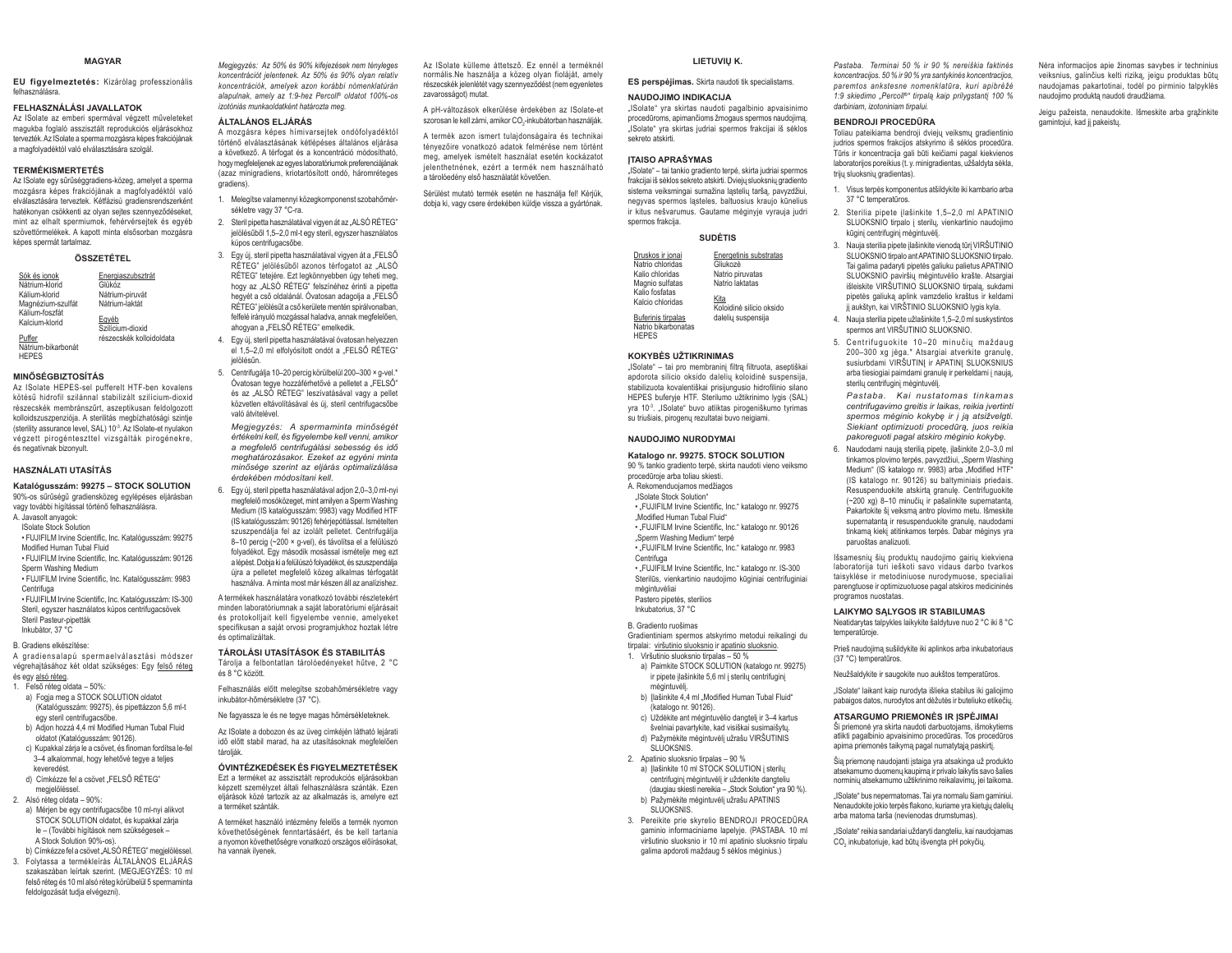#### TÜRKCE

AB Dikkat: Sadece Mesleki Kullanım icin

#### **KULLANIM ENDİKASYONU**

ISolate ürününün insan sperminin manipülasyonuvla ilgili yardımcı üreme işlemlerinde kullanılması amaçlanmıştır. Solate ürününün spermin motil fraksiyonunu seminal sıvıdan ayırmak için kullanılması amaçlanmıştır.

#### **CİHAZ TANIMI**

ISolate ürünü spermin motil fraksiyonunu seminal sıyıdan ayırmak için tasarlanmış bir dansite gradiyenti vasatıdır. İki tabakalı bir gradiyent sistemi olarak ölü sperm, akvuvarlar ve çeşitli kalıntılar gibi hücresel kontaminanları etkin bir sekilde azaltır. Olusan örnek, temel olarak motil sperm icerir.

#### **RİLESİM**

| Tuzlar ve İyonlar                  | Enerji Substratı                |
|------------------------------------|---------------------------------|
| Sodyum Klorür                      | Glukoz                          |
| Potasyum Klorür                    | Sodyum Piruvat                  |
| Magnezyum Sülfat                   | Sodyum Laktat                   |
| Potasyum Fosfat<br>Kalsiyum Klorür | Diăer<br>Silika Partiküllerinin |
| Tampon                             | Kolloidal Süspansiyonu          |
| Sodyum Bikarbonat                  |                                 |
| <b>HEPES</b>                       |                                 |

#### **KALITE GÜVENCE**

ISolate, HEPES-tamponlu HTF (insan tüp sıvısı) içinde kovalan bağlı hidrofilik silan ile stabilize edilmiş silika partiküllerinin membrandan filtrelenmis, aseptik olarak işlenmiş kolloidal bir süspansiyonudur. Sterilite güvence düzeyi (SAL) 10-3 seklindedir. ISolate taysan pirojen testiyle test edilmiş ve pirojenler açısından negatif bulunmuştur.

#### **KULLANMA TALIMATI**

#### Katalog #99275 - STOCK SOLUTION

Tek aşamalı bir işlem veya ek dilüsyonda kullanım için %90 dansite gradiyenti vasatı.

- A. Önerilen Materval: **ISolate Stock Solution**
- . FUJIFILM Irvine Scientific, Inc. Katalog #99275 Modified Human Tubal Fluid · FUJIFILM Irvine Scientific, Inc. #90126 Sperm Washing Medium . FUJIFILM Irvine Scientific. Inc. Katalog #9983 Contrific
- . FUJIFILM Irvine Scientific, Inc. Katalog #IS-300 Steril, tek kullanımlık konik santrifüi tüpleri Pasteur Pipetleri, steril Inkübatör 37°C
- 

#### **B. Gradivent Hazirlama** Gradiyent sperm ayırma yöntemini kullanmak için iki solüsyon gereklidir: Bir üst tabaka ve bir alt tabaka.

- 1 Ust Tabaka solüsyonu %50;
- a) STOCK SOLUTION (Katalog #99275) alın ve steril bir santrifüi tüpü icine 5.6 mL'vi pipetlevin b) 4,4 mL Modified Human Tubal Fluid (Katalog #90126)
- c) Tüpün kapağını kapatın ve tam karıştırmak için 3 - 4 kez yavaşça ters düz edin d) Tüpü "ÜST TABAKA" olarak etiketleyin
- 2. Alt Tabaka solüsyonu %90:
- a) 10 mL STOCK SOLUTION's steril bir santrifüi tüpüne bölün ve kapağını kapatın - (Ek seyreltme gerekmez - Stock Solution %90'dır) d) Tüpü "ALT TABAKA" olarak etiketleyin
- 3. Prospektüsün GENEL İŞLEM kısmına ilerleyin. (NOT: 10 mL Üst Tabaka ve 10 mL Alt Tabaka vaklasık 5 meni örneğinin islenmesini sağlar.)

Not: %50 ve %90 terimleri gerçek bir konsantrasyonu temsil etmez. %50 ve %90 daha önce 1:9 Percoll® seyreltisini %100 çalışma izotonik solüsyonuna eşdeğer olarak tanımlayan isimlendirmeyi temel alan relatif konsantrasyonlardır

#### **GENEL İSLEM**

Aşağıdakiler motil spermin meniden iki adımlı gradiyentle ayrılması için genel işlemdir. Hacim ve konsantrasyon her laboratuvarın tercihine göre değiştirilebilir (örn. mini gradivent, krivoprezerve meni, üc tabakalı gradivent).

1. Tüm vasat bileşenlerini oda sıcaklığına veya 37°C'ye getirin.

- 2. Steril bir pipet kullanarak 1.5 2.0 mL "ALT TABAKA" kısmını steril, tek kullanımlık, konik bir santrifüj tüpüne aktorin
- 3. Yeni bir steril pipet kullanarak "ÜST TABAKA" kısmından esit bir haçmi "ALT TABAKA" üstüne aktarın. Bu islem "ALT TABAKA" yüzeyine tüp kenarında pipet ucuvla temas edilerek vapılır. "ÜST TABAKA" kısmını. pipet ucunu "ÜST TABAKA" seviyesi yükseldikce tüpün çevresi boyunca yukarıya doğru spiral bir hareketle cevirme voluvla dikkatle verin.
- 4. "ÜST TABAKA" kısmına 1,5 2,0 mL sıvılaştırılmış menivi veni bir steril pipet kullanarak vavasca verlestirin.
- 5. Yaklaşık 10 20 dakika boyunca 200 300 x g hızında santrifüilevin.\* Pelleti "ÜST" ve "ALT TABAKALARI" aspirasyonla alarak yeva doğrudan pelleti cıkarıp yeni bir steril santrifüi tüpüne aktararak dikkatle ortava cıkarın

Not: Sperm örneği kalitesi uygun santrifülleme hızı ve süresi belirlenirken değerlendirilmeli ve dikkate alınmalıdır. Bunlar islem optimizasyonu icin bireysel numune kalitesine göre avarlanmalıdır.

6. Yeni bir steril pipet kullanarak 2,0 - 3,0 mL miktarında protein takviveli Modified HTF (IS Katalog #90126) veya Sperm Washing Medium (IS Katalog #9983) gibi uygun yıkama vasatından ekleyin. İzole edilen pelleti tekrar süspansiyon haline getirin. 8 - 10 dakika santrifüllevin (~200 x q) ve süpernatanı alın. Bu adımı ikinci bir yıkama için tekrarlayın. Süpernatanı atın ve pelleti uygun hacimde uygun vasat kullanarak tekrar süspansiyon haline getirin. Örnek artık analiz için hazirdır

Bu ürünlerin kullanımı hakkında ek ayrıntılar açısından her laboratuvar kendi ayrı tıbbi programınız için özel olarak geliştirilmiş ve optimize edilmiş, kendi laboratuvar islemleri ve protokollerine başvurmalıdır.

#### **SAKLAMA TALIMATI VE STABILITE**

Acılmamıs kapları 2°C ile 8°C arasında buzdolabında saklavın

Kullanmadan önce ortam sıcaklığına veya inkübatörde (37°C) isitin.

Dondurmayın veya yüksek sıcaklıklara maruz bırakmayın.

Belirtildiği gibi saklandığında, ISolate ürünü kutu ve şişe etiketlerinde gösterilen son kullanma tarihine kadar stabildir.

#### ÖNLEMLER VE UYARILAR

Bu cihazın yardımcı üreme işlemleri konusunda eğitimli personelce kullanılması amaçlanmıştır. Bu işlemlere bu cihazın kullanımının amaçlandığı, amaçlanmış uvgulama dahildir.

Bu cihazı kullanan kurum ürünün izlenebilirliğinin sürdürülmesinden sorumludur ve geçerli olduğunda izlenebilirlikle ilgili ulusal düzenlemelere uymak zorundadır.

ISolate opak görünümlüdür. Bu ürün icin bu normaldir. Partikül madde veya kontaminasyon (eşit olmayan bulanıklık) bulguları gösteren herhangi bir yasat flakonunu kullanmavin.

ISolate bir CO, inkübatöründe kullanıldığında pH değişikliklerinden kaçınmak için kapağı sıkıca kapalı olmalıdır

Ürün tekrar kullanıldığı takdirde bir risk oluşturabilecek olan bilinen özellikler ve teknik faktörler konusunda bilgi tanımlanmamıştır ve bu nedenle ürün kabın ilk kullanılmasından sonra kullanılmamalıdır.

Hasar durumunda kullanmayın. Lütfen atın veya değiştirilmesi icin Üreticive geri gönderin.

b) Skúmavku označte ako "DOLNÁ VRSTVA" 3. Prejdite na časť VŠEOBECNÝ POSTUP v tomto produktovom letáku. (POZNÁMKA: 10 ml roztoku homej vrstvy a 10 ml roztoku dolnej vrstvy spracuje asi 5 vzoriek semennej tekutiny.)

SI OVENČINA

Prípravok ISolate je určený na postupy v rámci asistovanej

reprodukcie zahŕňajúce manipuláciu s ľudskými spermiami.

Prípravok ISolate je určený na oddelenie pohyblivej frakcie

Prípravok ISolate je kultivačné médium s gradientom

hustoty navrhnuté na oddelenie pohyblivej frakcie spermi

od semennej tekutiny. Ako dvojvrstvový gradientný systém

efektívne redukuje množstvo bunkových kontaminantov,

ako sú mŕtve spermie, biele krvinky a rôzne nečistoty.

Výsledná vzorka obsahuje predovšetkým pohyblivé

**ZI OŽENIE** 

Prípravok ISolate je asepticky spracovaná koloidná

suspenzia častíc oxidu kremičitého, filtrovaných cez

membránu a stabilizovaných kovalentne viazaným

hydrofilným silánom v HTF pufrovanom pomocou HEPES.

Úroveň zaistenia sterility (SAL) je 10<sup>-3</sup>. Prípravok ISolate

sa testoval králičím pyrogénovým testom a zistilo sa,

Katalógové číslo 99275 - STOCK SOLUTION

Médium s 90 % gradientom hustoty, priprayené na použitie

· FUJIFILM Irvine Scientific, Inc., katalógové č. 99275

· FUJIFILM Irvine Scientific, Inc., katalógové č. 9983

· FUJIFILM Irvine Scientific, Inc., katalógové č. IS-300

Sterilné, jednorazové kónické skúmavky na odstreďovanie

Na vykonanie metódy separácie spermií pomocou gradientov

a) Vezmite STOCK SOLUTION (katalógové č. 99275)

c) Skúmavku zavrite a zľahka ju 3 - 4 razy prevráťte,

napipetujte do sterilnej skúmavky na odstreďovanie

a uzavrite ju - (Ďalšie riedenie nie je potrebné -

a napipetujte 5,6 ml do sterilnej skúmavky

b) Pridaite 4.4 ml Modified Human Tubal Fluid

aby sa umožnilo dokonalé premiešanie

d) Skúmavku označte ako HORNÁ VRSTVA"

a) Alikvotný podiel 10 ml STOCK SOLUTION

sú potrebné dva roztoky: hornej a dolnej vrstvy.

v jednostupňovom postupe alebo na ďalšie riedenie.

· FUJIFILM Irvine Scientific, Inc., č. 90126

glukóza

nyruvát sodný

aktát sodný

Energetický substrát

koloidná suspenzia

častíc oxidu kremičitého

Upozornenie v EÚ: Len na profesionálne použitie.

**INDIKÁCIA NA POUŽITIE** 

spermií od semennej tekutiny.

POPIS ZARIADENIA

snermie

Soli a ióny

Pufer

sodný

HEPES

chlorid sodný

chlorid draseln

síran horečnatý

chlorid vápenatý

hydrogénuhličitan

**KONTROLA KVALITY** 

že pyrogény neobsahuje.

NÁVOD NA POUŽITIE

**ISolate Stock Solution** 

A. Odporúčaný materiál a zariadenia:

Modified Human Tubel Fluid

Sperm Washing Medium

Pasteurove pipety, sterilné

Inkubátor s teplotou 37 °C

1. Roztok hornei vrstvy - 50 %

na odstreďovanie

2. Roztok dolnej vrstvy - 90 %:

Stock Solution je 90 %)

(katalógové č. 90126)

B. Príprava gradientov:

Odstredivka

fosforečnan draselný

Poznámka: Označenia 50 % a 90 % nepredstavujú skutočnú koncentráciu. 50 % a 90 % sú relatívne koncentrácie na základe predošlého názvoslovia, ktoré definovalo zriedenie prípravku Percoll® v pomere 1 : 9 ako rovné 100 % pracovnému izotonickému roztoku.

#### VŠEOBECNÝ POSTUP

Nasleduje všeobecný postup pre dvojstupňové gradientné oddelenie pohyblivých spermií od semennej tekutiny. Obiem a koncentrácia sa môžu upravovať, aby sa dodržali preferencie každého laboratória (t. j. minigradient, semenná tekutina chránená kryoskopicky, trojvrstvový gradient).

- 1. Všetky zložky média zahrejte na laboratórnu teplotu alebo 37 °C
- 2. Pomocou sterilnej pipety preneste 1,5 2,0 ml DOLNEJ VRSTVY do sterilnej jednorazovej kónickej skýmavky na odstreďovanie
- 3. Pomocou sterilnej pipety preneste rovnaký objem HORNEJ VRSTVY do hornej časti DOLNEJ VRSTVY. Tento krok vykonáte tak, že sa novrchom DOI NEJ VRSTVY na boku skúmavky dotknete koncom pipety. HORNÚ VRSTVU opatrne dávkujte špirálovým pohybom konca pipety okolo obvodu skúmavky smerom nahor, pričom sa hladina HORNEJ VRSTVY zvyšuje.
- 4. Pomocou novej sterilnej pipety opatrne preneste 1,5 - 2,0 ml skvapalnenej semennej tekutiny na HORNÚ VRSTVU.
- 5. Odstreďujte 10 20 minút asi pri 200 300 xg.\* Peletu opatrne odkryte buď odsatím HORNEJ VRSTVY a DOLNEJ VRSTVY alebo priamym odberom pelety a jej prenosom do novej sterilnej skúmavky na odstreďovanie.

Poznámka: Kvalitu vzorky spermií treba vyhodnotiť a vziať do úvahy pri stanovovaní správnej rýchlosti a času odstreďovania. Na optimalizáciu postupu treba rýchlosť a čas odstreďovania prispôsobiť kvalite jednotlivej vzorky.

6. Pomocou novej sterilnej pipety pridajte 2,0 - 3,0 ml vhodného premývacieho média ako napr. Sperm Washing Medium (katalógové č. IS 9983) alebo Modified HTF (katalógové č. IS 90126) s doplnkom bielkovín. Izolovanú peletu resuspendujte. Odstreďujte 8 až 10 minút (~200 xg) a odstráňte supernatant. Tento krok zopakujte pri druhom premytí. Supernatant zlikvidujte a peletu resuspendujte pomocou vhodného objemu príslušného média. Vzorka je teraz pripravená na analýzu.

Ďalšie podrobnosti o použití týchto produktov by malo každé laboratórium čerpať zo svojich vlastných laboratórnych postupov a protokolov, ktoré boli špecificky vypracované a optimalizované pre váš individuálny medicínsky program.

POKYNY NA UCHOVÁVANIE A STABILITU Neotvorené nádoby uchovávajte v chladničke pri teplote

2 °C až 8 °C.

Pred použitím ohrejte na teplotu okolja alebo teplotu inkubátora (37 °C)

Nezmrazuite ani nevystavuite vysokým teplotám.

Prípravok ISolate bude stabilný až do dátumu exspirácie vytlačeného na štítku škatule a fľaše, ak sa uchováva nodľa nokvnov

BEZPEČNOSTNÉ OPATRENIA A VAROVANIA Táto pomôcka je určená na výhradné použitie personálom vyškoleným na postupy asistovanej reprodukcie. Tieto postupy zahŕňajú určené použitie, na ktoré je táto pomôcka určená.

Pracovisko používateľa teito pomôcky zodpovedá za udržiavanie sledovateľnosti tohto produktu a musí v potrebných prípadoch spĺňať národné predpisy týkajúce sa sledovateľnosti

Prínravok ISolate sa zdá byť zakaleným. Pri tomto výrobku ide o bežný jav. Nepoužívajte ampulku s médiom, ktoré vykazuje známky častíc alebo kontaminácie (nejednotné zakalenie).

Prípravok ISolate má byť dôkladne uzavretý, ak sa používa v inkubátore CO<sub>2</sub>, aby nedochádzalo k zmenám pH.

Informácie o známych charakteristikách a technických faktoroch, ktoré by mohli predstavovať riziko v prípade opakovaného použitia produktu, neboli identifikované a preto sa produkt nesmie používať po prvotnom použití nádoby

V prípade poškodenia ju nepoužívajte. Zlikvidujte ju alebo vráťte výrobcovi na výmenu.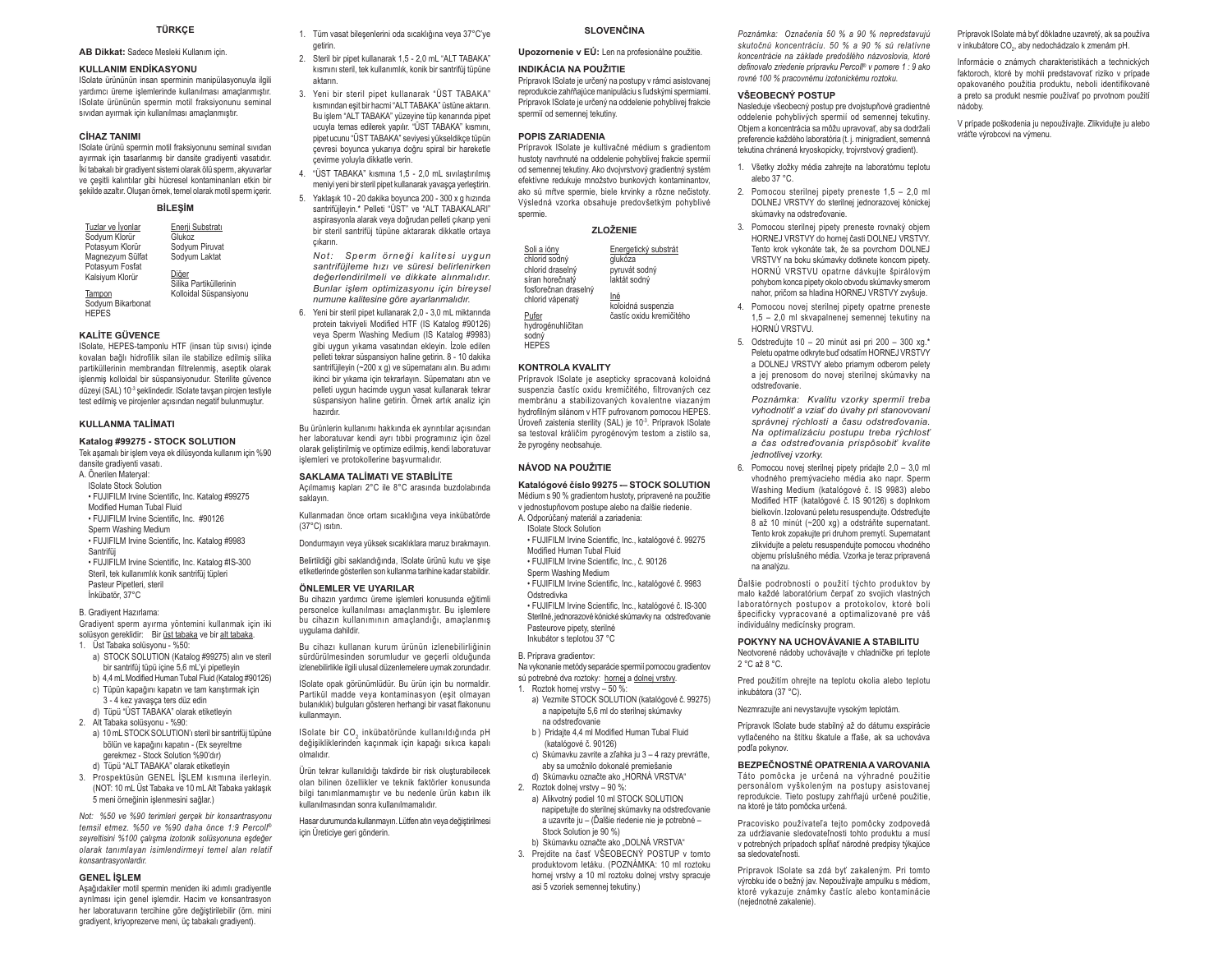#### **CLOCADOVIA**

Предупреждение за ЕС: Само за професионална γποτρeбa.

#### ПОКАЗАНИЯ ЗА УПОТРЕБА

Solate е предназначена за процедури за асистирана репродукция, които включват манипулация с човешка сперма. ISolate е предназначена за отделяне на подвижната фракция сперматозоиди от семенната TAHHOCT

#### **ОПИСАНИЕ НА ИЗЛЕПИЕТО**

ISolate е среда с плътностен градиент, предназначена за отделяне на подвижната фракция сперматозоиди от семенната течност. Като система с двуслоен градиент, тя ефективно редуцира клетъчните замърсители, **KATO HAUDIMAD MADTRA CURDIMA QAUN KOLAHA KURTKU** и разнообразни остатъци. Обработената проба съдържа предоминантно подвижни сперматозоиди.

#### **ɋɔɋɌȺȼ**

| Соли и йони        | Енергиен субстрат    |
|--------------------|----------------------|
| Натриев хлорид     | Глюкоза              |
| Калиев хлорид      | Натоиев пируват      |
| Магнезиев сулфат   | Натриев лактат       |
| Калиев фосфат      |                      |
| Калциев хлорид     | Други                |
|                    | Колоидална суспензия |
| Буфер              | на частици силициев  |
| Натриев бикарбонат | диоксид              |
| <b>HEPES</b>       |                      |

#### **ɄɈɇɌɊɈɅɇȺɄȺɑȿɋɌȼɈɌɈ**

Solate е филтрирана чрез мембрана, асептично обработена колоидална суспензия на частици силициев диоксид, стабилизирана с ковалентно свързан пидрофилен силан в HEPES-буферирана HTF (човешка тубулна течност). Нивото на гарантирана стерилност  $(SA)$  }  $\approx$  10<sup>3</sup> . Solate a тествана и е установено че е отрицателна за пирогени чрез заешки тест за пирогени.

#### УКАЗАНИЯ ЗА УПОТРЕБА

#### $K$ аталожен № 99275 - STOCK SOLUTION (изходен разтвор)

Среда с 90% плътностен градиент за използване **B ∏IOULARVOS C ARHA CTARKA MRN 38 ROCRARAULO** nasnewnaue

#### Δ Προσπονομμ Matonuanu:

ISolate Stock Solution (изходен разтвор ISolate) • ELLIJEJI M Irvine Scientific Inc. vatanoveu No.99275 Modified Human Tubal Fluid (модифицирана човешка түбүлна төчност)

• FUJIFILM Irvine Scientific, Inc. Nº 90126 Sperm Washing Medium (среда за промиване

- Ha crienMal
- FUJIFILM Irvine Scientific, Inc. каталожен № 9983 **Шентрофуга**
- )8-,),/0,UYLQH6FLHQWL¿F,QFɤɚɬɚɥɨɠɟɧʋ,6
- Стерилни, конични, центрофужни епруветки за еднократна употреба
- Пипети тип Пастьор, стерилни Инкубатор, 37° С.
- 

В Полготовка на гоалиента: Необходими са два разтвора за изпълнение на метода ɡɚɨɬɞɟɥɹɧɟɫɝɪɚɞɢɟɧɬɧɚɫɩɟɪɦɚɬɨɡɨɢɞɢɝɨɪɟɧɫɥɨɣ

- и долен слой. 1 Pastron sa roneu crioñ - 50%
	- a) Вземете STOCK SOLUTION (изходен разтвор) каталожен № 99275) и накапете с пипета .<br>5,6 ml в стерилна, центрофужна епруветка b) Добавете 4.4 ml Modified Human Tubal Fluid
	- (vatanoweu No 90126) c) Затворете с капачка епруветката и преобърнете
- внимателно 3 4 пъти, за да размесите напълно d) Обозначете епруветката като "ГОРЕН СЛОЙ" 2 Pastron sa ποπομ cποŭ – 90%·
- a) Разделете на аликвотни части 10 ml от STOCK SOLUTION в стерилна, центрофужна епруветка
- и затворете с капачка (не е необходимо повече разрежлане - Stock Solution e 90%) b) Обозначете епруветката като "ДОЛЕН СЛОЙ"
- 

3 Dhom hwere in a basnens OCHORHA DPOLIE DVPA от листовката на продукта. (ЗАБЕЛЕЖКА: 10 ml горен слой и 10 ml долен слой ще обработят приблизително 5 проби семенна течност.)

Забележка: Термините 50% и 90% не представляват  $beanHa$  концентрация. 50% и 90% са относителни  $$  $<sup>$ *H* $OMeHKnamypa, която дефинира 1:9 разреждане на$ </sup> *Percoll®* като равно на 100% работен изотоничен *ɪɚɡɬɜɨɪ*

#### **ОСНОВНА ПРОЦЕДУРА**

По-долу следва основна процедура за двустъпково отделяне с градиент на подвижните сперматозоиди от семенната течност. Обемът и концентрацията могат да се модифицират, за да съответстват на предпочитанията us koukbetusts dabonatonks (usdo muulkraameut коиоконсеовирана семенна течност, трислоен градиент).

- 1. Темперирайте всички компоненти на средата до стайна температура или 37° С.
- 2. С помощта на стерилна пипета прехвърлете 1,5 - 2,0 ml "ДОЛЕН СЛОЙ" в стерилна, конична, центрофужна епруветка за еднократна употреба.
- 3. С помощта на нова, стерилна пипета прехвърлете същия обем "ГОРЕН СЛОЙ" върху "ДОЛНИЯ СЛОЙ". Това се изпълнява чрез контакт с повърхността на "ДОЛНИЯ СЛОЙ" при стената на епруветката с върха на пипетата. Внимателно разпределете "ГОРНИЯ СЛОЙ" чрез спираловидно движение C BЪDХА НА ПИПАТАТА ПО ОБИКОЛКАТА НА СТАНАТА на епруветката, придвижвайки се нагоре, докато нивото на "ГОРНИЯ СЛОЙ" се повишава.
- 4. Внимателно поставете 1,5 2,0 ml втечнена семенна течност върху "ГОРНИЯ СЛОЙ" с помощта на нова. стерилна пипета.
- 5. Центрофугирайте за 10 20 минути при приблизително 200 - 300 х д.\* Внимателно разкрийте пелетата, като аспирирате "ГОРНИЯ СЛОЙ" и "ДОЛНИЯ СЛОЙ" или като отстраните директно пелетата и я прехвърлите в нова, стерилна, центрофужна епруветка.
- $3a6e$ лежка: Качеството на пробата сперма трябва да бъде оценено и взето  $\Box$ предвид при определяне на подходящото  $\dot{a}$ ереме и скорост на центрофугиране. Te mpябва да бъдат настроени съгласно *качеството на конкретния спесимен* за оптимизиране на процедурата
- 6 С помошта на нова стерилна липета добавете  $2,0 - 3,0$  ml подходяща среда за промиване, например Sperm Washing Medium (IS каталожен Nº 9983) или Modified HTF (IS каталожен № 90126) cъс суплементиране с протеин Ресуспендирайте изолираната пелета. Центрофугирайте (~200 xg) за 8 - 10 минути и отстранете супернатанта. Повторете тази стъпка за второ промиване. Изхвърлете супернатанта и ресуспендирате пелетата чрез съответен обем подходяща среда. Пробата сега е готова за анализ.

За допълнителни подробности относно използването на тези продукти всяка лаборатория трябва **B** WARDAR **A B** *PAR SEAS AND ARRAIG* иабораторни процедури и протоколи, които са конкретно разработени и оптимизирани за Вашата индивидуална медицинска програма.

#### ИНСТРУКЦИИ ЗА СЪХРАНЕНИЕ **И СТАБИЛНОСТ**

Съхранявайте неотворените контейнери охладени при температура от 2° С до 8° С.

Затоплете до околна температура или температура в инкубатор (37° С) преди употреба.

Не замразявайте и не излагайте на висока температура.

ISolate е стабилна до изтичане на срока на годност, посочен върху етикетите на кутията и бутилката, когато се съхранява според указанията.

#### ПРЕЛЛАЗНИ МЕРКИ и предупреждения

Това изделие е предназначено за използване от персонал, обучен в процедурите за асистирана репродукция. Тези процедури включват планираното приложение, за което това излелие е предназначено.

Учреждението на потребителя на това изделие носи отговорност за поддържане на проследяемостта на продукта и трябва да слазва националните разпоредби относно проследяемостта, когато е приложимо.

ISolate изглежда непрозрачна. Това е нормално за този продукт. Не използвайте флакон със среда. която показва признаци на наличие на твърди частици или замърсяване (неравномерна мътност)

ISolate трябва да е добре затворена, когато се използва в СО, инкубатор, за да се избегнат промени в нивото на pH.

Информация за познати характеристики и технически фактори, които могат да носят риск, ако продуктът се използва повторно, не е идентифицирана и затова продуктът не трябва да се използва след първоначалната <u>νηρτηρής με κομτρώμου</u>

Не използвайте в случай на повреда. Моля, изхвърлете или върнете на производителя за подмяна.

#### **HRVATSKI**Upozorenje za EU: samo za profesionalnu upotrebu.

Solate je namijenjen za postupke potpomognute oplodnje koji uključuju rukovanje ljudskim sjemenom. ISolate je namijenjen za odvajanje pokretljive frakcije sjemena

ISolate je medij osmišljen za odvajanje pokretljive frakcije siemena od siemenske tekućine prema gradijentu gustoće. S obzirom na to da omogućava odvajanje prema gradijentu gustoće u dva sloja, učinkovito smanjuje količinu staničnih kontaminanata kao što su mrtvi spermiji, bijele krvne stanice i razne otpadne čestice. Obrađeni uzorak uglavnom sadrži

**INDIKACIJE ZA UPOTREBU**

od siemenske tekućine **OPIS PROIZVODA**

pokretljive spermije.

Pufer

*Napomena: pojmovi 50 % i 90 % ne predstavljaju stvarnu koncentraciju. To su relativne koncentracije koje se* temelie na prethodnoj nomenklaturi kojom je definirano da *je proizvod Percoll<sup>®</sup> razrijeđen u omjeru 1:9 jednak* 100 %-tnoi radnoi izotoničnoi otopini.

#### **OPĆI POSTUPAK**

U nastavku je opisan opći postupak za odvajanje pokretljivih spermija od sjemena prema gradijentu gustoće u dva stupnja. Volumen i koncentracija mogu se prilagođavati prema preferencijama svakog laboratorija (tj. mini gradijent, kriokonzervirano sjeme, troslojni gradijent).

- 1. Omogućiti svim komponentama medija da postignu sobnu temperaturu ili 37 °C
- 2. Sterilnom pipetom prenijeti 1,5 2,0 ml "DONJEG SLOJA" u sterilnu epruvetu za centrifugu s konusnim dnom za jednokratnu upotrebu.
- 3. Novom sterilnom pipetom prenijeti jednak volumen  $GORNLFG \, SI \, O.IA''$  na  $DON.II \, SI \, O.I''$  Da histe to učinili, morate vrškom pipete dotaknuti površinu "DONJEG SLOJA" uz rub epruvete. Pažlijvo dodavati "GORNJI SLOJ" spiralno vrteći vršak pipete čitavim opsegom epruvete, podižući pipetu prema gore kako razina "GORNJEG SLOJA" bude rasla.
- 4. Novom sterilnom pipetom pažlijvo postaviti 1.5 2.0 ml tekućeg sjemena na "GORNJI SLOJ".
- 5. Centrifugirati 10 20 minuta na otorilike  $200 300$  g.\* Pažljivo izdvojiti talog aspiriranjem "GORNJEG" i .DONJEG SLOJA" ili izravnim uklanjanjem taloga i prenošeniem taloga u novu sterilnu epruvetu za centrifugu.

*Napomena: da bi se utvrdila odgovarajuća brzina i vrijeme centrifuge, potrebno je procijeniti i uzeti u obzir kvalitetu uzorka sjemena. Radi optimiranja postupka brzina i vrijeme moraju se prilagoditi kvaliteti pojedinog uzorka.*

6. Novom sterilnom pipetom dodati  $2.0 - 3.0$  ml odgovarajućeg medija za ispiranje kao što je medij Sperm Washing Medium (Irvine Scientific, kataloški br. 9983) ili Modified HTF (Irvine Scientific. kataloški br. 90126) uz dodavanie proteina. Obnoviti suspenziju izoliranog taloga. Centrifugirati (~200 g) 8 - 10 minuta i ukloniti supernatant. Ponoviti ovaj korak za drugo ispiranje. Odložiti supernatant i obnoviti suspenziju taloga koristeći se odgovarajućim volumenom odgovarajućeg medija. Uzorak je sada spreman za analizu.

Dodatne pojedinosti o upotrebi ovih proizvoda svaki laboratorii treba potražiti u svojim laboratorijskim postupcima i protokolima koji su posebno razvijeni optimirani za medicinski program upravo tog Ighoratorija

#### **UPUTE ZA POHRANU I STABILNOST**

Neotvorene spremnike čuvati u hladnjaku na temperaturi  $R^{\circ}R$  oh  $R^{\circ}C$  ho

Prije upotrebe zagrijati na okolišnu temperaturu ili temperaturu inkubatora (37 °C).

Ne zamrzavati ni izlagati visokim temperaturama.

ISolate je stabilan do isteka roka valjanosti koji je naveden na kutiji i na oznakama boca kada ga se pohranjuje u skladu s uputama.

#### **MJERE OPREZA I UPOZORENJA**

Predviđeno je da se ovim proizvodom koristi osoblje koje je osposobljeno za postupke potpomognute oplodnje. Ti postupci uključuju primjenu za koju je namijenjen ovaj proizvod

Ustanova u kojoj se upotrebljava ovaj proizvod odgovorna je za osiguravanje sljedivosti proizvoda i mora postupati u skladu s nacionalnim propisima o sljedivosti, kada je to primjenjivo.

ISolate je neproziran. To je normalno za ovaj proizvod. Ne upotrebljavati niti jednu bočicu medija u kojoj je vidljiva prisutnost čestične tvari ili kontaminacije (neujednačenog zamućenja)

Solate mora biti u čvrsto začenljenoj posudi kada na se upotrebljava u CO, inkubatoru kako ne bi došlo do promjena pH.

Nisu utvrđene informacije o poznatim značajkama i tehničkim čimbenicima koji bi mogli predstavljati rizik Sulikom nonovne unotrebe proizvoda i stoga se proizvod ne smije upotrebljavati nakon prve upotrebe spremnika.

Ne upotrebljavati ako je prisutno oštećenje. Odložiti proizvod ili ga vratiti proizvođaču radi zamiene.

**SASTAV**Soli i ioniNatrijev klorid Kalijev klorid Magnezijev sulfat Kalijev fosfat Kalcijev klorid Energetski supstrat Glukoza Natrijev piruvat Natriev laktat OstaloKoloidna suspenzija

Natrijev hidrogenkarbonat **HEPES** čestica silicijevog dioksida

#### **OSIGURANJE KVALITETE**

Solate je membranski filtrirana, aseptički obrađena koloidna suspenzija čestica silicijevog dioksida, stabilizirana kovalentno vezanim hidrofilnim silanom u humanoi tubarnoi tekućini (HTF) koja je puferirana HEPES-om. Razina osiguranja sterilnosti (SAL) iznosi 10<sup>-3</sup>. Testom pirogene aktivnosti na kunićima utvrđeno je da je ISolate negativan na pirogene.

#### **UPUTE ZA UPOTREBU**

#### **Kataloški br. 99275 – STOCK SOLUTION**

Medij za gradijent gustoće od 90 %, namijenjen za primjenu www.jeedineedi.com razrjeđivanje.

- A Prenoručeni materijali ISolate Stock Solution
- · FUJIFILM Irvine Scientific, Inc. kataloški br. 99275

Modified Human Tubal Fluid

· FUJIFILM Irvine Scientific, Inc. kataloški br. 90126

Sperm Washing Medium • FUJIFILM Irvine Scientific, Inc. kataloški br. 9983

**Centrifuga** • FUJIFILM Irvine Scientific, Inc. kataloški br. IS-300 Sterilne epruvete za centrifugu s konusnim dnom za iednokratnu upotrebu

Pasteurove pipete, sterilne Inkubator,  $37^{\circ}$ C

#### B. Prinrema gradijenta:

za provedbu metode odvajanja sjemena prema gradijentu potrebne su dvije otopine: gornji sloj i donji sloj. 1. Otopina za gornii sloi - 50 %:

- a) pipetirati 5.6 ml otopine STOCK SOLUTION (kataloški br. 99275) u sterilnu epruvetu za centrifugu
- b) dodati 4.4 ml proizvoda Modified Human Tubal Fluid kataloški hr<sup>i</sup> 90126)
- c) začepiti epruvetu i nježno preokrenuti 3 4 puta kako bi se cielokunna miešavina promiješala
- d) označiti epruvetu natpisom "GORNJI SLOJ". 2 Otopina za donii slo $i - 90$  %:
- a) alikvotirati 10 ml otopine STOCK SOLUTION u sterilnu epruvetu za centrifugu i začepiti epruvetu (nije potrebno daljnje razrjeđivanje - otopina Stock Solution ie 90 %-tna) b) označiti epruvetu natpisom "DONJI SLOJ".
- 3. Više informacija potražite u odieliku OPĆI POSTUPAK upute o proizvodu. (NAPOMENA: s 10 ml otopine za gornij sloj i 10 ml otopine za donij sloj može se obraditi otprilike 5 uzoraka sjemena.)